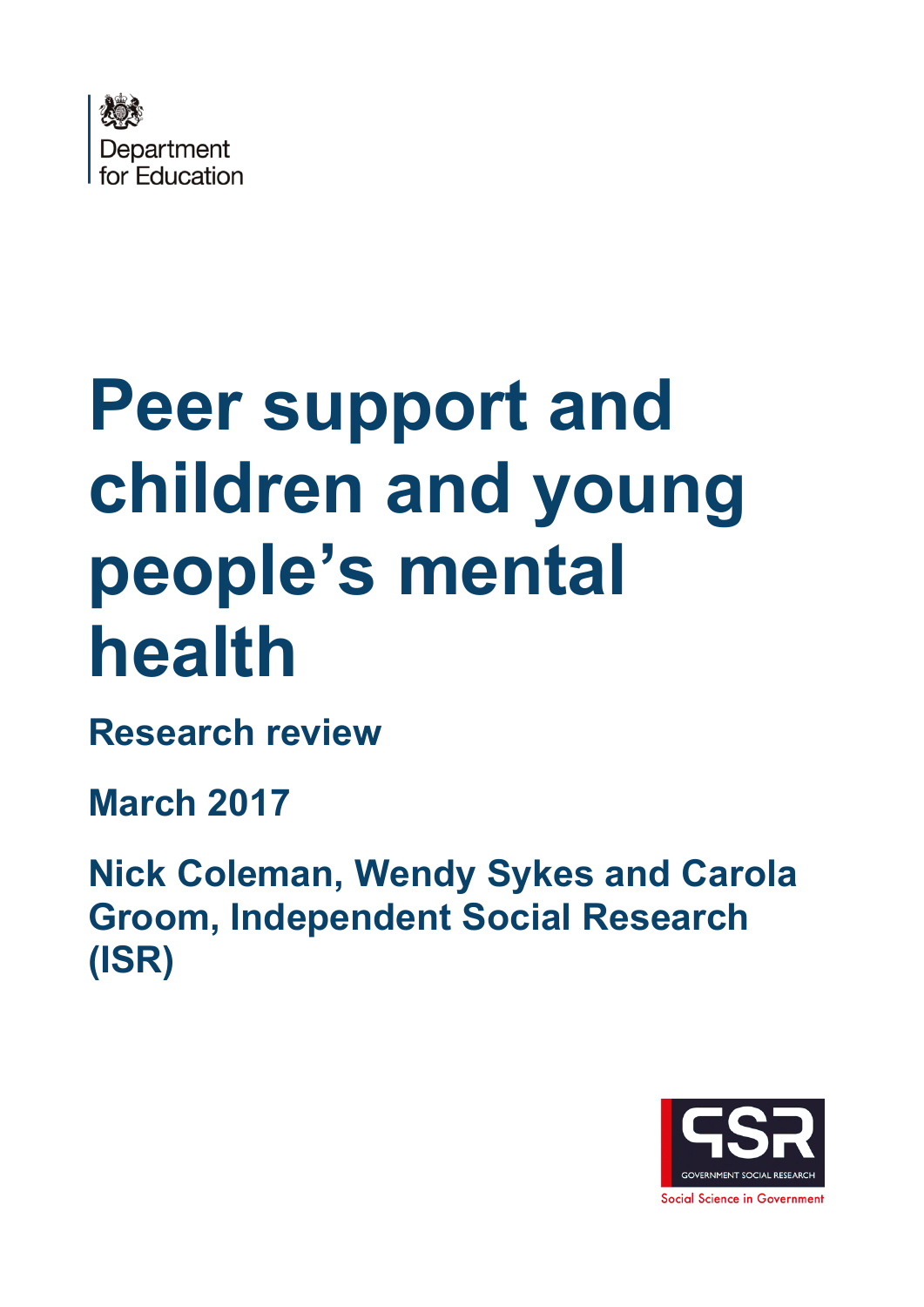# **Contents**

| Summary                                             | 4              |
|-----------------------------------------------------|----------------|
| Context                                             | 4              |
| Features of peer support models                     | 4              |
| School-based one-to-one support                     | $\overline{4}$ |
| School-based group support                          | 5              |
| Training-based projects                             | 5              |
| On-line projects                                    | 5              |
| Community-based projects                            | 6              |
| Evidence of overall effectiveness                   | 6              |
| Effectiveness of peer support models                | 6              |
| Who benefits most                                   | 7              |
| Reasons for success and lessons learned             | 7              |
| Risks and reasons for lack of success               | 8              |
| Introduction                                        | 9              |
| Background                                          | 9              |
| Aims                                                | 9              |
| Approach used in reviewing evidence                 | 10             |
| <b>Report structure</b>                             | 10             |
| Context                                             | 12             |
| What is mental health?                              | 12             |
| Young people and mental health                      | 12             |
| School-based activities focusing on mental health   | 14             |
| Peer support – what is it and how widely is it used | 15             |
| Features of peer support models                     | 17             |
| School-based projects                               | 17             |
| One-to-one support                                  | 17             |
| Group-based support                                 | 20             |
| Training-based projects                             | 21             |
| On-line projects                                    | 22             |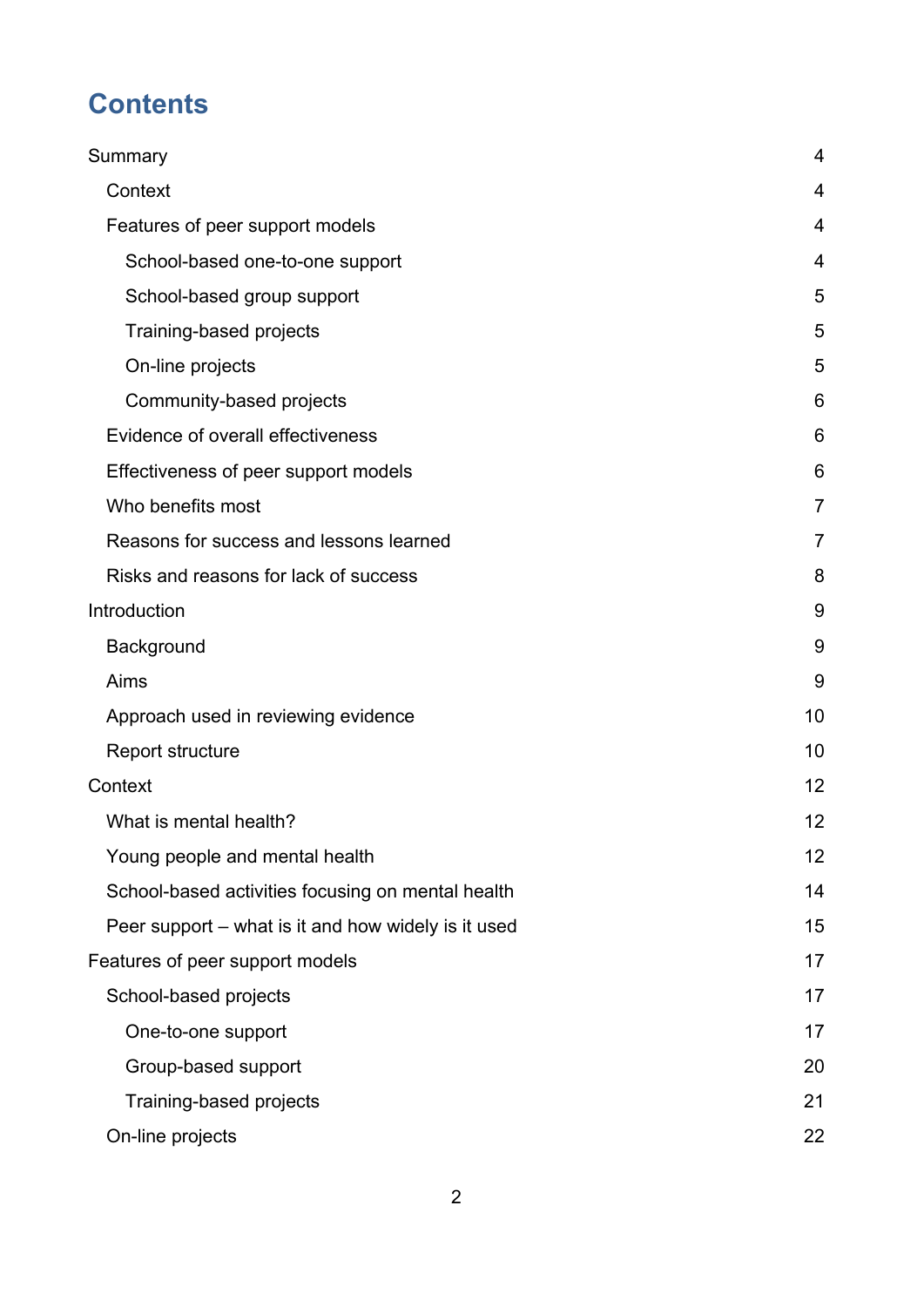| Community-based projects                       | 23 |
|------------------------------------------------|----|
| Overview of available evidence and quality     | 25 |
| Effectiveness of peer support programmes       | 27 |
| <b>Overall effectiveness</b>                   | 27 |
| Effectiveness of different peer support models | 29 |
| In-school programmes: one-to-one support       | 29 |
| Group-based peer support in schools            | 31 |
| On-line programmes                             | 32 |
| Community-based programmes                     | 33 |
| Reasons for success                            | 34 |
| Programme management                           | 34 |
| <b>Formalised schemes</b>                      | 35 |
| The role of peer supporters                    | 36 |
| Specific benefits of on-line programmes        | 37 |
| Reasons for lack of success                    | 38 |
| Who benefits most?                             | 39 |
| Key lessons learned                            | 41 |
| Leadership, design and organisation            | 41 |
| Supervision and support                        | 42 |
| Skills and training                            | 42 |
| <b>Quality assurance</b>                       | 43 |
| Project longevity                              | 43 |
| Confidentiality                                | 44 |
| Risks and how to address them                  | 45 |
| Annex A: Search strategy                       | 46 |
| Bibliography                                   | 48 |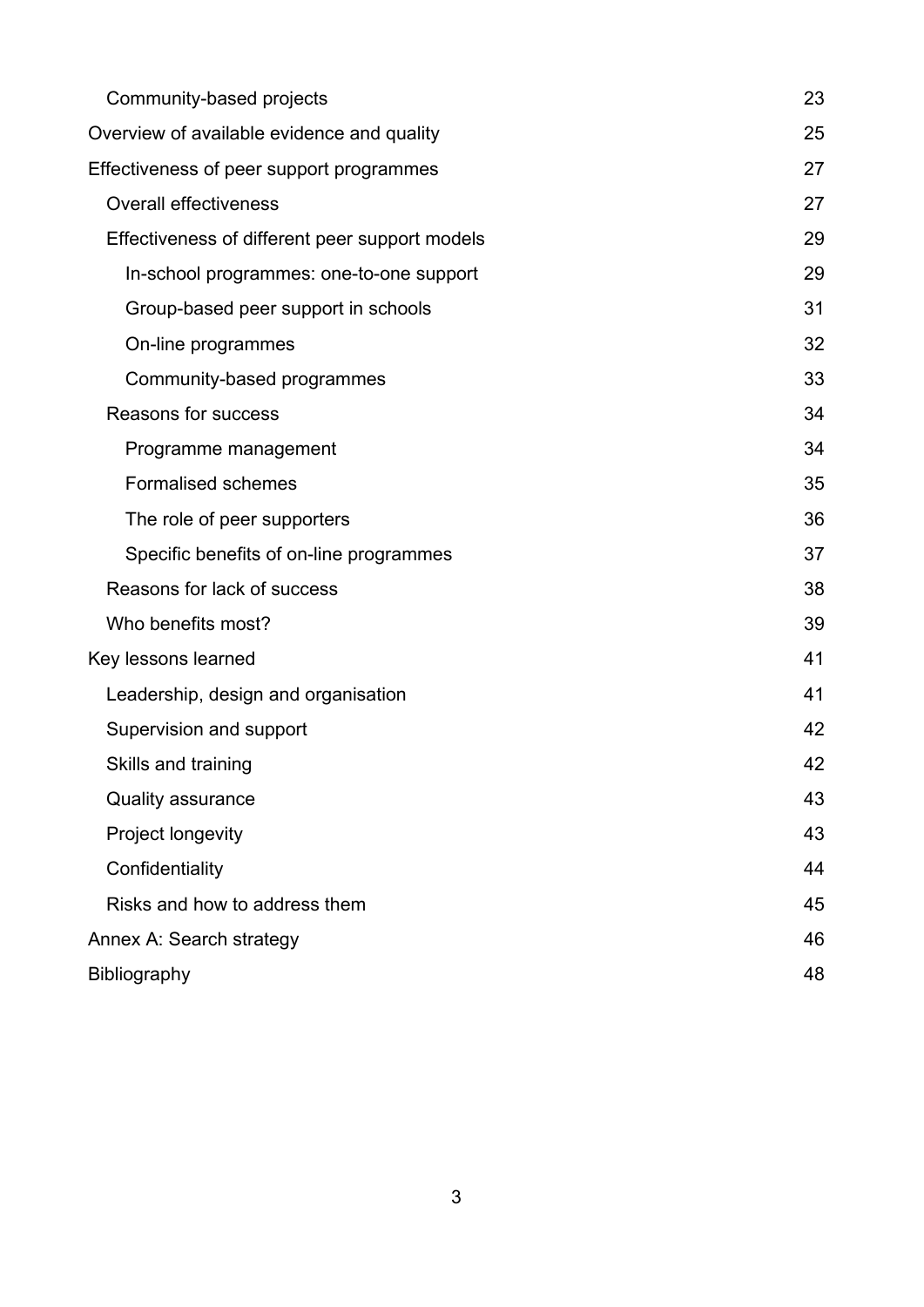# <span id="page-3-0"></span>**Summary**

This report presents the findings from a literature review of available models of peer support that support and improve children and young people's mental health, their key features and evidence of their effectiveness. The review covers peer support interventions for young people (of school age) from the past 10 years. Evidence from the UK is considered alongside international evidence.

The review was commissioned by the Department for Education (DfE) in January 2016 and was conducted between January and May 2016. The aim of the review was to provide an objective assessment of the available literature to inform future work around peer support for mental health and wellbeing. It aims to provide evidence on the practical implementation of existing peer support programmes and how this relates to their effectiveness. The review aimed primarily to identify interventions with a focus on mental health. However, the review also included peer support for related topics such as bullying, transitions, wider wellbeing and friendship.

Information about the approach to searching the literature can be found in the Introduction to the main body of the report and in Annex A.

## <span id="page-3-1"></span>**Context**

There is great diversity in the various peer support schemes that have been identified by the review. Schemes differ in terms of their source of delivery, approach or activities and their aims. The range of terms used for school based peer interventions illustrates this diversity (e.g. including peer support, peer mentoring, befriending and buddying). Because the nature of individual schemes differs so widely, it can be hard to compare and synthesise findings neatly. In addition, evidence for effectiveness is limited and is often based on weak evaluation.

## <span id="page-3-2"></span>**Features of peer support models**

Peer support projects can be grouped according to the setting and model of delivery. This summary describes the main models of peer support and more specific examples are described in the main body of the report.

#### <span id="page-3-3"></span>**School-based one-to-one support**

Peer support projects are often based on one-to-one delivery, either with peer supporters 'matched' with or assigned to particular targeted individuals, or involving ad hoc support on a drop-in system. A number of programmes have focused on bullying (although these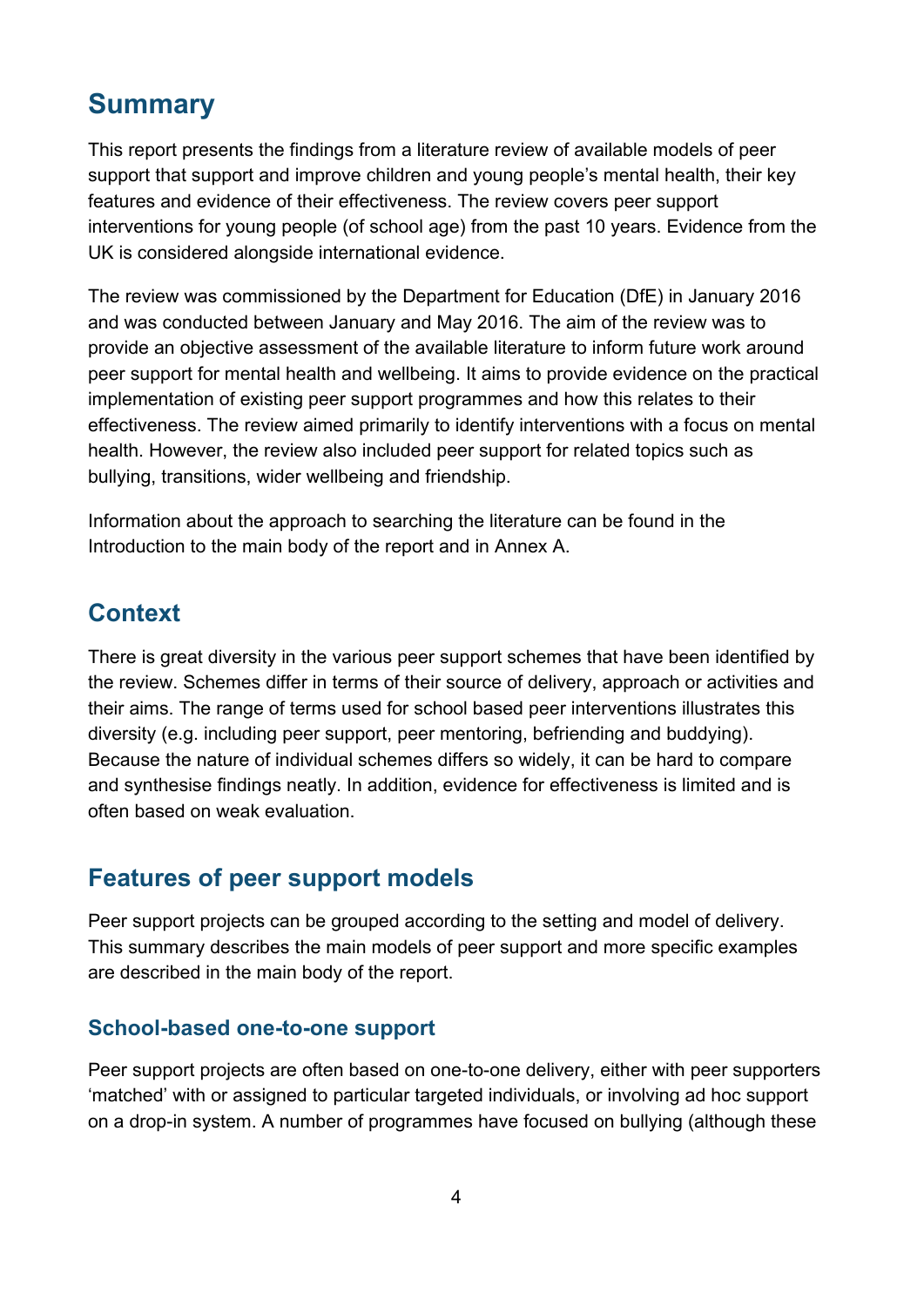tend to have also included outcomes related to mental well-being), while others have had more of a direct focus on mental health or wellbeing.

One-to-one school projects tend to be 'universal' (i.e. targeted at the wider school population rather than those with particular needs or conditions), and address issues such as self-esteem, confidence, emotional health and well-being, often in a 'within school' context.

The examples of one-to-one peer support programmes identified by the review all involve structured training for supporters, and often for school co-ordinators. This training may be delivered by external providers.

#### <span id="page-4-0"></span>**School-based group support**

Peer support delivered in school in a group setting usually involves one of two approaches: a) sessions or 'lessons' given to a group of pupils by older pupils; or b) sessions among a 'peer group' led by trained (usually professional) moderators. Where pupils are involved in leading group sessions, they are typically older than the pupils being supported (e.g. year 7 pupils supported by those in years 10-12).

### <span id="page-4-1"></span>**Training-based projects**

A number of recent projects emphasise the training of peer supporters. In this model, young people are selected to receive formal training on mental health and wellbeing, and then act as 'champions', disseminating health messages and information to others in the school and more widely. The developmental and educational benefits to peer supporters themselves are a main focus of such projects, as well as the benefits to those reached by the messages and information.

Important features of these training-based projects are the flexibility to tailor training to different schools, and the link to follow-up peer support activities in schools.

#### <span id="page-4-2"></span>**On-line projects**

Peer support schemes can be moderated on-line (using the internet or email), and there are examples of schemes set up and run by schools as well as by external organisations.

A key feature of on-line support schemes is that they offer a degree of anonymity to participants. On-line projects usually involve monitoring or moderating by teachers or professionals, either to deal with referrals, ensure anonymity is maintained, or deal with more serious cases.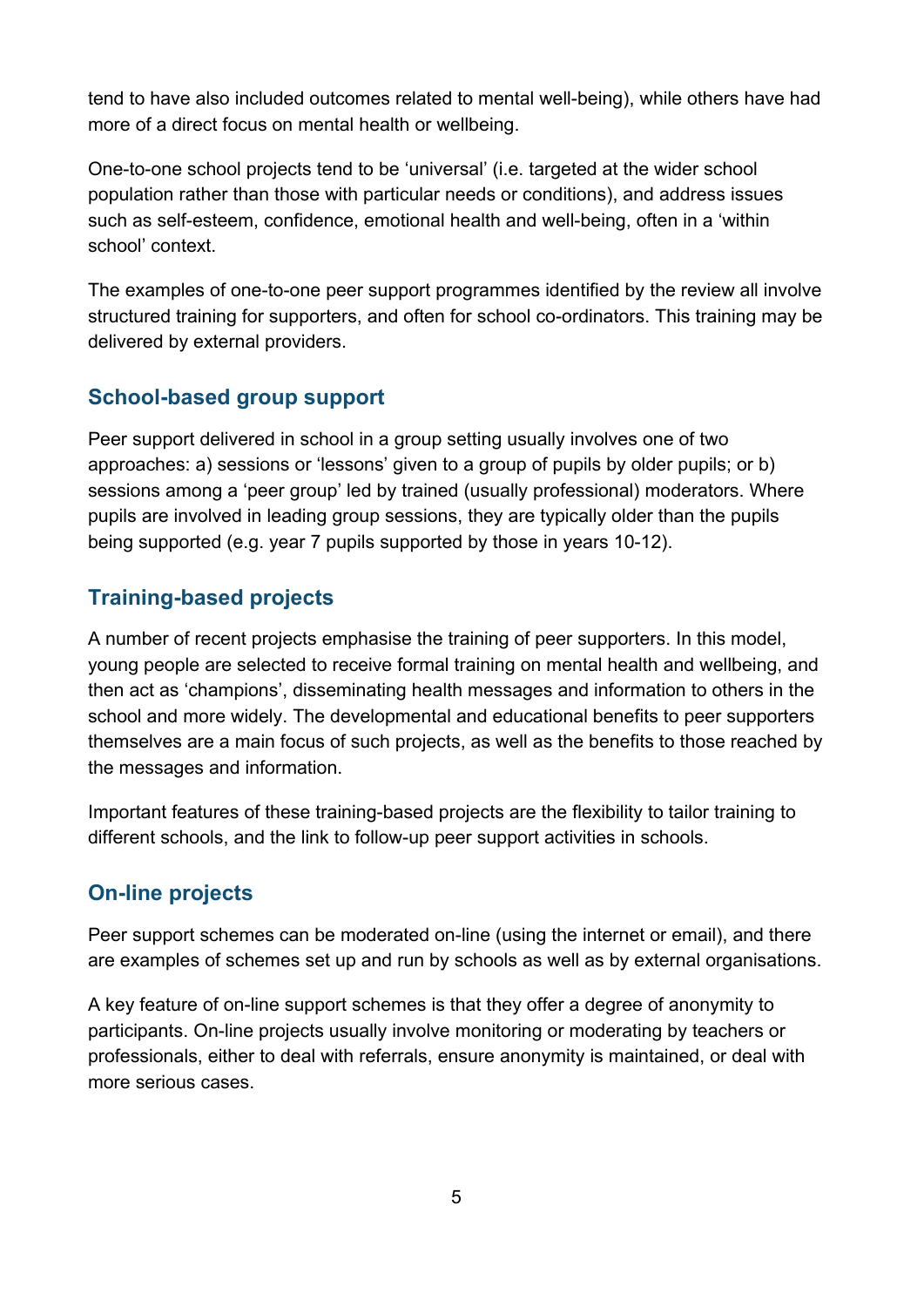#### <span id="page-5-0"></span>**Community-based projects**

The review identified a small number of examples of community-based projects run by voluntary organisations. These were varied, but included group or activity-based projects in particular areas and/or aimed at young people with specific needs. The review did not identify community schemes based on one-to-one support, although this may be because the review only covered three community-based projects.

## <span id="page-5-1"></span>**Evidence of overall effectiveness**

In general, the evidence can be divided between:

- a small number of studies which have included robust evaluations to measure the impact of programmes on participants;
- a larger number of studies based on feedback from participants and self-reported outcomes. This evidence is less robust, but provides more of an insight into the potential benefits of different models such as increased happiness and wellbeing, improved self-esteem, confidence and emotional resilience, improved social skills and relationships and positive impact on the school environment.

Previous reviews have found **mixed evidence of success** for peer support schemes, with some studies identifying positive outcomes but others finding no evidence of significant differences resulting from participation. Overall, the evidence indicates that different schemes have had varied levels of success, but that peer support programmes can potentially result in a range of positive outcomes for young people. Findings from this review confirm the wide diversity of programmes, in terms of their aims and methods, and the outcomes they assess.

## <span id="page-5-2"></span>**Effectiveness of peer support models**

According to the small number of robust impact assessments that have been conducted there is limited clear and robust evidence of effectiveness of one-to-one school based projects. However, several studies indicate positive self-reported outcomes for supported young people, in relation to increased happiness or wellbeing, improved self-esteem and confidence, and improved social skills or school behaviour. Many studies also note the positive effect of participation for peer supporters, including (self-reported) improvements in skills, self-confidence and relationships. Studies also report that projects can produce wider 'whole school' benefits, bringing positive benefits to the school environment.

There is little evidence available on **group-based projects in schools**, and the available evidence indicates a mixed or inconclusive impact.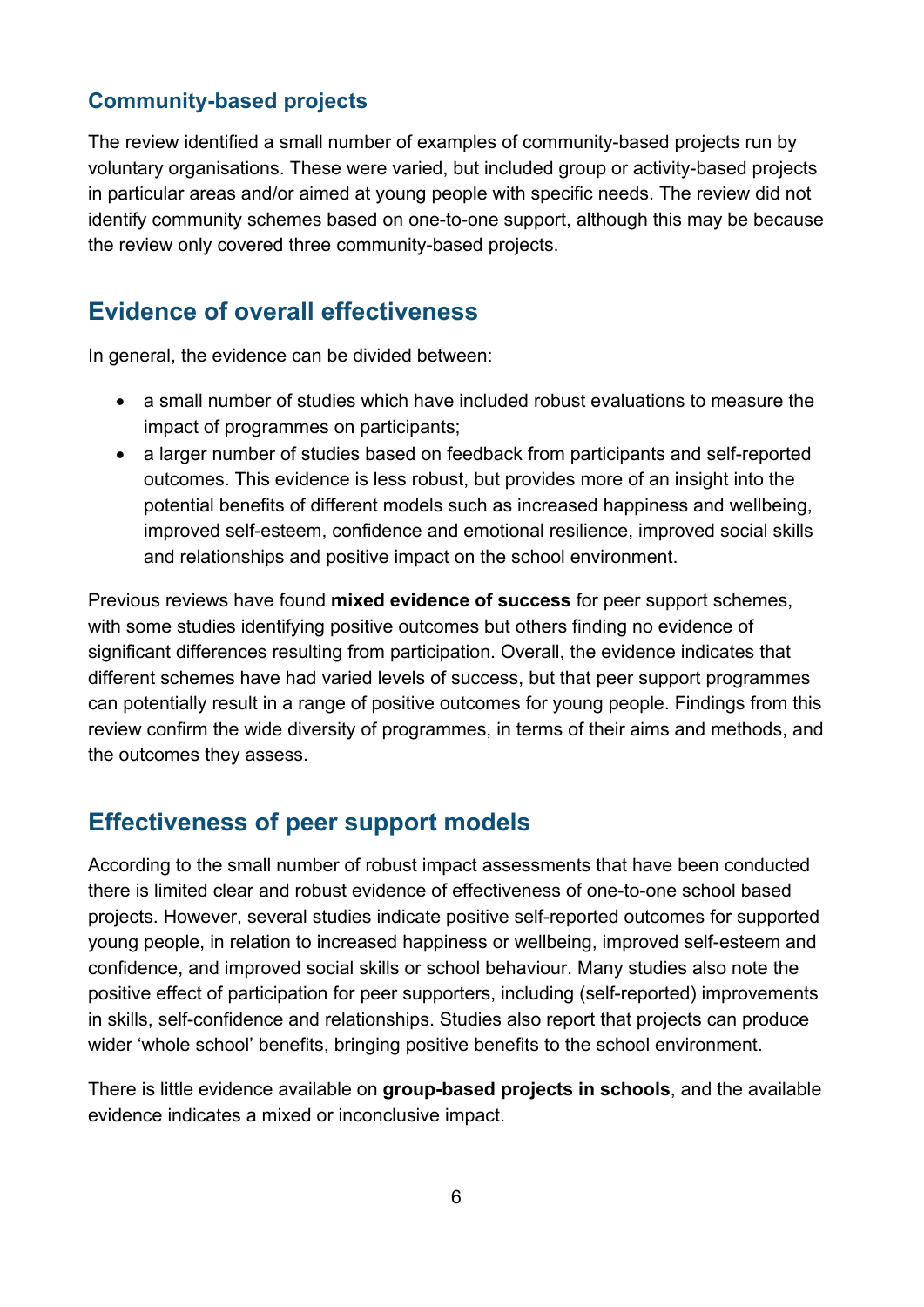A review of **on-line projects** found evidence of improved outcomes for two out of six schemes for young people aged 12-25, with the other four showing no change. In studies based on self-reported benefits of on-line projects, there were positive benefits of more open discussion of problems or reduction in stigma, with on-line delivery helping to lower sensitivity around the issues.

There is limited evidence on **community-based programmes**. Only a small number of these programmes were identified in the review, and evidence was restricted to selfreported benefits and/or anecdotal evidence.

## <span id="page-6-0"></span>**Who benefits most**

There is limited evidence on which groups of young people benefit more or less from peer support programmes. However, there is a clear pattern in several studies, in which programmes are more popular among girls than boys. This can create problems in encouraging boys to use the services offered. However, two studies suggest that on-line projects in particular may be suitable for boys.

In relation to the age of participants, one evaluation showed slightly more positive ratings about peer support from primary than secondary school pupils. However, another study suggests that not all types of peer support are suitable for younger children (9 or below).

There is mixed evidence in relation to young people with greater levels of need or risk. Some studies have found these participants responding less positively to the support than other young people. However, other studies suggest that on-line projects in particular may be able to reach more vulnerable young people or to "equalise the playing field."

## <span id="page-6-1"></span>**Reasons for success and lessons learned**

Several studies note the importance of the programme being well run, with a clear focus, strong leadership by a co-ordinator and support throughout the school, including from senior school management. A number of studies stress the value of co-production of schemes by the children or young people themselves.

Some studies suggest that more formalised projects tend to be more successful. Specific elements of formalised projects include: a structured process of monitoring and evaluation; having a dedicated space for peer support, with dedicated time slots; and formal training of peer supporters and co-ordinators.

There is a consensus that the success of projects depends on the quality of the peer supporters; specifically trained supporters who are enthusiastic, committed and reliable, and who have strong communication and interpersonal skills. At the same time, the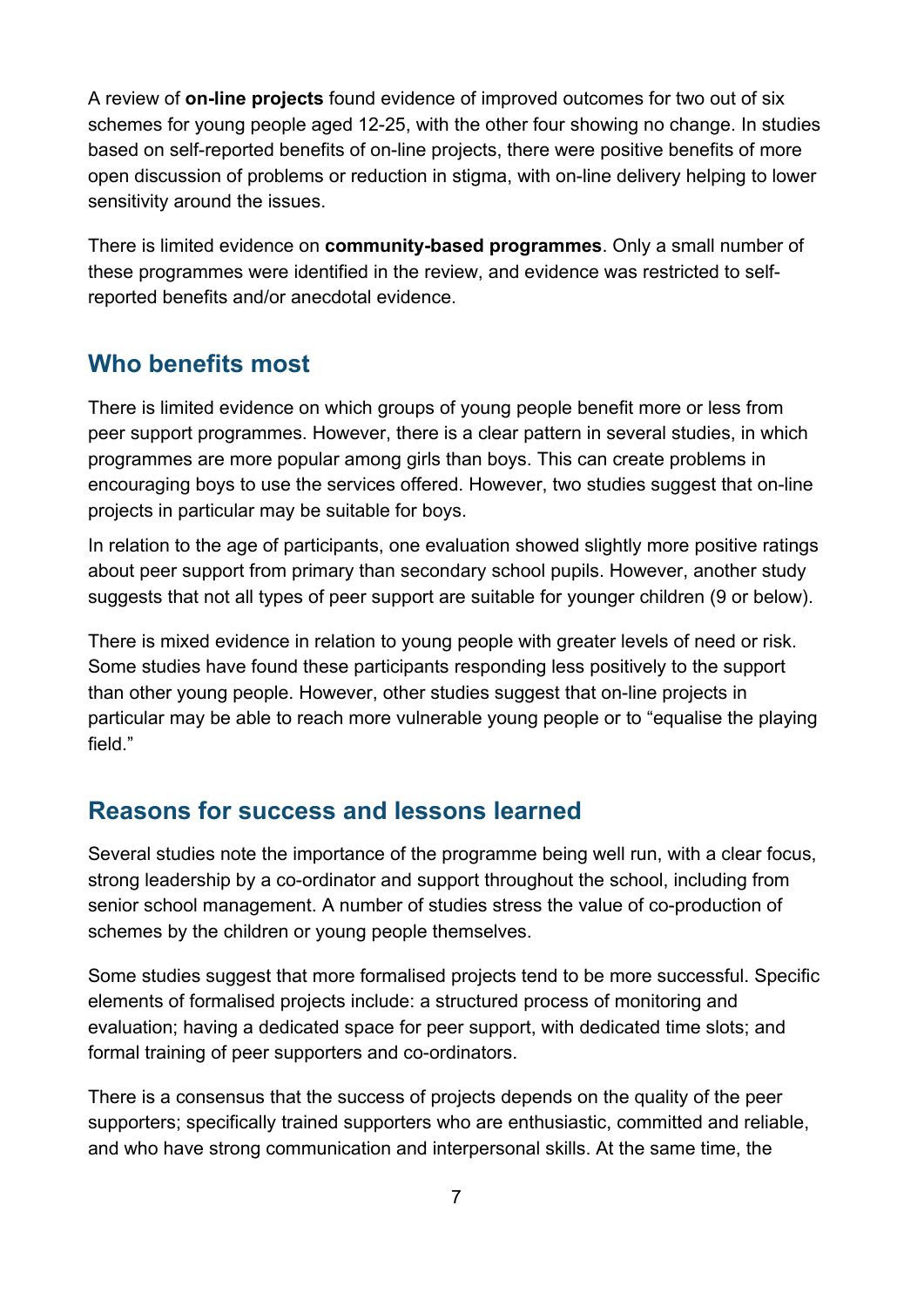supervision and support provided to peer supporters is described as a key feature of successful schemes.

## <span id="page-7-0"></span>**Risks and reasons for lack of success**

The review highlighted a number of risks associated with peer support projects.

- Project failing/not being sustained: reasons include conflicting priorities in the school, lack of time, or an over-reliance on a single co-ordinator. These issues can be addressed by setting up the scheme with a clear and realistic plan of timing and resources; taking a flexible approach, enabling the scheme to develop and change over time as necessary; and thinking ahead in the selection of peer supporters (e.g. using age groups who can contribute over a longer period of time).
- Low take-up of the scheme by pupils. This can be caused by a lack of trust in peer supporters among the pupil population, and low take-up can also lead to peer supporters becoming disengaged. To address this, it is important to have a clear and robust process for selecting peer supporters, and a sound mechanism for support and supervision. Prominent marketing and publicity in school can also help to encourage take-up.
- Negative impacts on participants: the review has highlighted that some programmes may have a negative impact on young people (e.g. bullying projects where exposure to others with experience of bullying may re-inforce their attitudes and behaviours). There are also risks of exposing children to unsettling or overwhelming information about mental illness, particularly in programmes that address more serious mental health issues. This can best be addressed by ensuring sufficient support to peer supporters.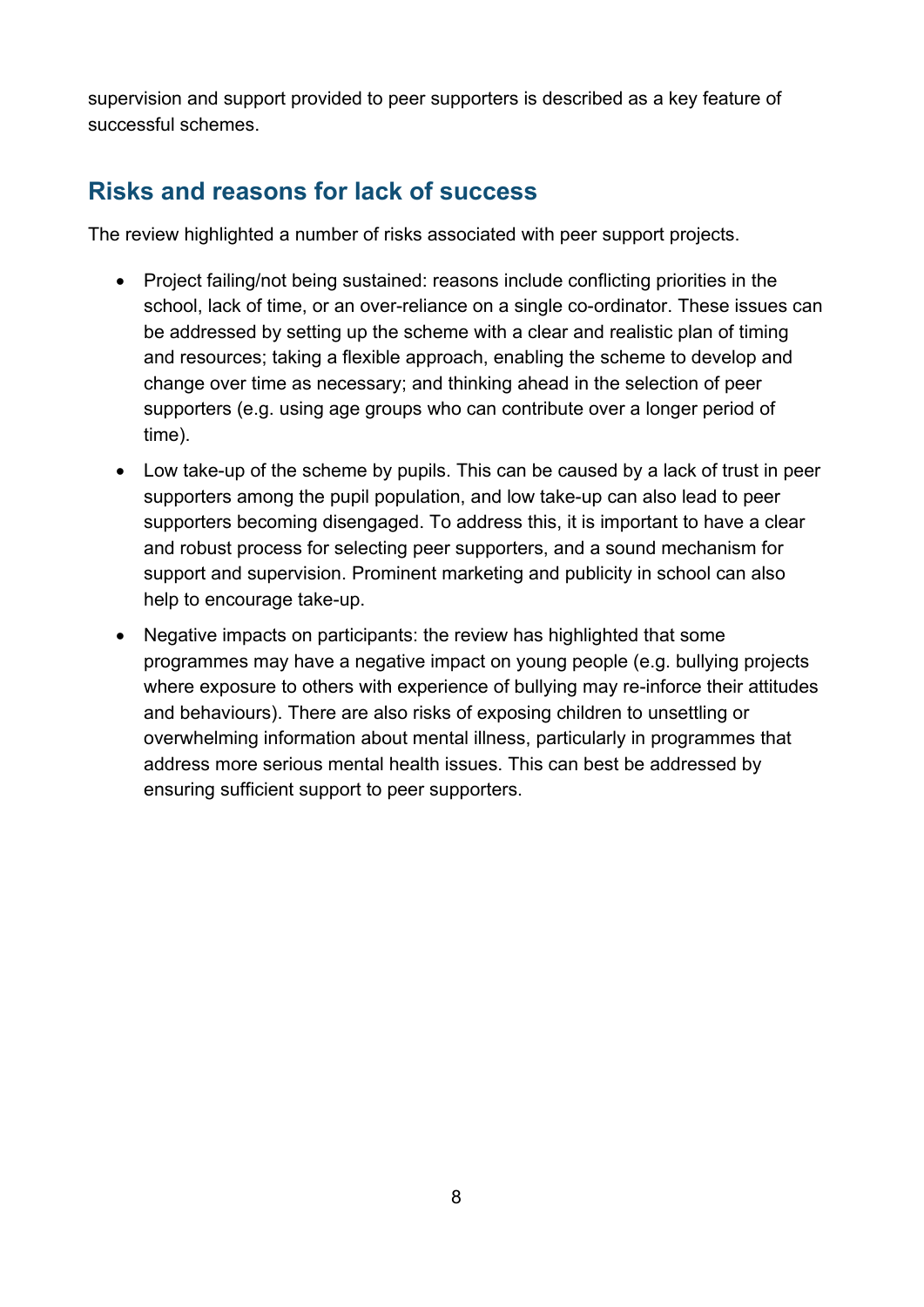# <span id="page-8-0"></span>**Introduction**

This report presents the findings from a literature review of available models of peer support that support and improve children and young people's mental health, their key features and evidence of their effectiveness.

## <span id="page-8-1"></span>**Background**

Research from the 2015 Future in Mind report (Department of Health, 2015) showed that, when young people are experiencing difficulties or concerns, there are a variety of routes they can take in order to get support and the first choice is often to discuss issues with their friends and peers. For this to be a successful support route, they need to be able to get help, advice and support from knowledgeable peers without fear of stigma or judgement.

Many schools already provide peer support schemes on a wide range of topics including friendships, transition and bullying. Some already run peer support programmes for mental health. Community and voluntary organisations are also developing and running schemes to develop peer support for young people's mental health.

The DfE established a Steering Group and a wider Advisory Group comprised of a range of stakeholders with the aim of identifying ways to increase and improve the quality of peer support for mental health made available to children and young people by schools. In order to inform these groups, DfE commissioned this literature review in January 2016 to provide information on the value and effectiveness of peer support in improving mental health outcomes. The aim of this review was to add an objective assessment of the evidence to the groups' conclusions, which is being used to shape work in this area. It was completed between January and May 2016. This information has been supplemented by stakeholder engagement and consultation.

## <span id="page-8-2"></span>**Aims**

The aim of this rapid review is to provide evidence on the practical implementation of existing peer support programmes and how this relates to their effectiveness. Research questions relate to descriptions of existing models and consideration of the effectiveness of peer support approaches:

1. What models of peer support are currently available, including group support models and those that support specific conditions (e.g. eating disorders)? How do/could they relate to supporting children and young people's mental health?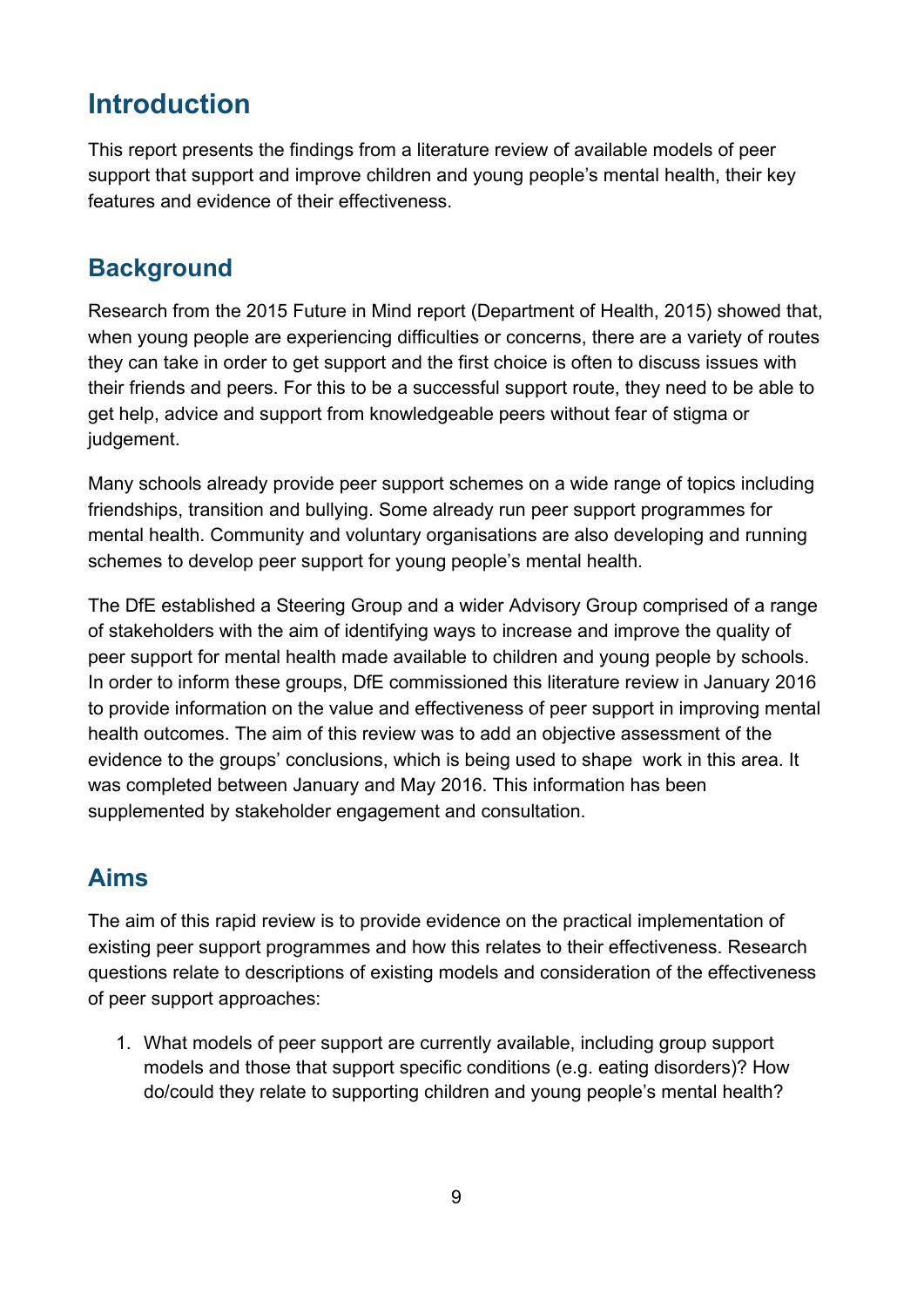- 2. What are the key features of delivery of these models, how are they organised, administered and quality assured. Are there key differences in between those in school and run outside of school?
- 3. Is peer support, including that provided on-line, via mobile apps or in a group setting, effective in improving children and young people's mental health and related outcomes e.g. bullying, wellbeing, and educational outcomes.
- 4. How does effectiveness vary for different models of delivery? Are there common key features of effective models or features associated with ineffective models
- 5. What, if any, are the risks of providing support through peer support approaches, either through face-to-face or on-line support? How could they be avoided?

# <span id="page-9-0"></span>**Approach used in reviewing evidence**

This literature review covers peer support interventions for young people of school age (aged 4-18). It focuses predominantly on interventions and studies from the past 10 years (2006-2016), although older studies are referenced where the findings are particularly relevant. Evidence from the UK is considered alongside international evidence (where published in English).

The process for identifying evidence was as follows:

- Search for relevant interventions using a range of methods: journal and evidence databases; known/recommended documents; internet search on key terms; organisation websites/other website searches; and search of bibliographies.
- Sift titles and abstracts which are to be read and analysed;
- Summarise each title using an analysis template; this describes the key features of the intervention and (where available) evidence of effectiveness.
- Provide an assessment of quality and robustness of any evidence.

The review aimed primarily to identify interventions with a focus on mental health. However, the review also included peer support for related topics such as bullying, transitions, wider wellbeing and friendship.

## <span id="page-9-1"></span>**Report structure**

Following this introduction, the report includes:

• The context for the review, covering the background to young people and mental health, an overview of school-based activities focusing on mental health, and background to peer support interventions.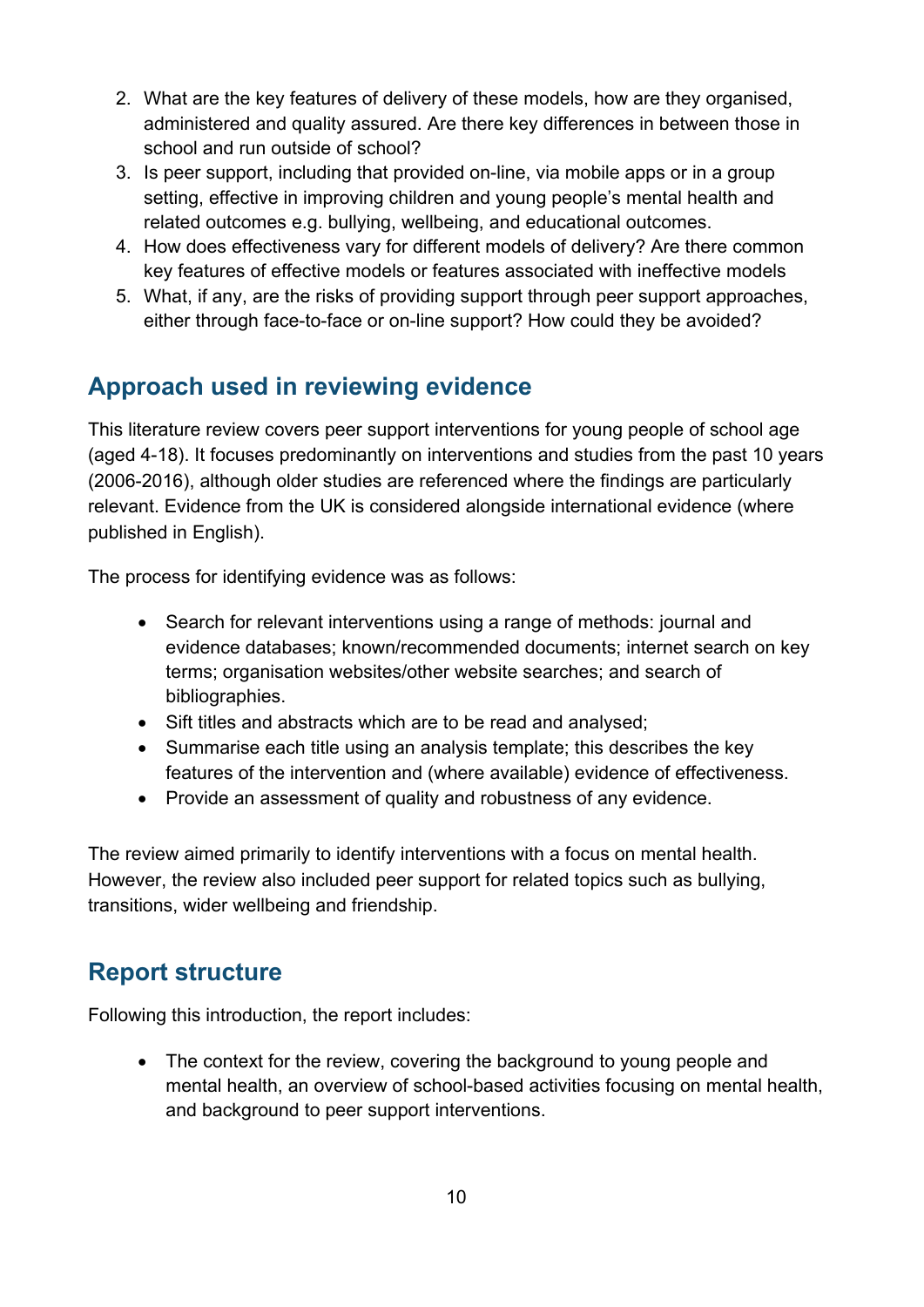- Features of peer support projects, setting out the distinctive aspects of different models of peer support for young people.
- Evidence of effectiveness: an overview of the available evidence on peer support programmes, as well as more detailed assessment of the effectiveness of different models, strengths and weaknesses.
- Key lessons learned from the evidence, including aspects of leadership, design and organisation; support and supervision; skills and training; programme longevity; issues of confidentiality; and risks.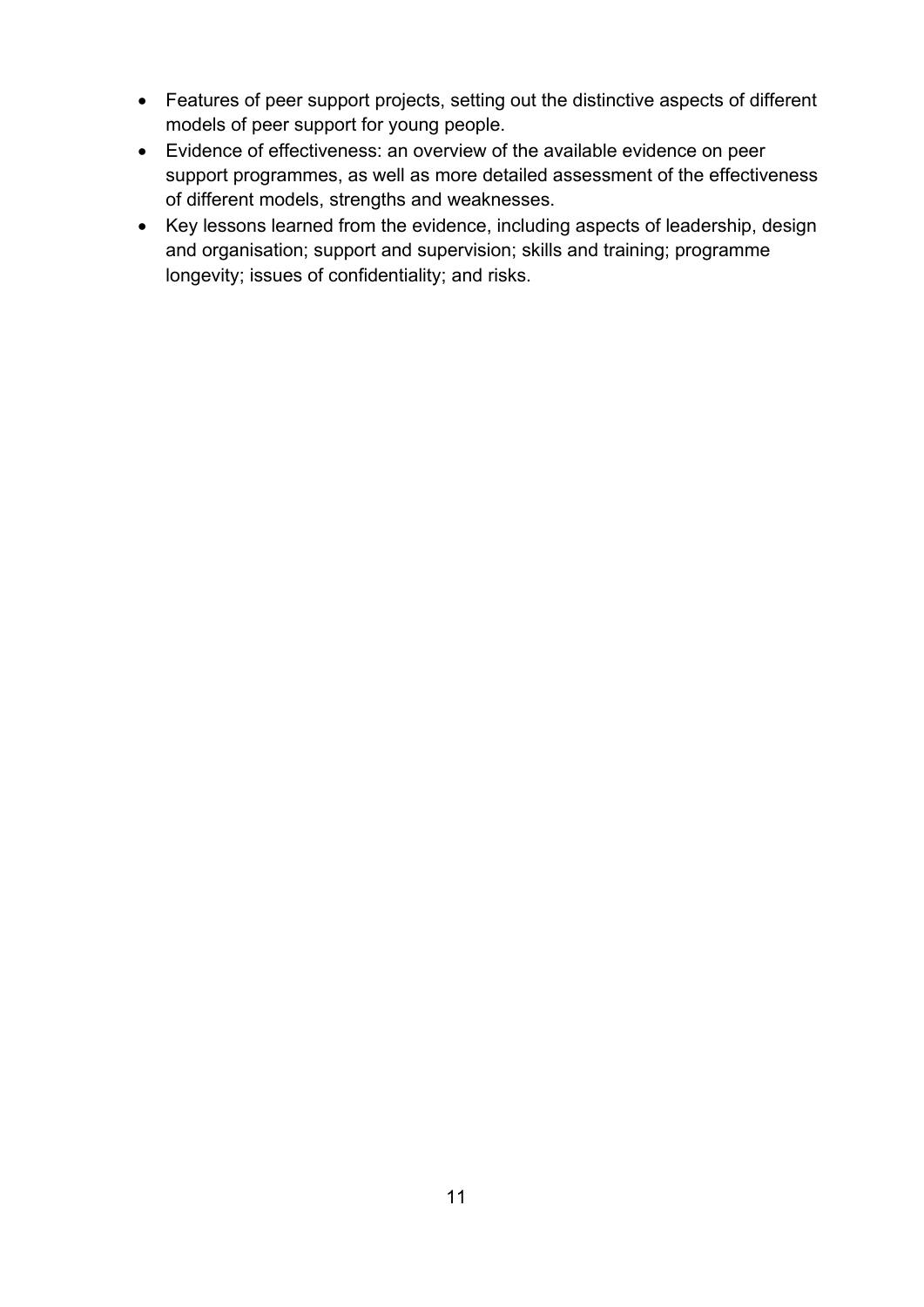# <span id="page-11-0"></span>**Context**

This chapter brings together some contextual and background information drawn from the literature covered in this research; setting the scene for the reporting of findings.

## <span id="page-11-1"></span>**What is mental health?**

A report published by the Office for National Statistics in 2015 on *Insights into Children's Mental Health and Well-being* (ONS, 2015) outlines key concepts and background statistics relevant to this project.

Two aspects of mental health are generally recognised: mental illness or ill-health, and mental or psychological well-being:

**Mental ill-health** concerns clinically diagnosable illness<sup>[1](#page-11-3)</sup>, and covers conditions that affect mood, thinking or behaviour. Examples include depression, anxiety disorders, bipolar disorder, eating disorders and addictive behaviours. Mental ill-health may manifest differently in children than in adults, resulting for example in behavioural and conduct problems such as Attention Deficit Hyperactivity Disorder (ADHD) or Oppositional Defiant Disorder (ODD) as well as emotional problems. Environmental problems or difficulties (for example parental conflict) as well as developmental problems (for example Autistic Spectrum Disorder) may also give rise to these symptoms.

**Mental well-being** is concerned with how people feel about their lives and whether their lives are worthwhile; it is not just the absence of mental health problems. It has been described as a "dynamic state in which the individual is able to develop their potential, work productively and creatively, build strong and positive relationships with others, and contribute to their community" (from Foresight report cited in ONS, 2015).

## <span id="page-11-2"></span>**Young people and mental health**

 $\overline{a}$ 

There is widespread concern about the mental and emotional health of children and young people in the UK. A report commissioned by Tower Hamlets Clinical Commissioning Group (Tower Hamlets CCG, 2013) cites the Royal College of Paediatrics and Child Health, that 'mental disorders in children and young people are increasing and represent a hidden epidemic'.

<span id="page-11-3"></span><sup>1</sup> For example as defined by the International Classification of Disease (ICD10) or the Diagnostic and Statistical Manual of Mental Disorders (DSM-V).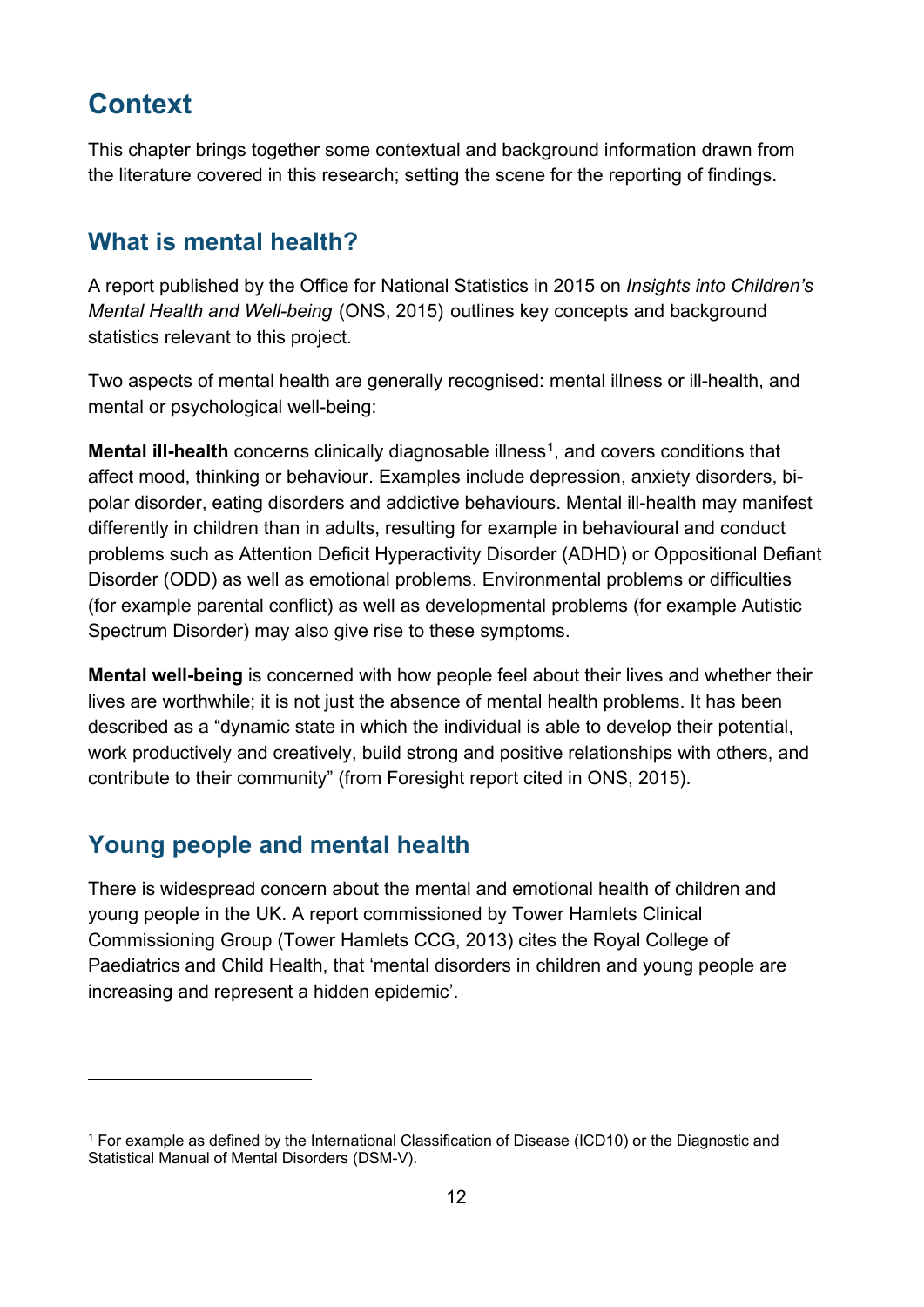Poor mental health among young people is linked to poor outcomes in terms of education, personal relationships and involvement in crime and anti-social behaviour that impact not only on the individual but also their families and the wider communities of which they are a part. Moreover, the Tower Hamlets report (Tower Hamlets CCG, 2013) cites evidence from Australia and New Zealand that a high percentage of mental health disorders (more than half) appear during childhood and early adolescence; 50 percent before the age of 14 and 75 percent before the age of 25 (Birleson and Vance, 2008). So tackling mental health problems in children (and building up positive mental states) is likely to lay the foundation for better adult mental health.

The most robust national data on the mental health of young people is ten years old and comes from the National Survey among Children and Young People in Britain published in 2004 by the Office for National Statistics (Green et al., 2004). According to the survey, one in ten children and young people aged between five and 16 years old at the time had a diagnosable mental health disorder; six per cent had a conduct or behavioural disorder. Boys were more likely than girls to have a problem and prevalence increased with age. Girls were more likely to have emotional problems, whereas boys were more likely to have conduct or hyperactivity problems.

The 2004 ONS survey measured children's mental health using the extensively validated Strengths and Difficulties Questionnaire (SDQ) which is administered to the child, a parent and a teacher. It is a behavioural measure that covers strengths and difficulties in a number of key areas – emotional, conduct, hyperactivity or inattention, peer relationships and pro-social activity. A total 'difficulties score' can be calculated based on the first four of these areas, which can then be used as a predictor of mental ill-health (for more on this see ONS, 2015).

A study comparing results from two national cross sectional surveys in England (one conducted in 2009 and one in 2014) found no difference between the cohorts in terms of the prevalence of total mental health problems, but total difficulties in boys decreased across the 5 years and girls had significantly greater emotional problems in 2014 than in 2009. (Fink et al., 2015, cited in ONS, 2015).

The Understanding Society Youth module includes the self-completion part of the SDQ in every other wave of fieldwork<sup>[2](#page-12-0)</sup>. Data from this survey in 2011-12 showed that 12 per cent of children aged 10 to 15 reported high or very high difficulties scores, with no differences

 $\overline{a}$ 

<span id="page-12-0"></span><sup>2</sup> Information is not collected from either a parent or a teacher, so the resulting scores are less sensitive than those produced by the full SDQ, nonetheless this gives regular and reliable headline measure of children's mental ill health.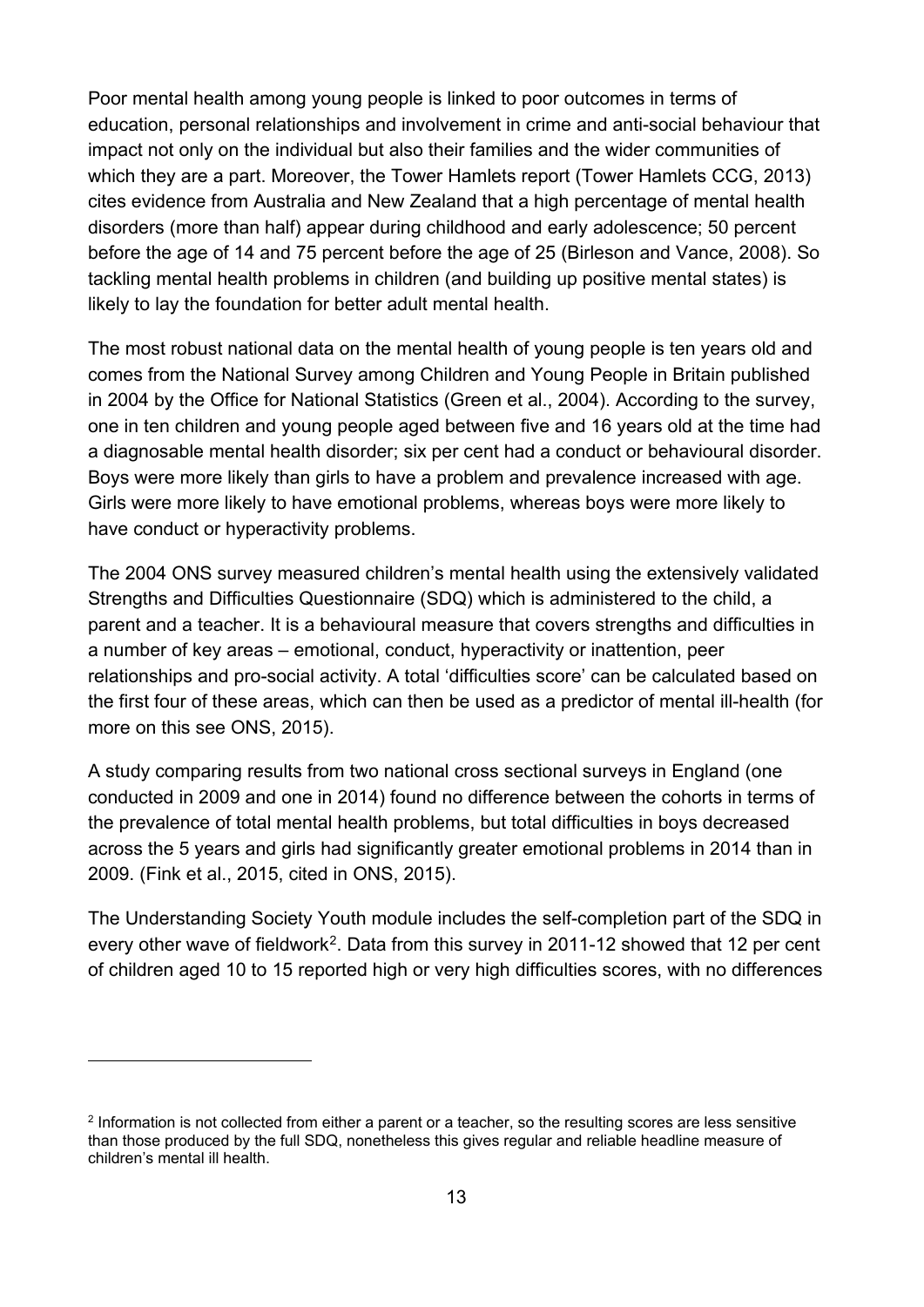between boys and girls, and there were no significant changes in these results from the previous wave of the survey to include the SDQ (2009-10) (ONS, 2015).

The evidence review conducted by Tower Hamlets highlights predictive factors for psychiatric disorder in children, including severe marital discord, low socioeconomic status, overcrowding or family size, paternal criminality, maternal psychiatric disorder, and mood or anxiety disorders in parents. Some important correlates of negative mental health in children and young people reported by ONS (2015) include bullying, parental relationships – especially quarrelling with mothers, poor body image, unhappiness with school and spending time on a social website.

Protective factors include coping – or the ability to regulate emotions and behaviour in the face of stress. Research has shown that improved coping control acts as a buffer against uncontrollable stresses (Raviv and Wadsworth, 2010 cited in Tower Hamlets CCG, 2013). Coping skills that are amenable to intervention include problem solving and emotional regulation, cognitive restructuring and positive thinking.

Social support systems (including friends, family, school and environment) can also be protective factors and for this reason there is a case for looking at how best to build them up to optimise the support they can provide.

## <span id="page-13-0"></span>**School-based activities focusing on mental health**

Young people spend much of their time in school, in a stable, structured environment geared towards learning, and for this reason alone school settings offer obvious opportunities to support the mental health of children and young people and address problems. It is also recognised that school environments can cause or exacerbate problems of mental health or emotional wellbeing; school-based interventions are therefore sometimes seen to offer a chance for young people to learn how to handle and respond *in situ* to stresses, such as those accompanying school life, that cannot always be controlled.

Activities with a specific mental health focus that are delivered in schools range from whole school interventions to interventions targeted at particular groups in the school (for example year 7s) or particular individuals at most risk. They include initiatives designed to tackle mental ill-health, and initiatives designed to promote and foster positive mental health and emotional well-being, including resilience against known risk factors such as school transitions and bullying. Many initiatives span these categories. Some engage more widely with other schools, with parents and families and/or with other agencies.

A systematic review of reviews by Weare and Nind (2011), covering mental health promotion and problem prevention in schools between 1990 and 2010, noted: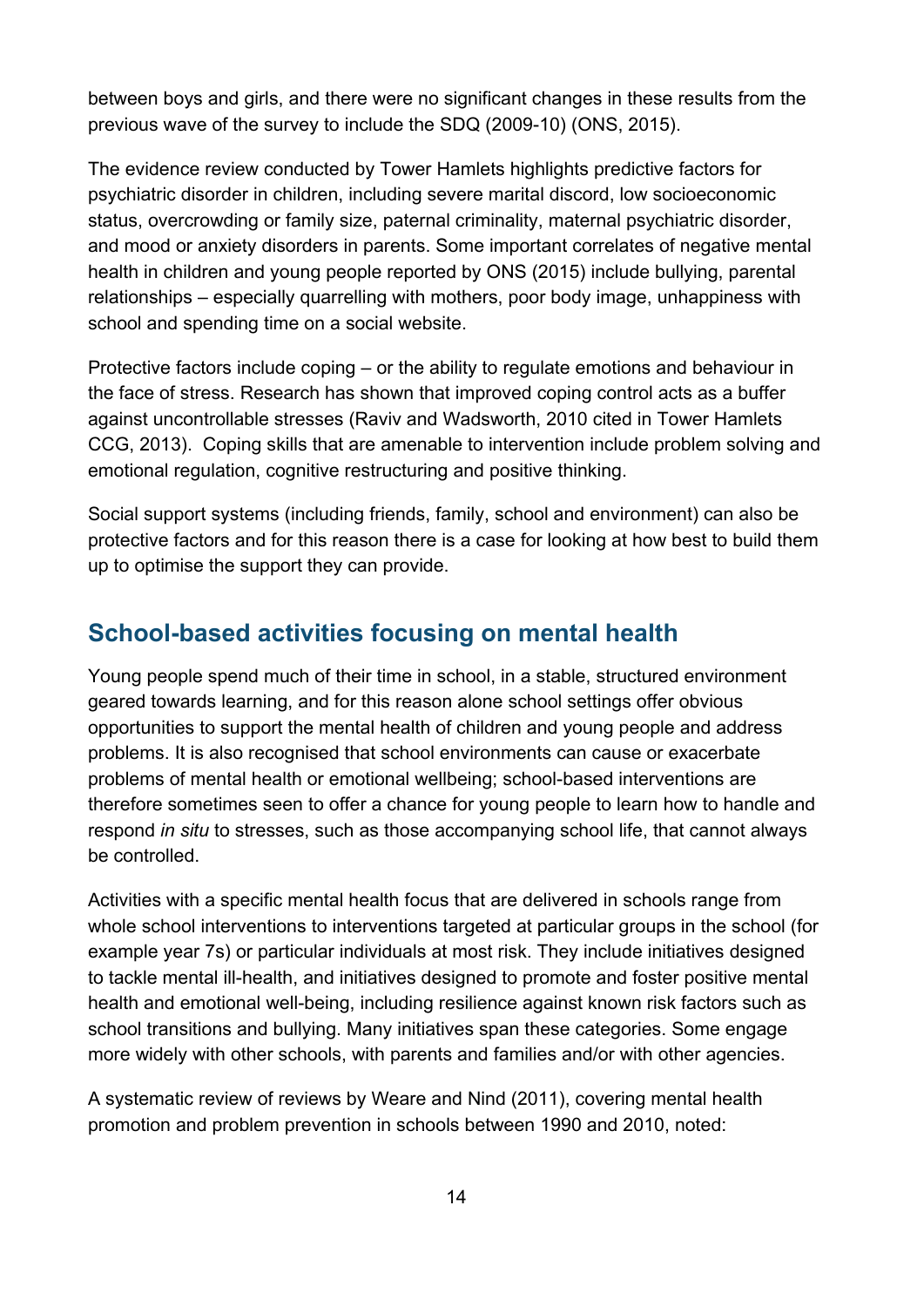*"There are literally thousands of school mental health interventions in operation across the world… These go under many names: mental health, 'social and emotional learning', 'emotional literacy'. 'emotional intelligence','resilience', 'life skills' and 'character education'."* 

Countries particularly noted for their work in this area include the US and Australia, both of which have invested in rigorous evaluations providing a basis for decision making about what works and is cost effective.

In the UK, a wide range of approaches, interventions, programmes, materials and guidance have been tried and sometimes evaluated (Weare, 2015). Large-scale interventions have included Healthy/Health Promoting Schools, the Primary and Secondary Social and Emotional Aspects of Learning (SEAL) programmes and the Targeted Mental Health in Schools (TaMHS) programme in England.

## <span id="page-14-0"></span>**Peer support – what is it and how widely is it used**

Some mental health interventions targeted at children and young people in schools involve young people themselves (peers) in the design and/or delivery of the intervention. This may be to benefit the whole school environment, specific groups of students and/or those acting as peer supporters; or indeed all of these – see for example the Royal Society for Public Health's Youth Health Champions Programme (RSPH, n.d.).

Authors tend to acknowledge that there is no agreed definition of peer support and that it covers a range of activities, designed and implemented in different ways to achieve a variety of aims and objectives. The range of terms used for school based peer interventions illustrates and underlines the diversity of this field. They include, for example: peer tutoring, peer coaching, peer listening, peer mentoring, peer mediation, peer counselling, befriending and buddying.

For this reason, attempts to define peer support tend to default to fairly high level generalisations picking up on the main common elements of schemes and programmes, for example:

*"Using the knowledge, skills and experience of children and young people in a planned and structured way to understand, support, inform and help develop the skills, understanding, confidence and self-awareness of other children and young people with whom they have something in common".* (Street and Herts, 2005)

Peer support can therefore be described as involving:

- Children and young people helping each other;
- In a planned and structured way;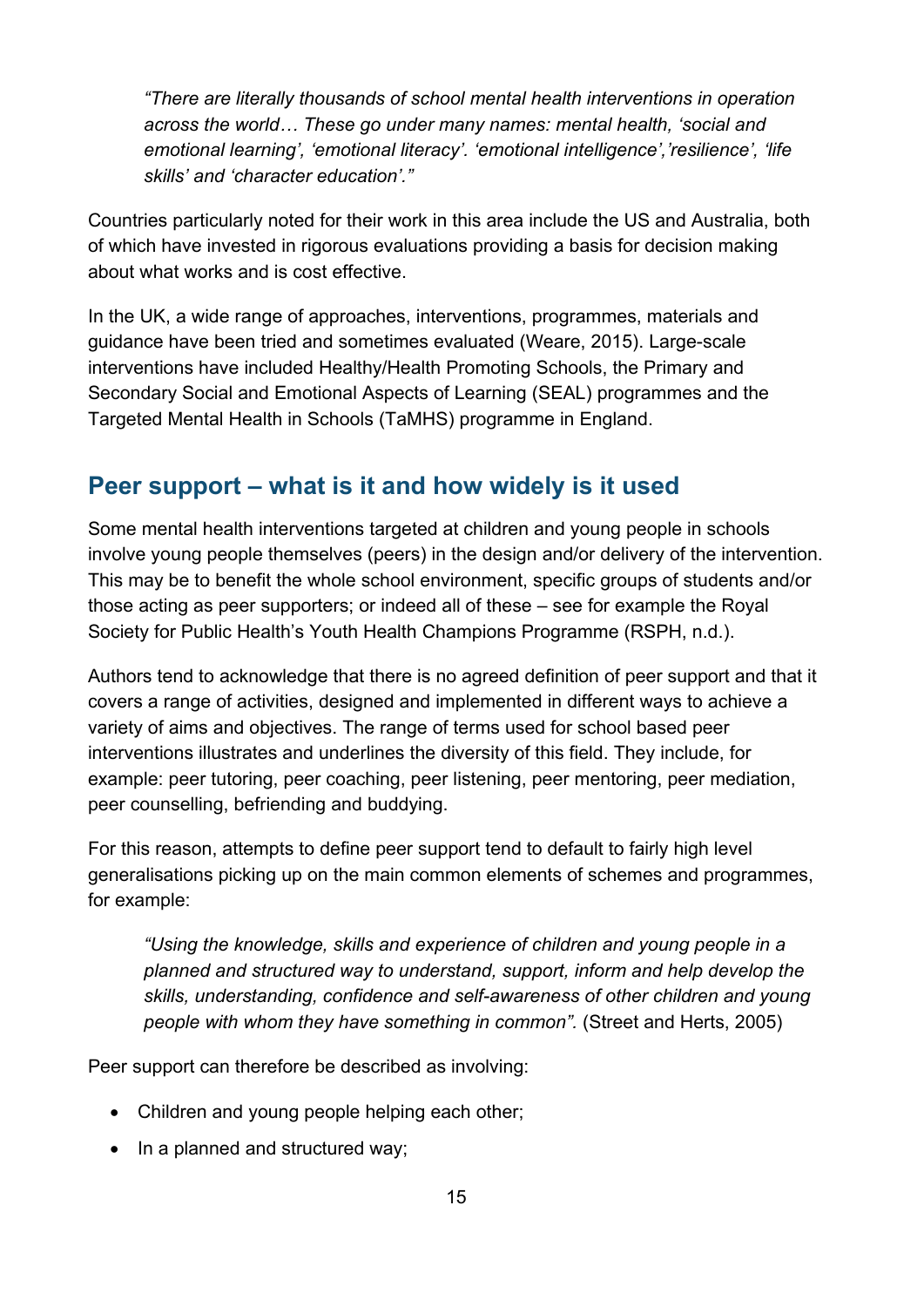• With training to enable them to fulfil their role(s).

In a study comparing the use and impact of peer support schemes in the UK and Japan and South Korea, James (2011) notes that from its start in the US in the 1970s, and Canada and Australia since the 1980s, peer support is now used widely in many additional countries across the world including the UK, Italy, Spain, Finland, Japan, New Zealand, Saudi Arabia, Norway, the Netherlands and South Africa. One reason for this growth in international popularity is the use of peer support systems in anti-bullying initiatives, in line with the UN Convention on the Rights of the Child.

School-based peer support provision in the UK has gained in popularity especially over recent years. In 2010, MBF estimated that "over a third of all schools in England have some form of peer mentoring/peer support provision", while James (2011) references Houlston and Smith (2009) who estimate that the figure is over half of schools.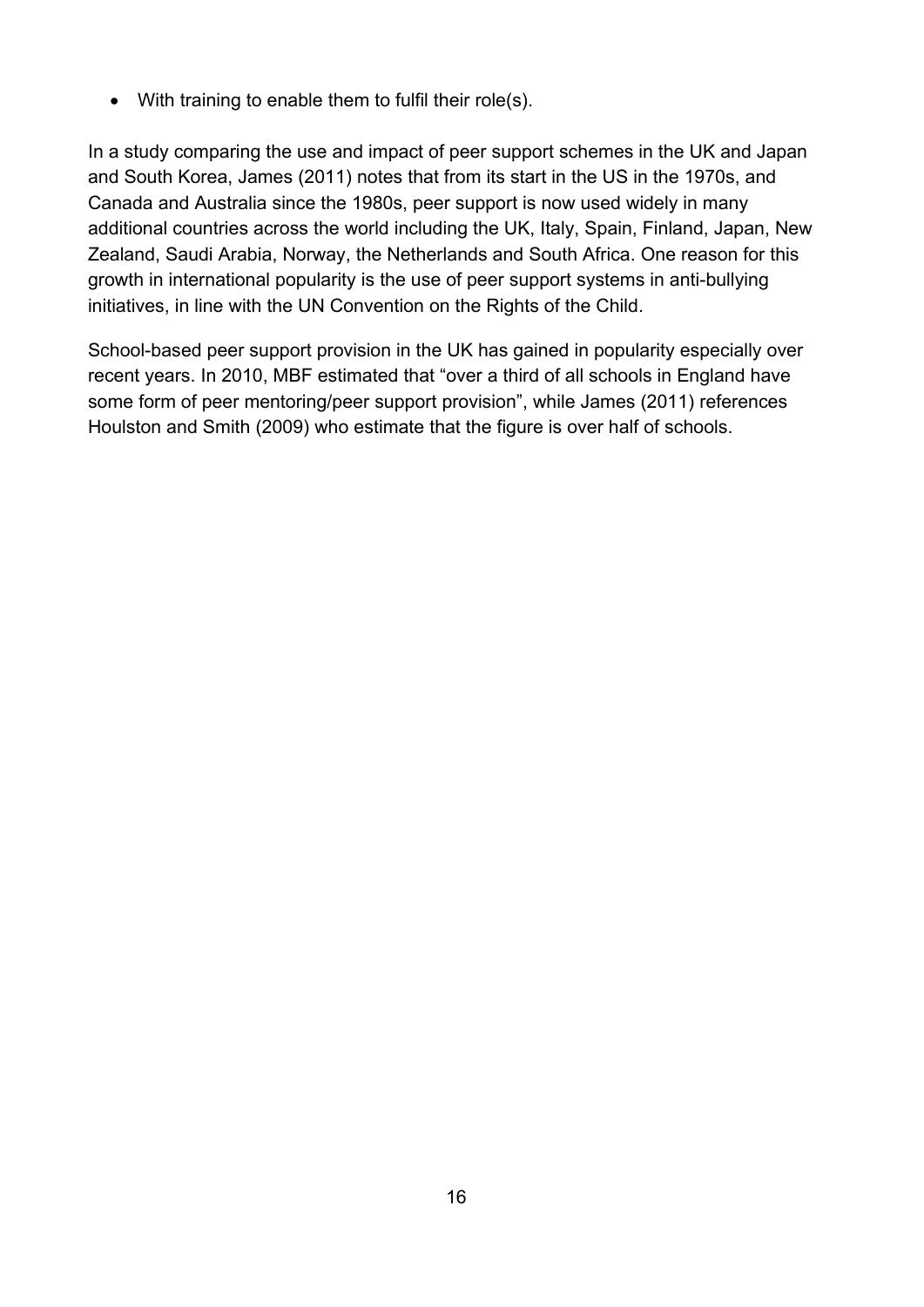# <span id="page-16-0"></span>**Features of peer support models**

This section provides an overview of the range of different types of peer support models that have been used recently. It is not intended to provide an exhaustive coverage of different projects; rather, the intention is to highlight some of the most relevant and useful examples.

It is worth noting that the examples are limited to those where detailed information about the project is publicly available. As a result, it is possible that the examples identified are not entirely representative of all current and recent projects. For example, smaller, more informal projects may be less likely to be documented in the public domain. The examples we have identified therefore may be larger or more formalised than other projects.

In general, there is great diversity in the various schemes that have been identified. Schemes differ in terms of: their source of delivery (intra-school initiative, local authority or government, or external agency); their approach/activities (prescribed programme over a set period, regular or ad hoc individual support, discussions, 'fun' activities); and their aims (educational, broad mental well-being, or helping to overcome specific issues).

Previous studies have attempted to construct a typology of peer support projects (e.g. Nesta and National Voices, 2013). In this section, we have divided projects according to their overall delivery mode (e.g. one-to-one support in schools), and then described the main features of projects in each model.

# <span id="page-16-1"></span>**School-based projects**

#### <span id="page-16-2"></span>**One-to-one support**

Many school-based peer support projects are based on one-to-one delivery, for example with peer supporters 'matched' with or assigned to particular targeted individuals, or offering ad hoc support on a drop-in or appointment basis to anyone in need. The matched approach often draws on characteristics of peer mentoring programmes identified by Pringle et al. in 1993, such as the matching of mentors and mentees based on interpersonal bonds, and recruiting and training 'at-risk' pupils to become mentors, thereby helping to reduce stigma associated with receiving help.

Our review covers projects undertaken in the last ten years or so. Some of the earlier examples were set up to address bullying in schools, including:

• The **National Peer Mentoring Anti-Bullying Pilot** (2008-2010), co-ordinated by the Mentoring and Befriending Foundation (MBF), covering 150 primary, secondary and special schools in England. The evaluation examined how peer mentoring had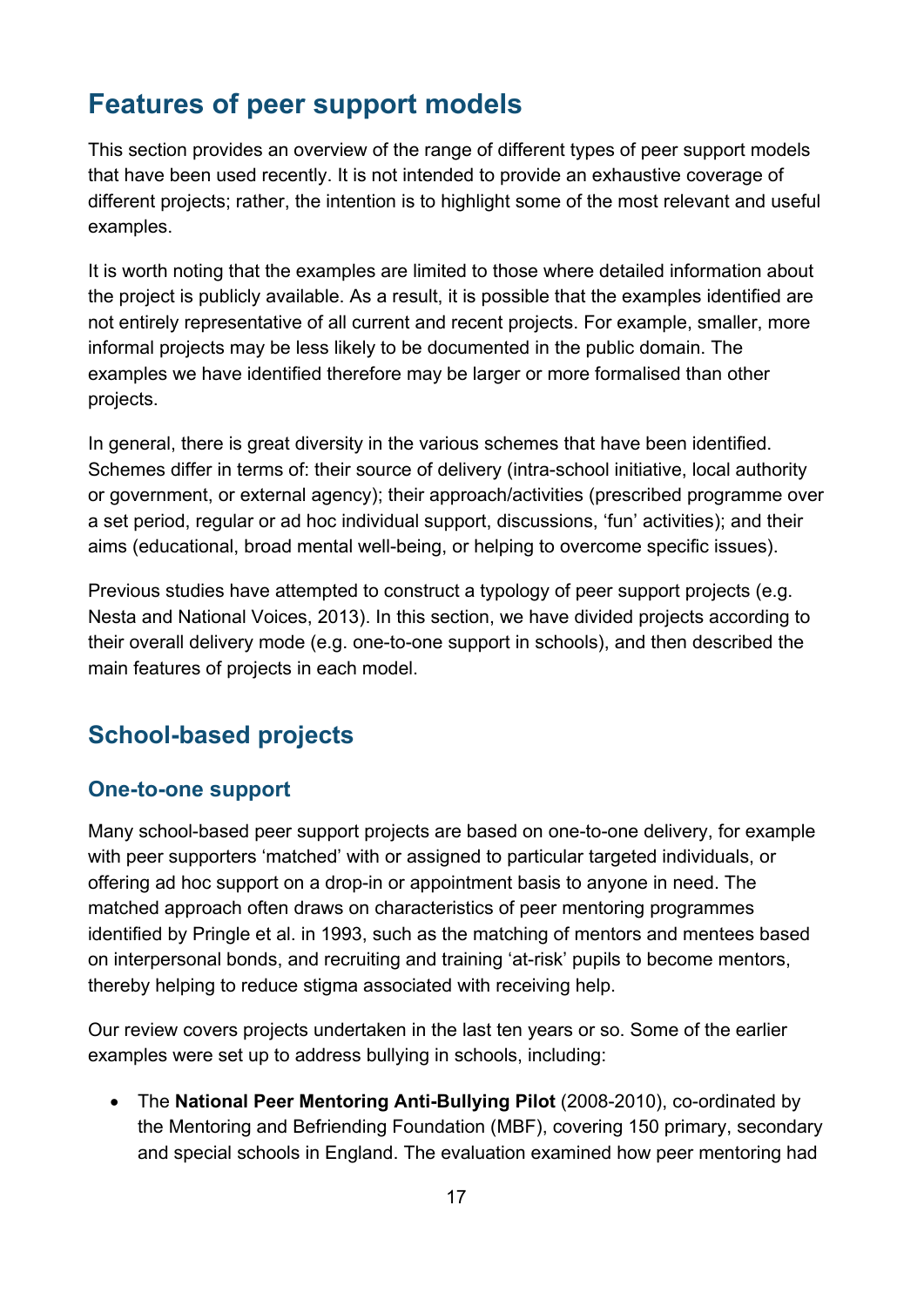been embedded in schools and how it was delivered. The pilot identified a range of peer support activities used by schools, the most popular being (formalised) oneto-one support, but including other approaches, for example drop-in sessions and buddy/playground activities (MBF, 2011a).

- An **anti-bullying peer support programme** set up in a North London girls' secondary school in 2009 which used a 'near-peer' approach (pupils in year 10 providing support to those in years 7 and 8), delivered on an appointment basis according to need. Sessions were delivered by peer supporters working in pairs and generally lasted around 20 minutes, with the option of a repeat appointment if requested (Houlston and Smith, 2009).
- The **Formalised Peer Mentoring Pilot project** (2006-07), another national programme managed by MBF on behalf of the DfES (as was), which covered 180 secondary schools. Under this scheme, bullying was just one of four aspects of pupil life and experience addressed; the others were attainment, behaviour and transition. The pilot was based on one-to-one peer mentoring, with formal weekly sessions lasting up to 30 minutes (Parsons et al., 2008).

The projects above have a specific focus on bullying rather than on mental health or wellbeing more generally. However, their inclusion in the report is important because much of the learning about the delivery of peer support projects derives from such programmes; and because bullying has presumed effects on mental well-being (and itself may be a manifestation of unhappiness or low self-esteem). Some of these projects also examine a range of other outcomes relating more generally to well-being and self-esteem.

Programmes with a more direct, albeit general focus on mental health or well-being, include:

- The **West Sussex Schools Peer Support programme**, also managed by the MBF, a two-year training and support package implemented in academic years 2012/13 and 2013/14. It was offered to primary and secondary schools across West Sussex to enable them to set up and run either a buddying or peer mentoring project in their school. Activities included needs-based matched one-toone support, but also more informal playground support, using a drop-in approach (e.g. through a 'friendship hut'). Supporters were either the same age or slightly older than those they helped, for example, Key Stage 2 pupils supporting those at Key Stage 1 (Slater-Simmons, 2014).
- **Mayflower High School**, a secondary school in Essex, has an on-going project involving one-to-one support for identified pupils, either by appointment or drop-in. The scheme aims to address emotional well-being, covering issues such as relationships, confidence and self-esteem, problems with teachers, work, illness in the family, sleep problems, aggressive behaviour and coping with older children. Supporters are year 10 pupils, who are selected through an application and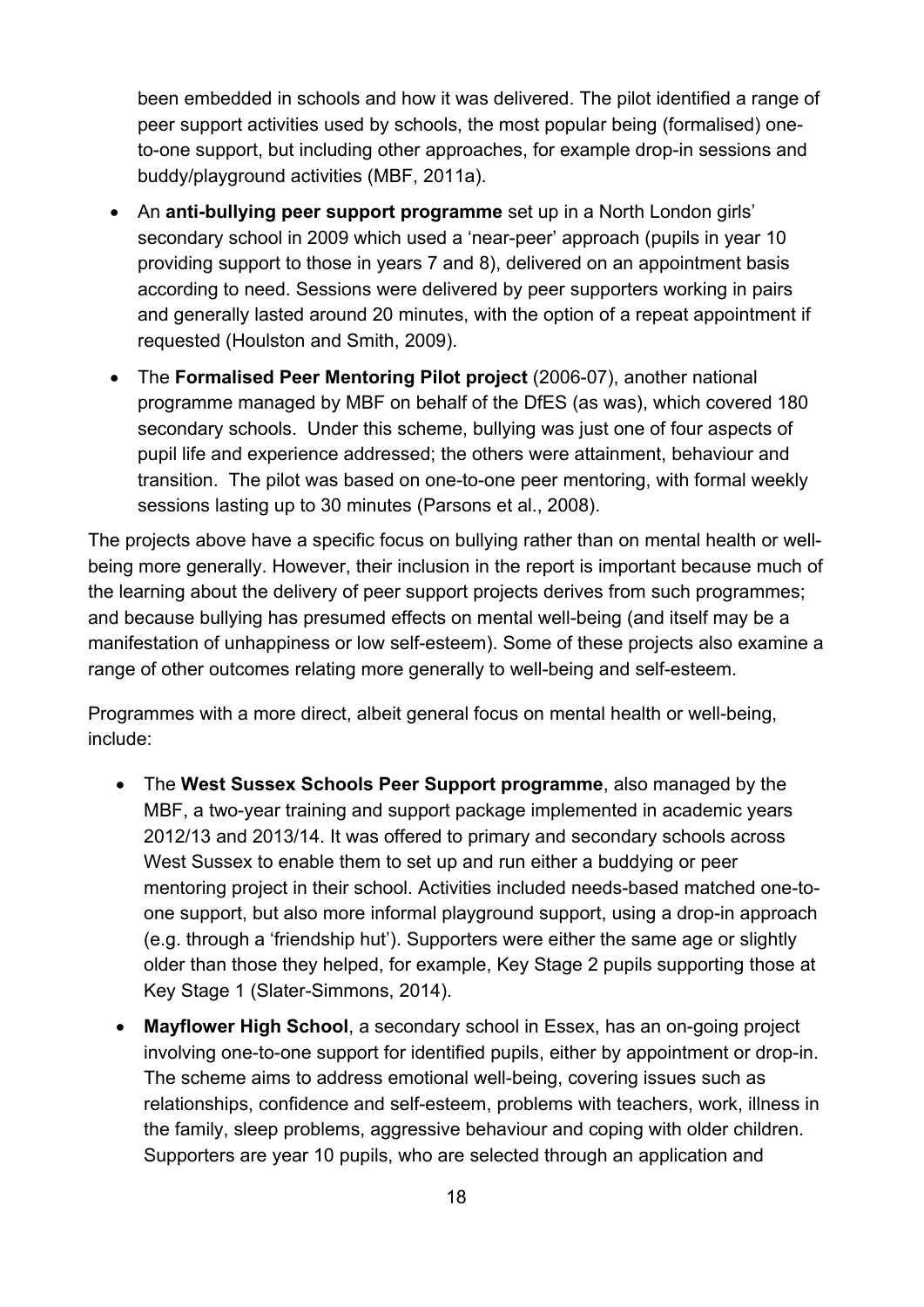interview process, to ensure they have the right qualities and required commitment (Mayflower High School, n.d.).

- **NSPCC peer support** schemes, run and evaluated in 2004, with NSPCC advisers working closely with 7 primary and 7 secondary schools to select and train a group of pupils that could then offer mainly one-to-one peer support using basic counselling skills (Baginsky, 2004).
- **Hitchin High School** set up a peer support scheme for students in 2014. A distinctive feature of this scheme is its use of a post-box for worries, which is placed in the school's reception area; students can post a note in the post-box if they are having a problem, or if they are concerned about a friend. The aim is for peer supporters to help those students who have posted worries. This scheme also includes an information area in the school, which has links to external support agencies and email addresses (Children and Young People's Mental Health Coalition, n.d.).
- International examples include **Big Brothers Big Sisters,** a US mentoring program conducted in 2004-5 (evaluation published in 2009). Mentees were school students (aged 9-16) who were referred by their schools. Mentors included adults (one third) but also high school and university/college students (two thirds). High school mentors were typically at least two grades higher than mentees, and not necessarily from the same school. Sessions took the form of a weekly hour long meeting on school grounds, either during or after school (Herrera et al., 2008).

Evaluation outcomes addressed in the schemes described above include self-esteem, confidence, emotional health and well-being, often in a 'within school' context; for example the Formalised Peer Mentoring Pilot project examined behaviour and well-being in terms of pupils' ability to cope with school life.

All the projects target the **wider school population**, rather than those with specific needs or conditions, the aim being to help improve pupil well-being across the school, with a focus on prevention and awareness-building.

These examples of one-to-one peer support programmes all involve **structured training** for supporters, and often for school co-ordinators. The MBF projects included detailed external training and support, provided by MBF or regional support agencies, as well as support materials and information (e.g. a dedicated website). The NSPCC schools worked closely with NSPCC Education Advisers who helped with selection and training of the young people and school staff. The project run by Mayflower School did not use an external training provider, but included structured, internal training organised and overseen by a co-ordinator within the school.

Examples of training include the following: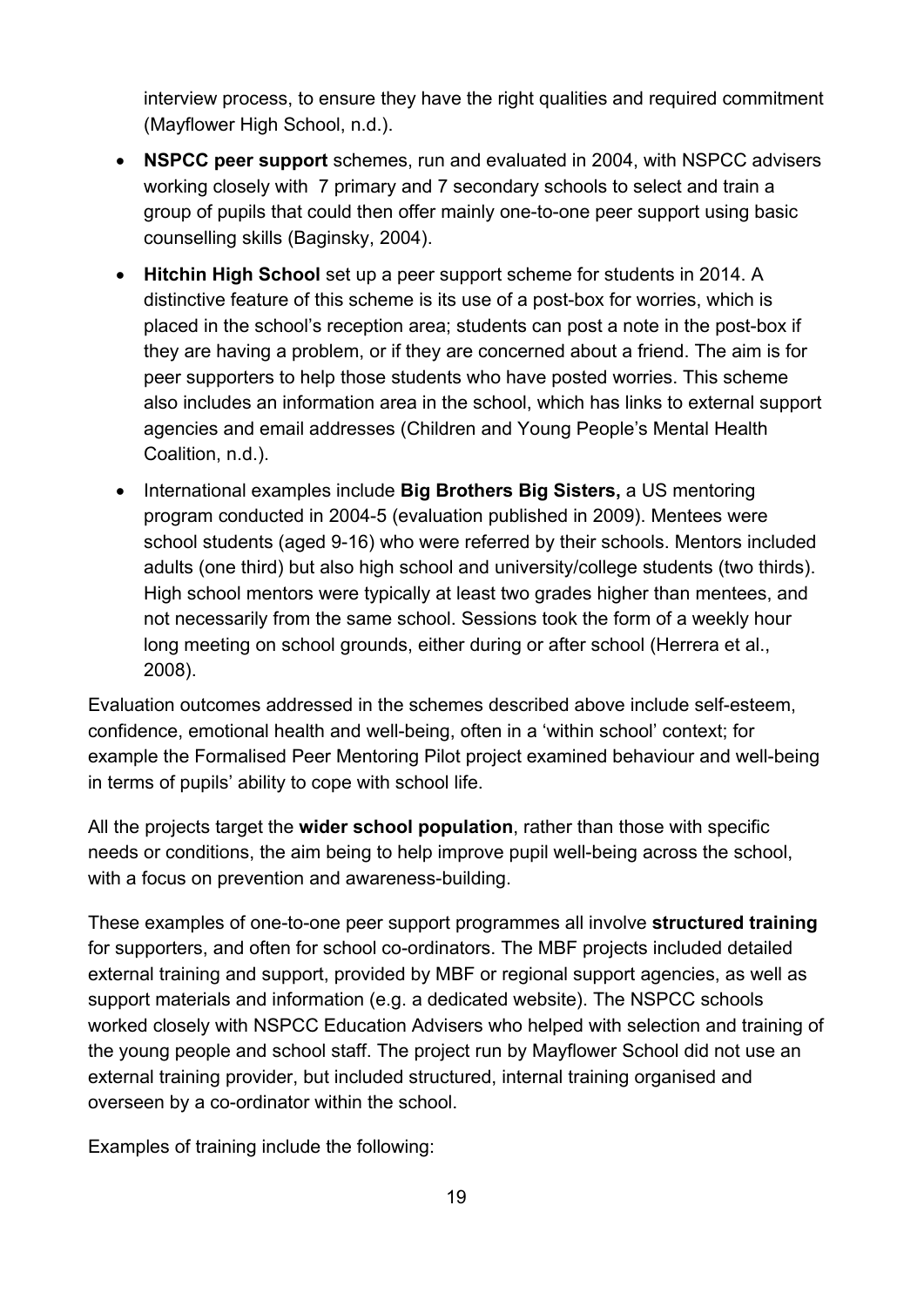- In the West Sussex Schools Peer Support programme (Slater-Simmons, 2014), project co-ordinators received external training provided by MBF. Peer mentor/buddy training was carried out in-school by MBF (2-3 hour training).
- In Mayflower High School (Mayflower High School, n.d.), the training to supporters is delivered by the scheme co-ordinator and covers team building, self-awareness, communication, helping, knowing limits and when to refer, roles and responsibilities, confidentiality and ethical issues, child protection issues. Materials are approved by NSPCC and child protection specialists and are age appropriate. Additional resources to support learning are obtained through the NSPCC website.
- In Hitchin High School (Children and Young People's Mental Health Coalition, n.d.), supporters received training from Relate, a counselling organisation, covering how to become peer listeners, safeguarding and guidance about how to deal with difficult situations.
- Training for supporters described in the NSPCC evaluation (Baginsky, 2004) includes: team building; input on establishing helping relationships; listening skills; blocks to listening; exploration of values bases and acceptance of others; awareness of personal attitudes; awareness and understanding of the limits of peer support; confidentiality; recording; and support/supervision.

As already noted, it is possible that the examples we have identified tend towards the larger, more formalised models which are likely to include structured training; other smaller school projects may include less formal training. However, as shown later in the report, training is often seen as a key factor in successful programmes The section on Skills and Training later in the report also examines the importance of training for school co-ordinators.

#### <span id="page-19-0"></span>**Group-based support**

Peer support delivered in school in a group setting usually involves one of two approaches: a) sessions or 'lessons' given to a group of pupils by older pupils; b) sessions among a 'peer group' led by trained (usually professional) moderators.

A current example of the first category is **Teenage Mental Health: Peer Support in Schools**. This pilot scheme involves group sessions about mental health given by pairs of trained supporters in year 12 to classes of year 7 students. The programme aims to encourage pupils to seek early intervention to avoid mental health problems, as well as learning about good mental health and how to maintain it. Session materials are coproduced with the year 12 peer supporters (Mental Health Foundation, n.d.).

Also in the first category is the **Peer Support Program** in Australia developed by Peer Support Australia (PSA). This programme trains pupils in year 10/11 (15 to 17 year olds) to work regularly in pairs as 'leaders' with a small group of year 7s (12 to 13 year olds). It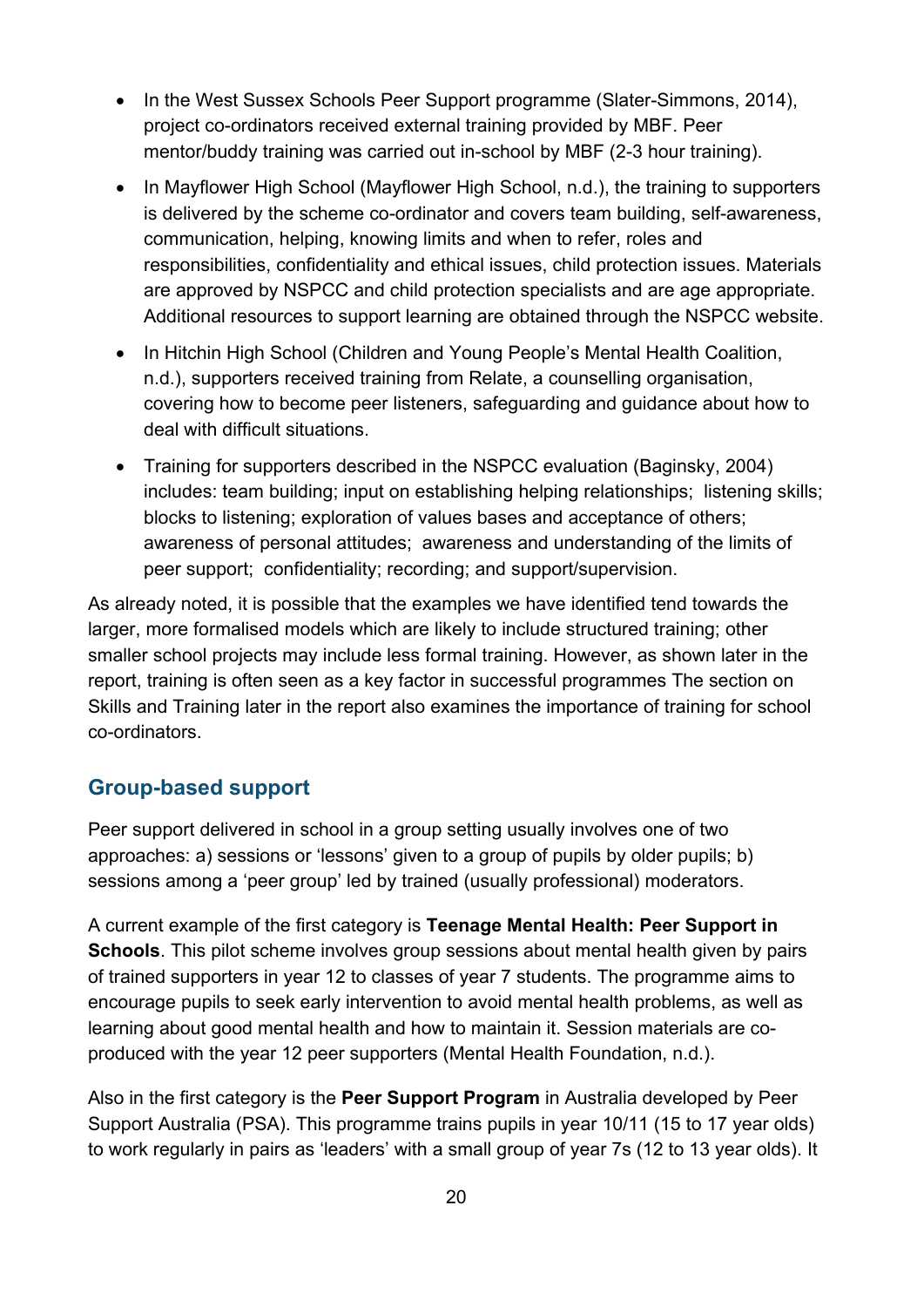consists of 12 weekly sessions of 45 minutes. Training is cascaded from outside professionals, to teacher facilitators, to selected older pupil leaders. The focus of the programme is on school competence, school citizenship, self worth and self efficacy (Ellis et al., 2009).

The second category involves moderators working with peer groups; **two examples from Canada** are summarised below:

- A school-based peer support scheme (2003) aimed at the prevention of eating disorders, building mental resilience, and easing adolescent transitions in school. Peer groups of young people aged 12 to 14 were led in discussion by trained public health nurse facilitators (McVey et al., 2003).
- A school-based project (2012), in which academic researchers led peer group discussions of 13-14 year olds girls (around 20 pupils per group). The project focused on reducing negative body esteem and disordered eating attitudes and behaviours in grade eight girls. The groups were available to all pupils in the year group (Thompson et al., 2012).

The concept of the group session was taken a step further by the 'Let's Erase the Stigma Educational Foundation' (LETS), which hosted a **youth summit** in 2011 where Los Angeles County school and transition-age youth could talk openly about mental illness and stigma (Projects Lets, n.d.).

#### <span id="page-20-0"></span>**Training-based projects**

A number of recent projects emphasise the training of peer supporters, to disseminate health messages and information to others in the school and more widely. The developmental and educational benefits to peer supporters themselves are a main focus of such projects, as well as the benefits to those reached by the messages and information. Examples include:

- '**Youth Health Champions**' a level two course awarded by the Royal Society for Public Health (RSPH), and taught over 38 hours, typically in two hour blocks. Issues relating to emotional wellbeing and mental health are woven throughout the programme, which also now includes an entire optional module on emotional wellbeing. The course is delivered by experienced tutors with an enhanced background in a range of health issues. Students must be aged 13 and above to take part. Hertfordshire County Council's Youth Connexions is currently preparing to run the course, including the new optional unit on emotional well-being, in six Hertfordshire schools (RSPH, n.d.).
- **Schools in Northamptonshire** took part in a training programme (2011-2014) enabling schools to take a systematic approach to promoting mental health in a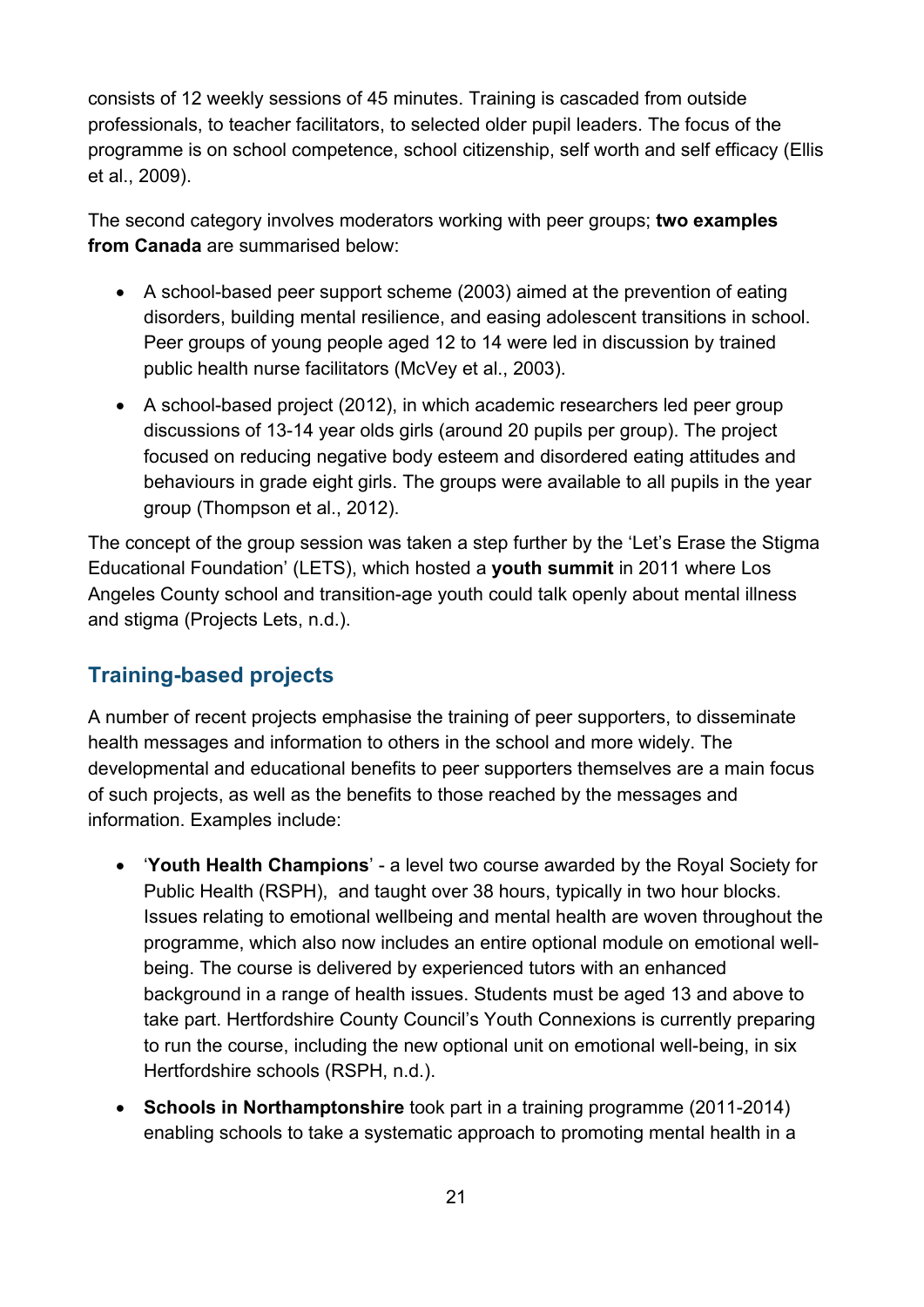very broad sense. Training was delivered first to school staff by an MBF representative. Pupil supporters were trained in turn by their teachers (or in some cases by an outside agency, Service Six). Each school was able to adapt the programme to meet specific needs identified by staff and pupils (Simons and Lockyer, 2011).

Important features of these training-based projects are the flexibility to tailor training to different schools, and the link to follow-up peer support activities in schools.

# <span id="page-21-0"></span>**On-line projects**

Peer support schemes include some on-line (internet or email) approaches, either set up and run by schools or by external organisations.

Examples of **on-line peer support** included in the review are described below:

- Ali et al (2013) examined six on-line peer-to-peer support projects for young people with mental health problems. The included studies were from England, Ireland, Australia and the US. Conditions targeted in the studies were depression and anxiety, general psychological problems, eating disorders and substance use/abuse. The projects used various specific methods: mainly internet support groups, bulletin boards or forums; also virtual reality chat combined with text.
- A group of European organisations examined the role of on-line peer support for young people who self-harm. This collated evidence from Denmark, Italy, Slovenia and the UK, to consider how internet-based services, and specifically on-line peer support, can meet the need for advice and support for young people who self harm (Cyberhus et al., 2012).
- An email support group was set up in an all-boys school in the UK in response to an incident of bullying (Hutson and Cowie, 2007). Peer supporters were from different age groups and worked a rota with four peers of different ages 'on duty' at a time.
- Cybermentors was one element of Beatbullying, a peer support programme set up in 2002. Students, usually recruited in schools, were trained by Beatbullying staff in two-day training workshops based in schools or in workshops organised by local authorities. Support was provided on-line in and out of school, by peers who had received a two-day training (Thompson et al., 2011).
- An on-line peer support programme, aimed at university students experiencing depressive symptoms, described by Horgan et al (2013). Peer support was delivered through a specially designed website to 18-24 year old students in a university in Ireland. It also provided information on depression and links to other support.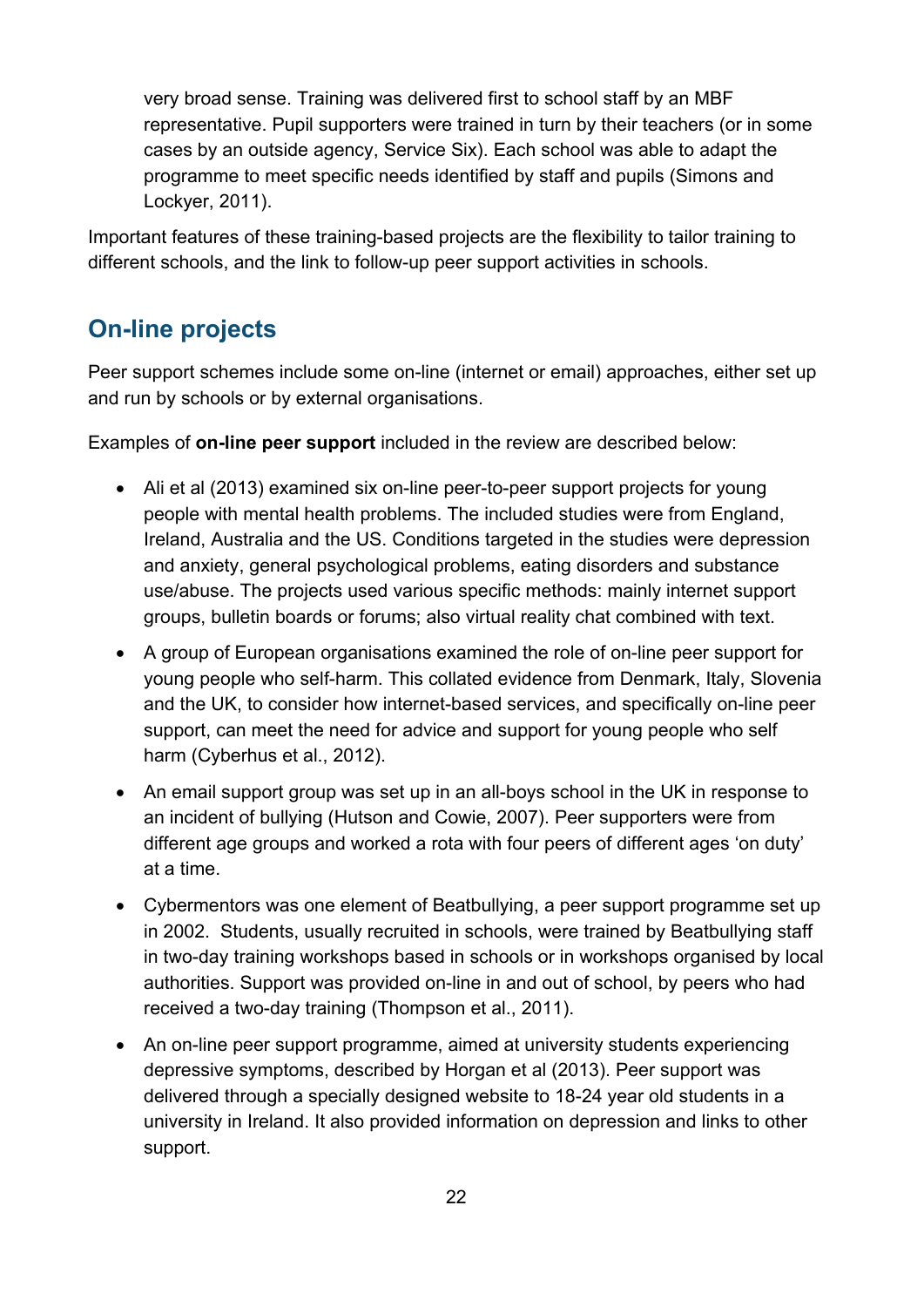The strengths of an on-line approach that are put forward include that it offers a degree of anonymity and that young people may feel more comfortable discussing their experiences on-line. In addition, young people are seen to be competent and confident users of the internet generally and there is some evidence that young people with mental health issues are more likely to turn to the internet for support than to professionals (Horgan et al, 2013).

Key features of on-line models are:

- **Monitoring and moderating** by staff or professionals. In the Cybermentors scheme, mentors were supported by a referral team of senior mentors and counsellors (Thompson et al., 2011). In the school email scheme (Hutson and Cowie, 2007), four teachers acted as mediators who ensured anonymity was maintained and who dealt with more serious cases. In the study reported by Horgan et al. (2013) among university students, the research team safeguarded the site and 'ensured ground rules were maintained'. In some of the examples referenced by Ali et al. (2013), projects were moderated by health professionals.
- Approaches to **responding to enquiries**. As the volumes of enquiries could not be controlled, and enquiries could be made at any time, projects needed a system for ensuring a timely response. The in-school study reported by Hutson and Cowie (2007) sets out the details of how this was achieved: email queries were sent to a generic email address by pupils using their school email account; queries were initially moderated by teachers who anonymised them before forwarding to the peer support team; peer supporters worked a rota, with four peers of different ages 'on duty' at a time; peer supporters answered queries three times a week and aimed to provide responses within 48 hours of receiving a query.

## <span id="page-22-0"></span>**Community-based projects**

Examples of community-based projects are as follows:

- '**The Project**' is a service hosted by East Devon Volunteer Support Agency (EDVSA), an independent registered charity. It is a free service open to young people and their parents and carers from across East Devon, South Somerset and West Dorset. The core activities are fortnightly group meetings which last for 2 hours. The groups are facilitated by a Senior Youth Worker, and a qualified Mental Health Worker, assisted by a team of volunteers. It covers two age groups: 12-16 and 16-24. This is a service for young people who are experiencing emotional and mental health issues, with young people referred onto the Project (EDVSA, 2014).
- The **Girl Guides** have a Peer Education Programme, including a number of individual projects, such as ['Free Being Me'](http://new.girlguiding.org.uk/latest-updates/making-a-difference/building-body-confidence) – developed with the World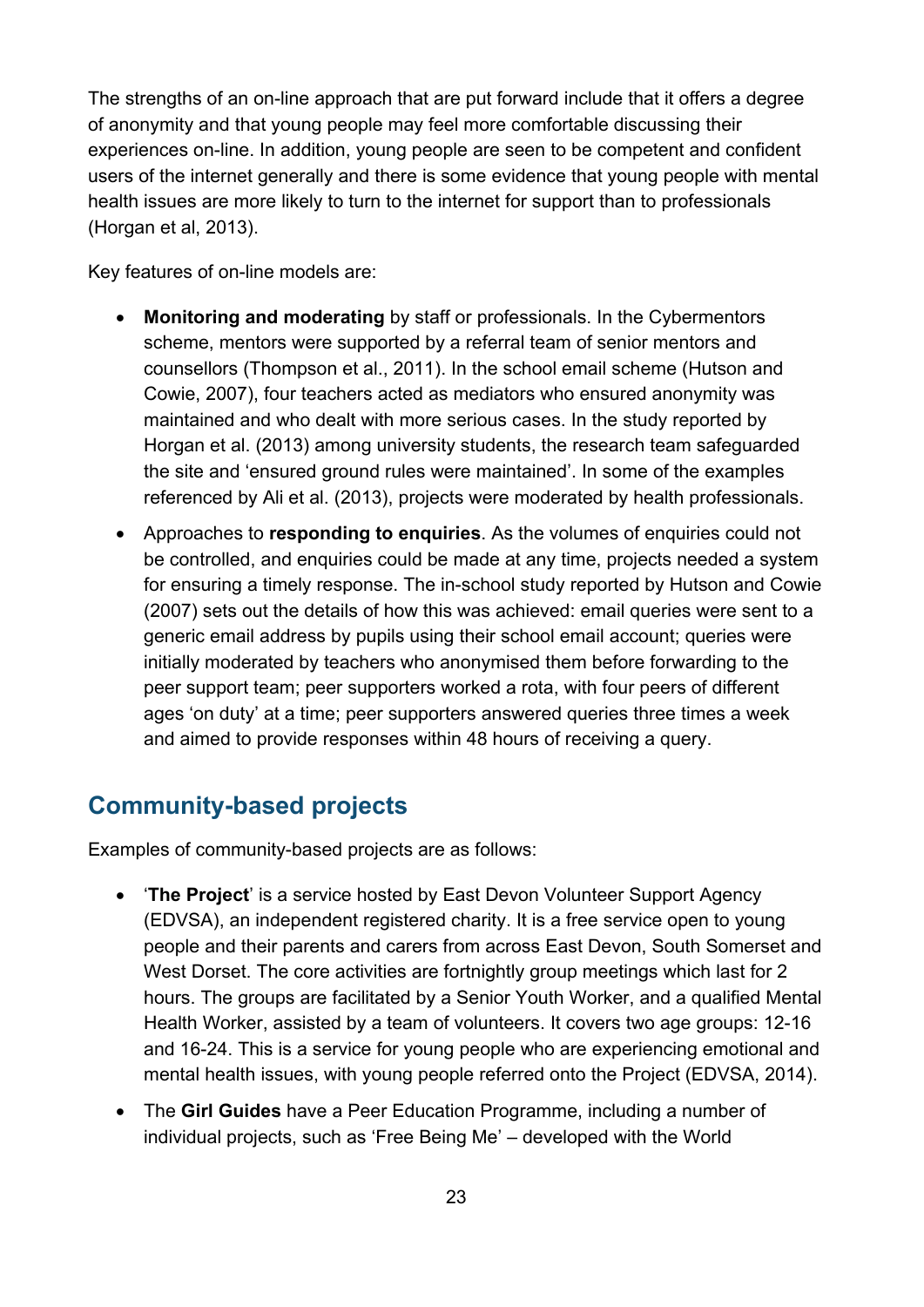Association of Girl Guides and Girl Scouts (WAGGGS), and the Dove Self-Esteem Project to grow girls' body confidence and self-esteem. A key component of the Peer Education Programme is the development of 'peer educators'. Peer educators are from the Senior Section of the Girl Guides, aged 14-26. They are trained to help Brownies, Guides and others in the Senior Section to think and talk about issues that are important to them (Girlguiding, n.d.).

• **ON FIRE** is a peer support program, set up in 2014 by the Schizophrenia Fellowship of NSW (Australia). It is provided for children aged 8-17 in families affected by mental illness. Core activities are fun days – day long, often around physical and outdoor activities, to promote co-operation and build confidence; and camps, with similar fun/leisure activities combined with group work focused on developing peer support, 'mental health literacy' and life skills (Foster et al., 2014).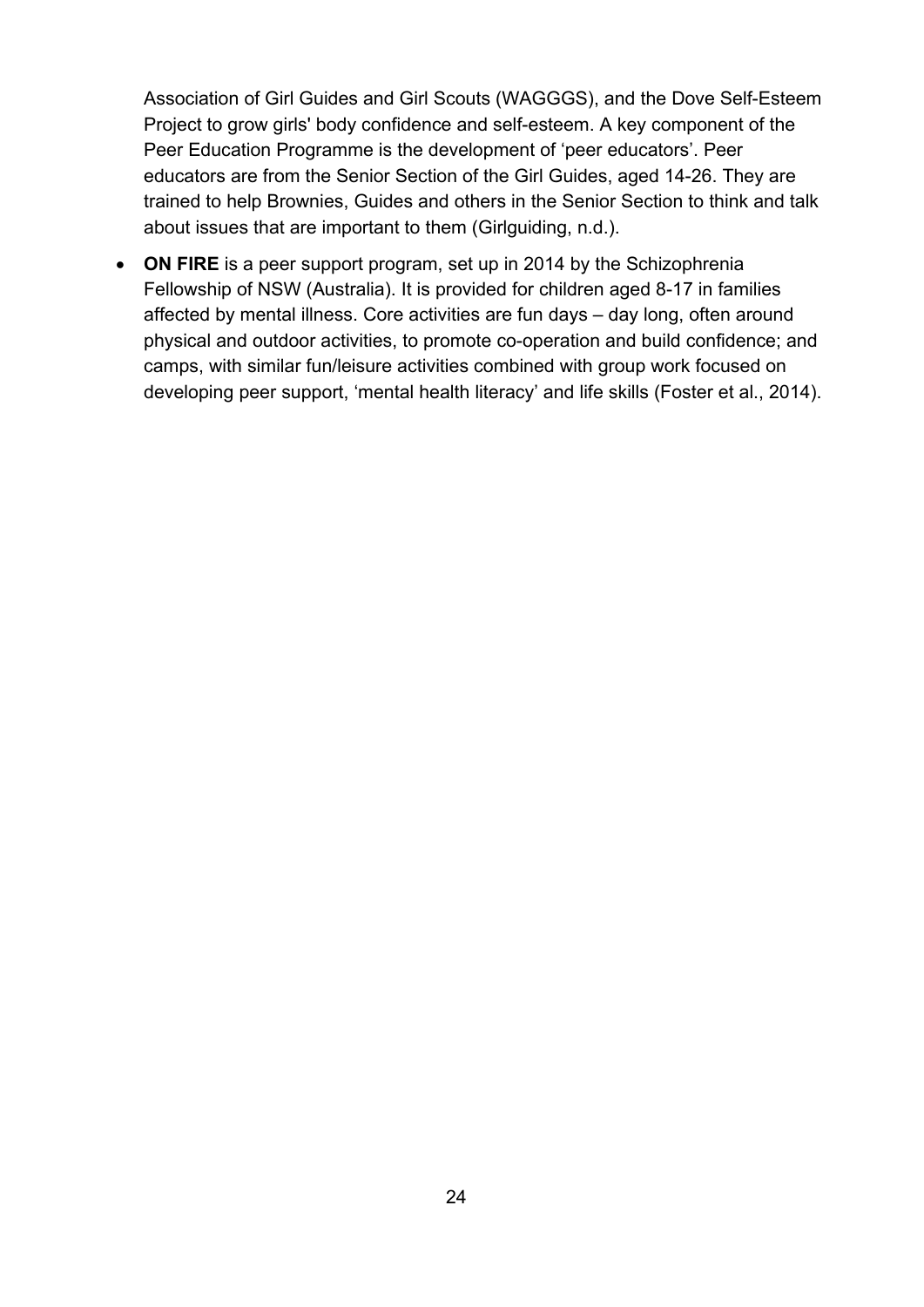# <span id="page-24-0"></span>**Overview of available evidence and quality**

Theoretical justifications for the involvement of peers in school-based interventions targeting mental health are plentiful and many studies and reports offer essentially positive accounts of what schemes have achieved, or could potentially achieve with the right arrangements and resources; although it is likely that failed experiments and interventions are less likely to be reported.

The concept of peer support mental health interventions has been operationalised in a variety of ways, directed at different outcomes and aimed at different targets - for example particular individuals, groups within schools, whole schools and communities.

This raises significant difficulties for synthesising evidence about peer support in schools in order to answer generalised questions about effectiveness. To do so involves piecing together carefully weighed shards of evidence from disparate sources, using considerable amounts of judgement. As noted by Ansell and Insley (2013), "the circumstances of individual schemes differ widely, making it hard to compare and to synthesise findings". The same theme is picked up by James (2011): "the combination of the variety of methods of peer support and the many reasons it may be used, means that there is no single way of measuring the effectiveness of peer support".

A further complicating factor is the relatively limited amount and quality of evaluation evidence that is available from schemes, interventions and programmes that have been tried and tested. Although some careful evaluations have been carried out, especially in the US and Australia, these are outnumbered in the literature by schemes that have not been evaluated, where the evaluation is weak or where there is no clear reporting of evaluation. As an indication of this, a number of evidence reviews covered in this report identified only small numbers of studies, screened from thousands, that met basic inclusion criteria in regard to evaluation evidence.

Some weaknesses in the evaluation evidence and the reporting of schemes that are apparent from this review include:

- Lack of clarity or consensus about different forms of peer support and the terminology used to talk about them;
- Proprietary interest in reporting of some schemes;
- Limited information provided about important details necessary to establishing what was implemented, what impacts were expected and how they were measured or assessed;
- Lack of formal evaluation informal anecdotal evidence only;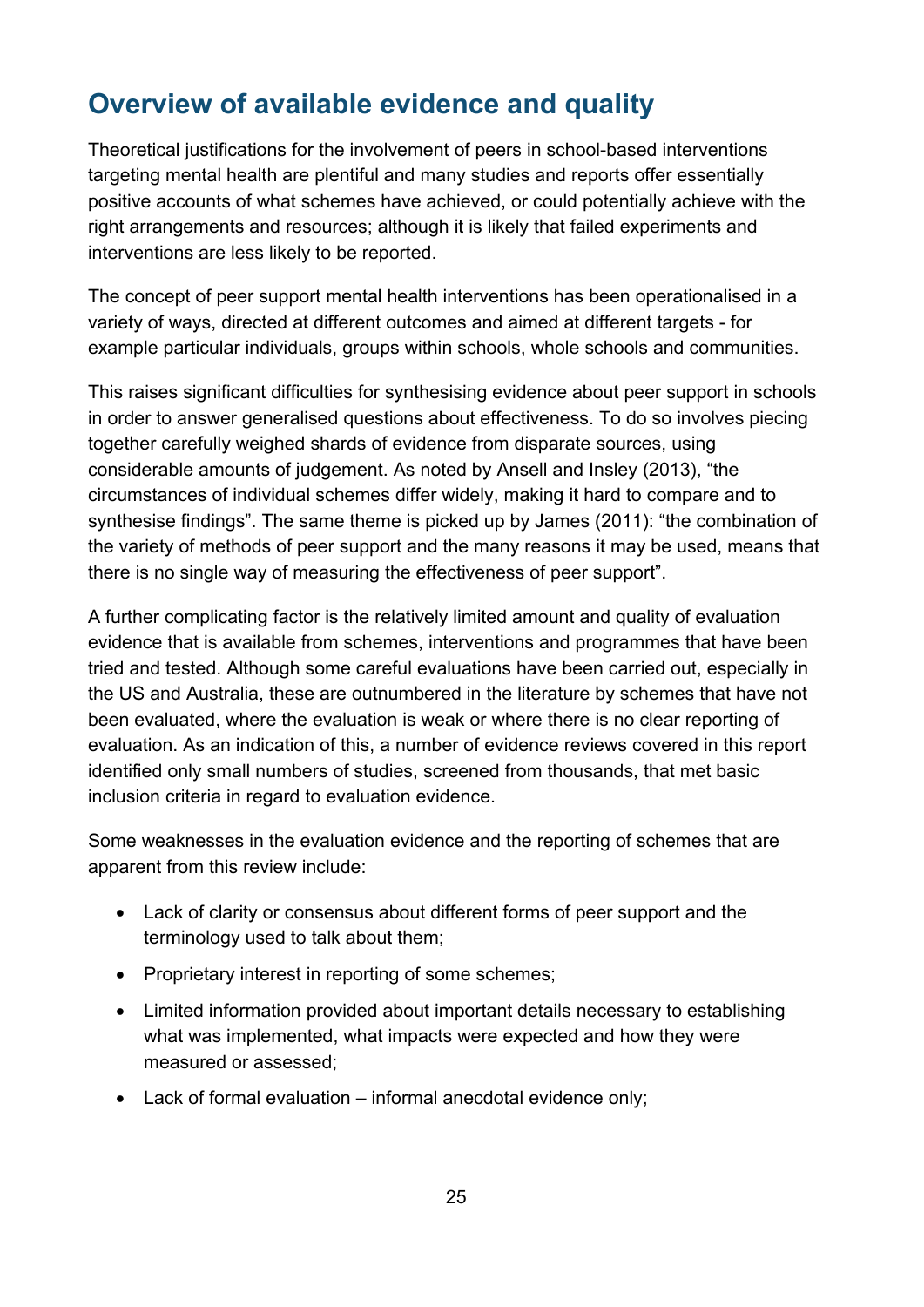- Formal evaluation design and/or execution weak or flawed whether qualitative or quantitative – for example no 'pre-post' information, low response rates;
- Limited amounts of quantitative evidence overall in the literature;
- Evidence gaps, for example, in relation to: cost and resource implications, comparisons with alternative types of scheme or methods of implementation or delivery, long term impacts.

In addition, DfE (2011, referencing Groark and McCall, 2008) point out that detecting the impact of interventions in a short period of time can be difficult because programmes can take a long time to implement and bed down. Consequently, it can take several years from the beginning of a large scale intervention for effects to be observed in child outcomes. Furthermore, it is difficult and expensive to conduct long term studies of this kind (Ansell and Insley, 2013).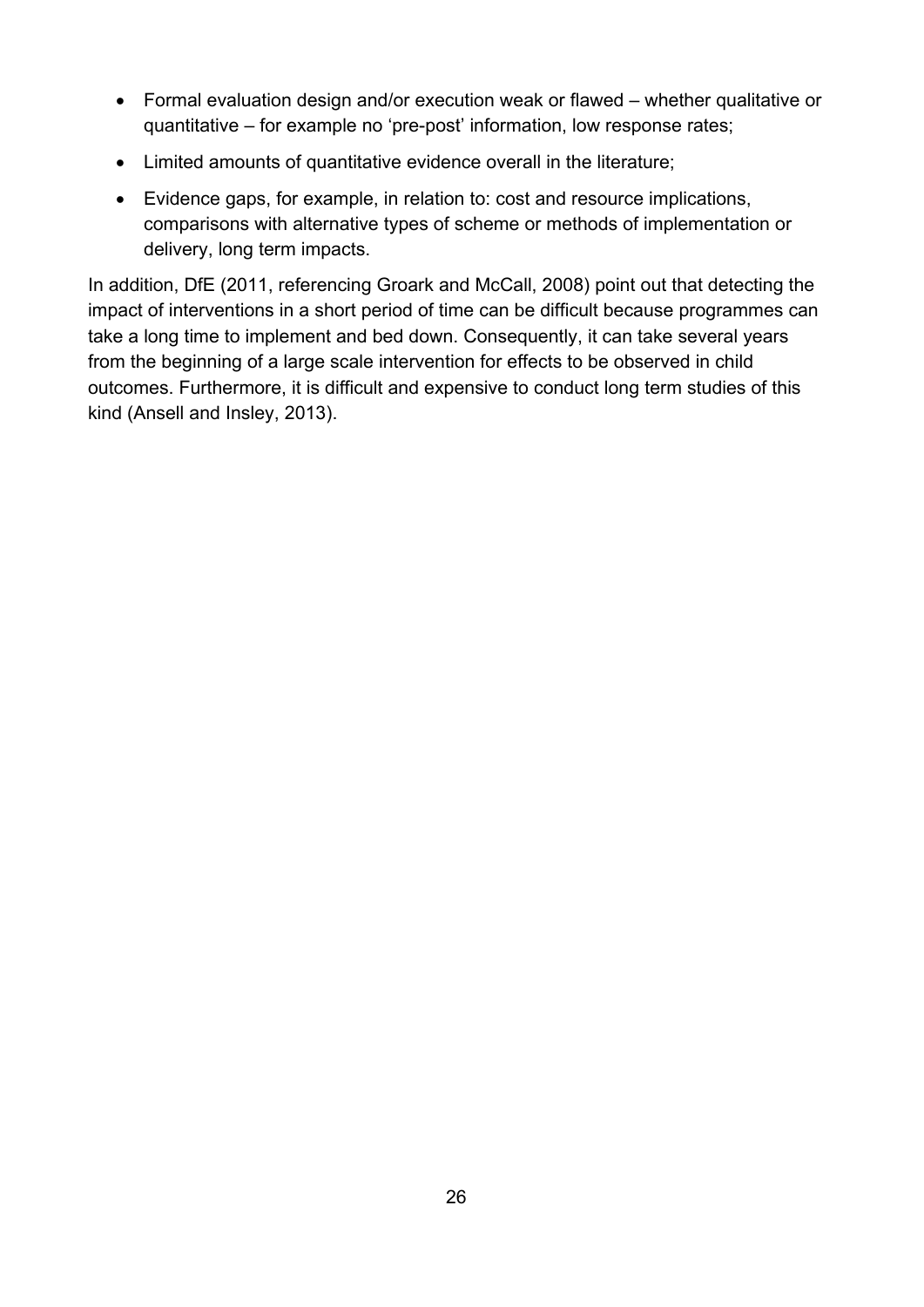# <span id="page-26-0"></span>**Effectiveness of peer support programmes**

This chapter examines the evidence for success of different peer support programmes targeting the mental health of young people. It starts by assessing the evidence for the overall effectiveness of peer support, before looking at evidence for different models. The chapter then looks at reasons for success and lack of success, as well as findings that indicate which young people benefit most from peer support interventions.

The findings in this chapter are based on a range of different studies which provide evidence on the effectiveness of peer support programmes. These studies can be divided into two broad categories according to the type of evidence they provide:

- Some studies use robust evaluation methods to indicate the impact of programmes in relation to particular outcomes. 'Robust' evaluations are classified as those which are based on randomised trials or other experimental designs that compare participants with a control group in order to assess impact. These studies (often from the US) provide a reliable assessment of the success of programmes, although they generally provide little or no details on how or why programmes have (or have not) been successful. These studies provide the bulk of the evidence in the first section on 'overall effectiveness' as well as a small amount of evidence in relation to different models of support.
- Other studies are based on self-reported outcomes or subjective feedback from participants, sometimes in the form of anecdotal evidence. This evidence is less reliable in determining whether a programme has been successful, but can provide useful learning on factors that are perceived as influencing successful delivery.

## <span id="page-26-1"></span>**Overall effectiveness**

This section summarises the findings from robust evaluations that measure the impact of programmes on participants. This includes the findings from previous literature reviews that have attempted to collate the evidence from different studies. In general, these studies provide 'hard' evidence of success, but do not necessarily explain why or how programmes were successful (we turn to these issues in the next section).

Overall, reviews have found **mixed evidence of success** for peer support schemes, with some studies identifying positive outcomes but others finding no evidence of significant differences resulting from participation. In their review of mental health schemes in schools (mostly from the US), Weare and Nind (2011) conclude that, in relation to interventions which involved peer work, "the evidence on its effectiveness was mixed".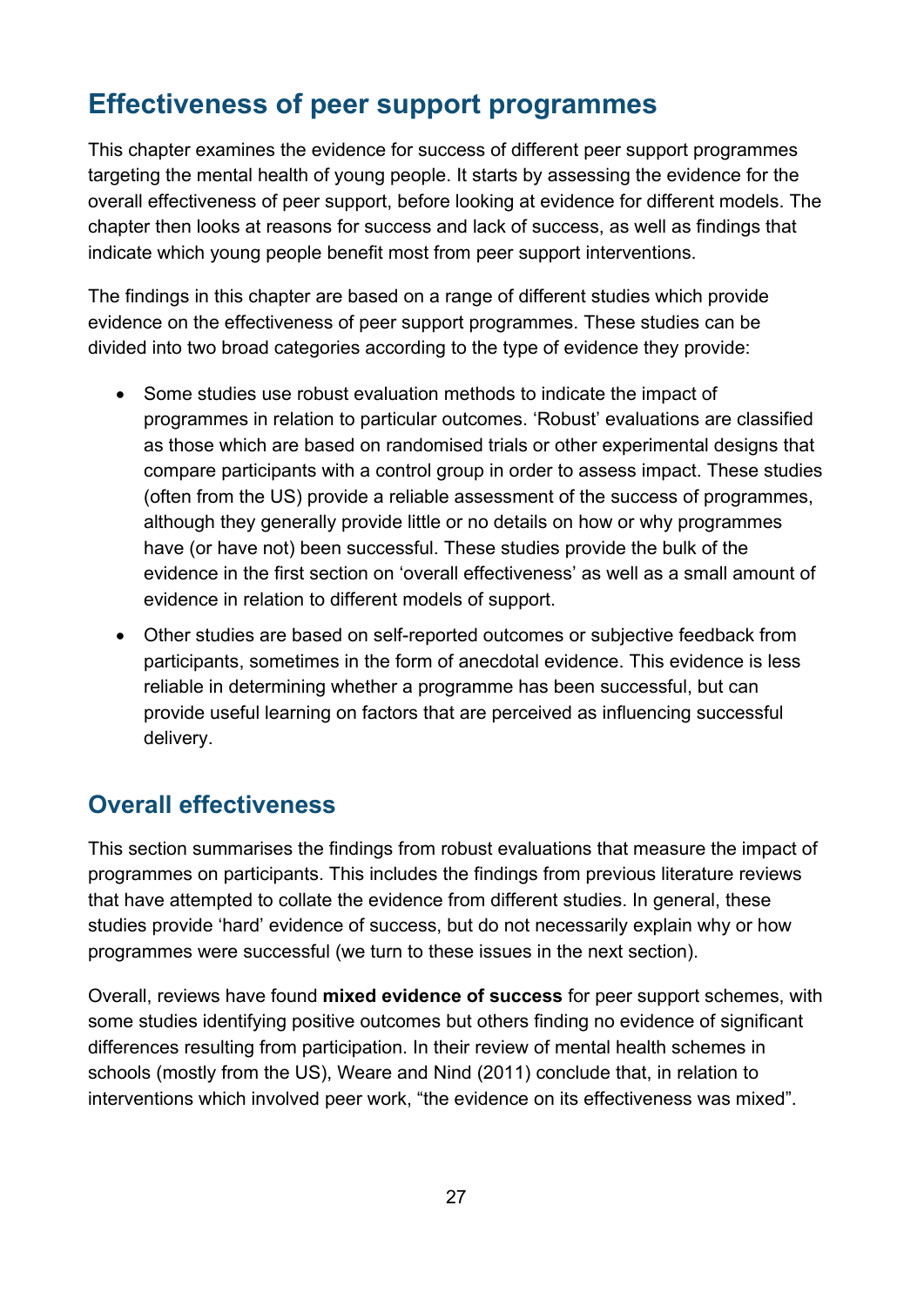Where robust impact assessments have been carried out, there has been some evidence of success, for example in programmes addressing conflict resolution and conduct disorder/anger management (Weare and Nind, 2011). In relation to bullying projects, James (2011) notes that "studies using both pre- and post- measures and controlled comparisons have found mixed evidence on the impact of peer support on bullying".

There is also a body of evidence on projects for children whose siblings or parents have mental health problems. A recent review by Tower Hamlets CCG summarised seven programmes from Australia and the US, and found positive impacts on self-esteem and depressive and emotional symptoms, along with other outcomes (Tower Hamlets CCG, 2013).

Weare and Nind (2011) identify programmes which have had positive mental health outcomes (although the specific outcomes are not specified). The report states that there is evidence that "peer norming (putting children with problems with those without) has at least short-term modest impacts on the mental health of children with problems".

However, the recent Nesta review indicates that results are more varied. Focusing on the studies with a particular focus on children and mental health, this review found positive outcomes in relation to 'experience and emotions' in four studies, but that two studies showed no significant impact in this area. In relation to 'behaviour and health outcomes', two studies show positive benefits, while two show no significant impact (Nesta and National Voices, 2013).

The Nesta report summarises findings according to **specific conditions**. This shows that:

- two schemes for eating disorders indicated no significant impact (these were both group-based projects, which are discussed further below);
- one scheme on suicide prevention, where there were positive impacts on 'experience and emotions'.
- one scheme focusing on interactive behaviour, where there was no significant impact on 'experience and emotions'.
- two schemes on alcohol, drugs or tobacco: one had a positive impact on behaviour and health outcomes; the other had no impact on behaviour and health outcomes, or on experiences and emotions.

Overall, the evidence in this section indicates that different schemes have had varied levels of success, but that peer support programmes can potentially result in a range of positive outcomes for young people. However, these findings confirm the wide diversity of programmes, in terms of their aims and methods, and the outcomes they assess.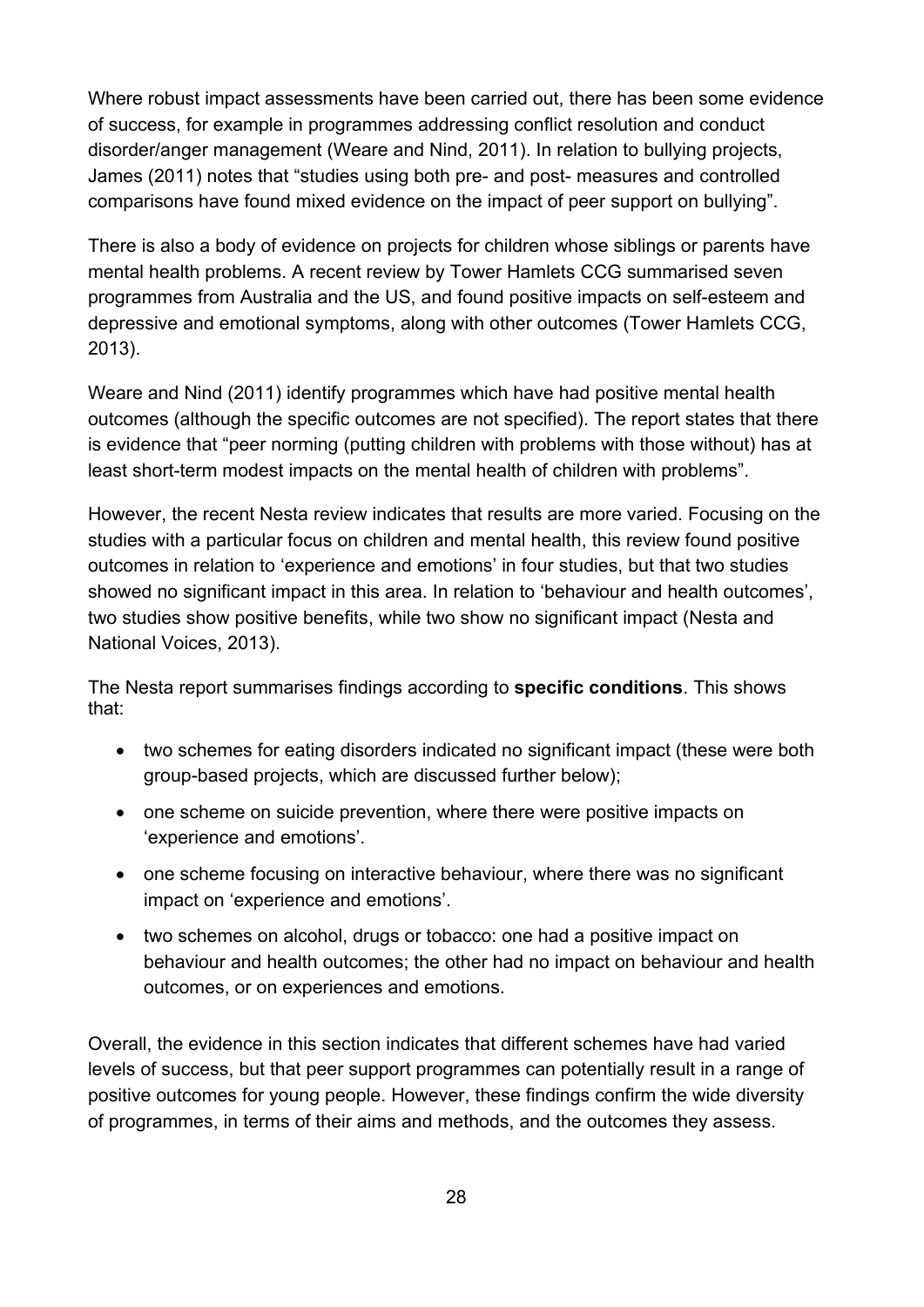## <span id="page-28-0"></span>**Effectiveness of different peer support models**

This section looks at the evidence for success of different types of peer support model: school-based projects (one-to-one or group based), on-line programmes and community models.

#### <span id="page-28-1"></span>**In-school programmes: one-to-one support**

This section examines evidence of success for individual programmes conducted in schools which include one-to-one support. Much of the evidence is based on selfreported outcomes, or participants' attitudes towards taking part in the schemes. The limited robust evidence on impact is summarised below:

- Evaluations of two individual projects found no evidence of success in relation to self-esteem and well-being but some positive impact on academic performance. In their evaluation of the Formalised Peer Mentoring Pilot project, Parsons et al. (2008) found no clear evidence of impact (e.g. on attendance, attainment, selfesteem) on mentees or mentors. In the evaluation of Big Brothers Big Sisters (Herrera et al, 2008), mentored students showed improvements in academic performance measures 9 months after baseline, when compared with a control group. However, there were no differences for any other measures (relating to social and personal and wellbeing and problem behaviours). 15 months after baseline – when most of the mentoring had stopped - there were no differences between control and treatment groups in any of the measures.
- In relation to bullying projects, James (2011) notes that "in terms of pre and post measures of bullying levels, studies in the UK indicate that peer support does not reduce bullying". However, some bullying projects have achieved other, broader, outcomes. In the National Peer Mentoring Anti-Bullying Pilot (2008-10), managed by MBF, the results indicated positive outcomes for at risk mentored students: increases in general life satisfaction, self-esteem and 'relatedness' (MBF, 2011a).
- However, Weare and Nind (2011) identify examples where peer support schemes on bullying can have negative outcomes; for example studies showing apparent increases in bullying after interventions, which largely appeared to be connected with the use of peer groups for children who bullied. This and other studies conclude that peer work which is only carried out with children who bully increased their subsequent bullying and victimisation of other children, with bullying children reinforcing one another's attitudes and behaviours.

In addition to the evidence on impact and outcomes outlined above, many studies include feedback from participants and self-reported outcomes. This evidence is less robust, but provides more of an insight into the potential benefits of different models.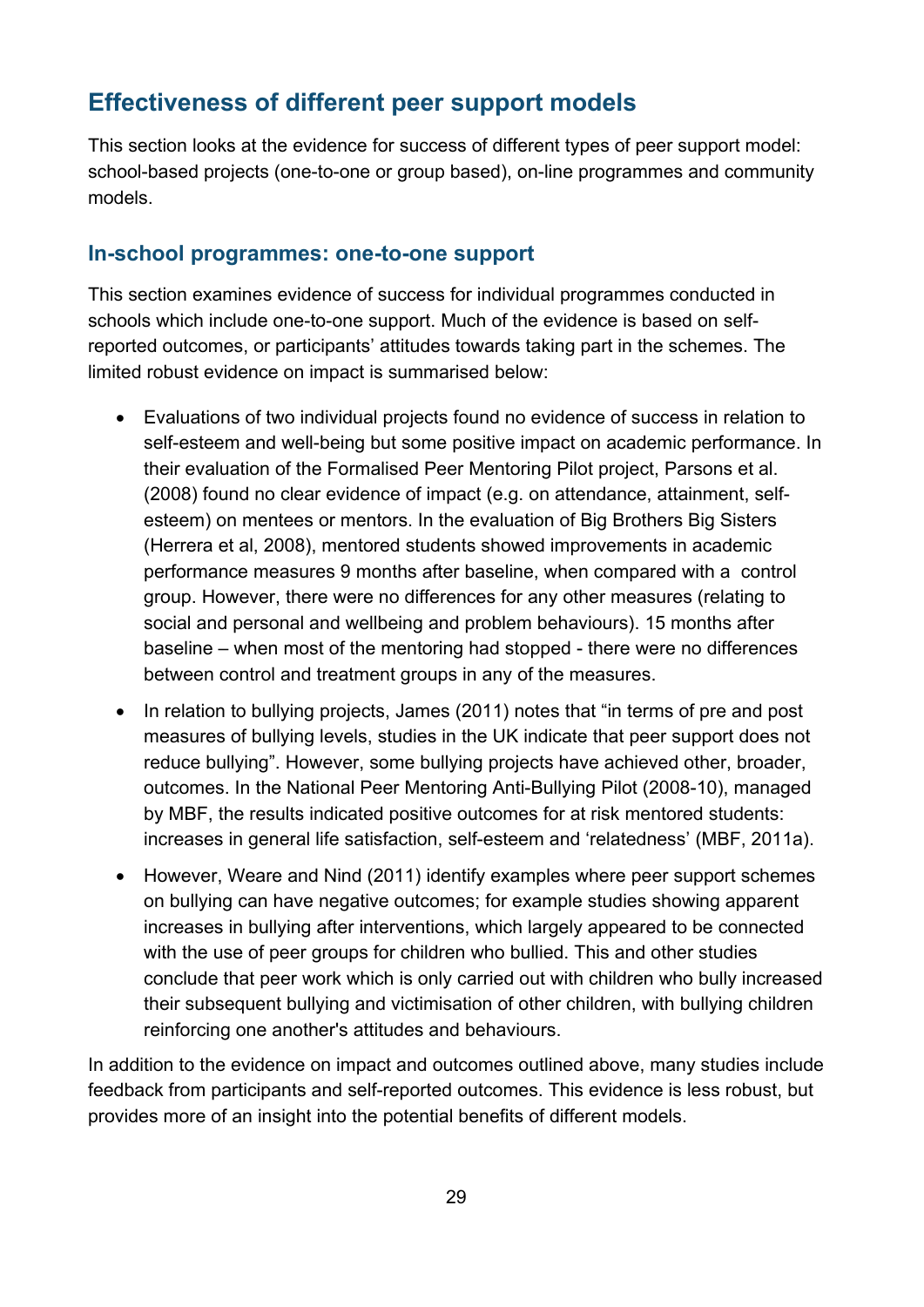Evidence on **self-reported outcomes** for **supported young people** is as follows:

- Increased happiness or wellbeing (e.g. the schools programme in West Sussex);
- Improved self-esteem, confidence and emotional resilience (e.g. West Sussex, as reported by school co-ordinators; Formalised Peer Mentoring Pilot project);
- Improved relationships/reduction in friendship problems (e.g. Mayflower High School);
- Improved social skills or school behaviour (e.g. Formalised Peer Mentoring Pilot project);
- Positive effect on school environment (e.g. Mayflower High School).

In the evaluation of the Formalised Peer Mentoring Pilot project, Parsons et al. (2008) found that, while individual projects sometimes fell short in meeting their stated objectives, a range of additional 'wider' benefits were reported. For example, raising confidence and self-esteem was often reported as an outcome even where this was not a targeted outcome. This suggests that peer support can have wide-ranging benefits beyond their primary aims.

However, in the 2014 overall evaluation of Northamptonshire TaMHS, staff in 3 schools gave ratings for the value of different interventions. Ratings for peer support/mentoring were lower than for other types of school interventions, in relation to children who are vulnerable to experiencing difficulties with mental health. This suggests a perception among staff that peer support schemes may be less effective than other types of schoolbased intervention (Simons and Lockyer, 2011).

Many studies note the positive effect of participation in peer support schemes for **peer supporters**. However, this appears to be based mainly on self-reported outcomes and perceptions of schemes. In two studies that aimed to measure impact for peer supporters:

- Parsons et al. (2008) on the Formalised Peer Mentoring Pilot found no significant change for 'general self-worth'. Data from the impact audit indicated that attainment improved on average, attendance got worse and behaviour and 'other' outcomes were unchanged.
- In a study in an English all-girls secondary school, the results were mixed. A pre and post test with 14 peer supporters and 14 matched controls found a significant increase in social self-esteem (Houlston and Smith, 2009). However no differences were found in shame acknowledgement and displacement, or in general social skills.

Despite limited evidence of impact, many studies indicate benefits as reported by peer supporters and staff. Several studies report positive feedback from peer supporters. In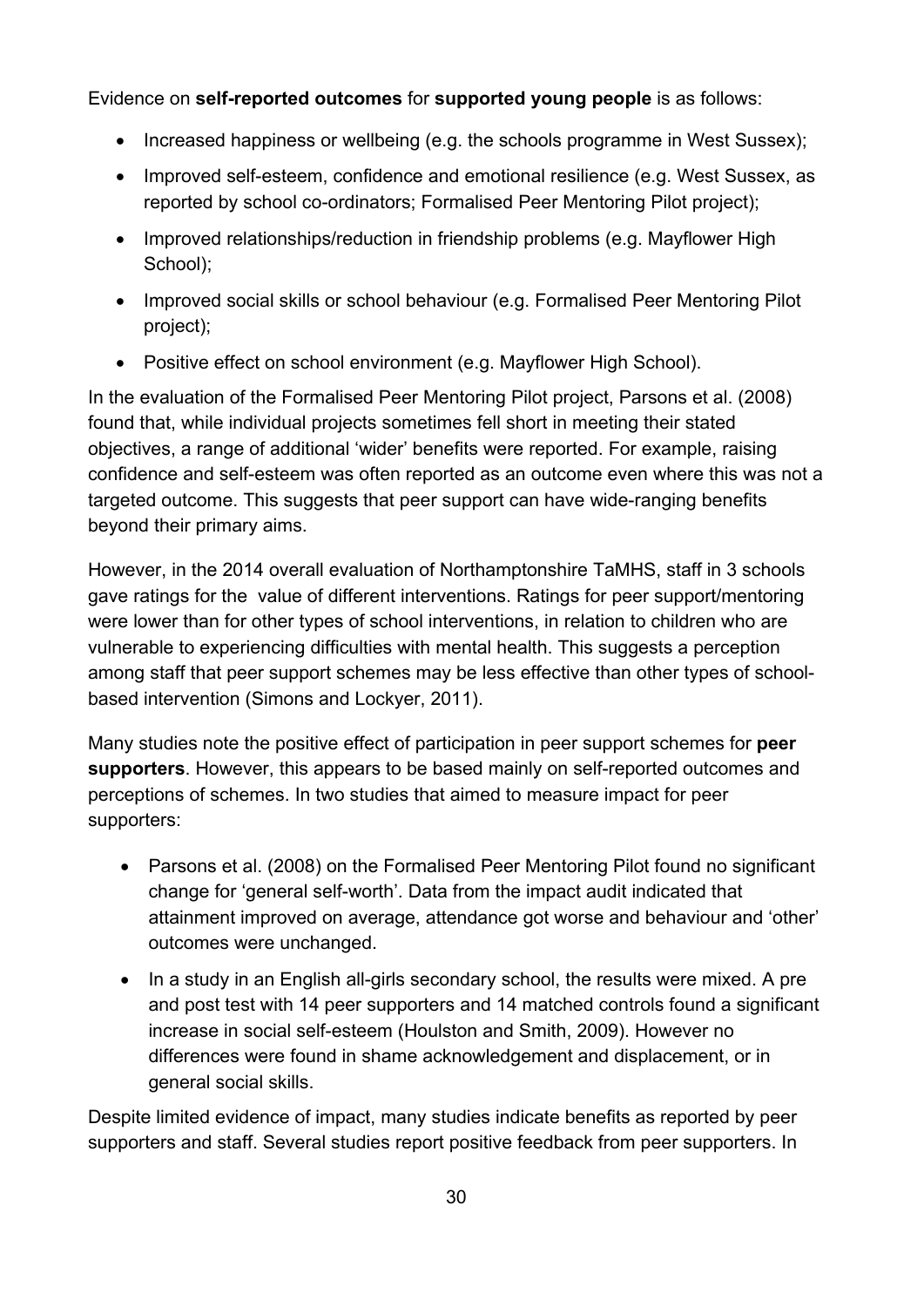Parsons et al. (2008), peer supporters in the study were overwhelmingly pleased they had participated, with the majority giving the reason of being glad to help others.

Peer supporters also report that they have benefitted from taking part, in various ways:

- increased self-confidence: in the West Sussex programme, confidence levels as reported by peer supporters appeared to have increased significantly after participation. In the project at Mayflower High School, peer supporters selected because of their own low self-esteem/behavioural problems benefited in particular. Increased self-confidence is also reported in the National Peer Mentoring Anti-Bullying Pilot (2008-10), Barnardo's/Scottish schools and the NMN Peer Mentoring Pilot Programme (2004).
- improved skills: in an Australian study, peer supporters said they had developed skills in communication, anger management and conflict resolution (McWilliam, 2010); in Mayflower High School, peer supporters felt they had gained 'transferable skills'.
- improved relationships with other children: cited in the studies on Mayflower High School and the West Sussex programme.

Feedback on school-based schemes also suggests that peer support can have '**whole school**' benefits, that potentially bring "a form of lived morality and encompasses a range of activities and systems within which people's potential to be helpful to one another can be fostered through appropriate training" (Cowie and Smith, 2010). James (2011) also concludes that "on the whole teachers and pupils report that peer support has a positive impact on school life".

This is expanded on in an earlier report by Cowie (Cowie and Hutson, 2005), which describes ways in which a bullying project can benefit the whole school environment: peers detect bullying sooner than adults would or could; students are more likely to confide in contemporaries than adults; victims have someone to turn to; supporters gain valuable skills and self-confidence; over time schools are seen as caring communities; and the school reputation is enhanced.

#### <span id="page-30-0"></span>**Group-based peer support in schools**

A number of group-based projects in schools have had robust impact evaluations, as follows:

• In the Australian designed Peer Support Program (PSP), there was 'clear support for the capacity of the Peer Support Program to enhance specific aspects of students' psychological well-being and adjustment to the high school context',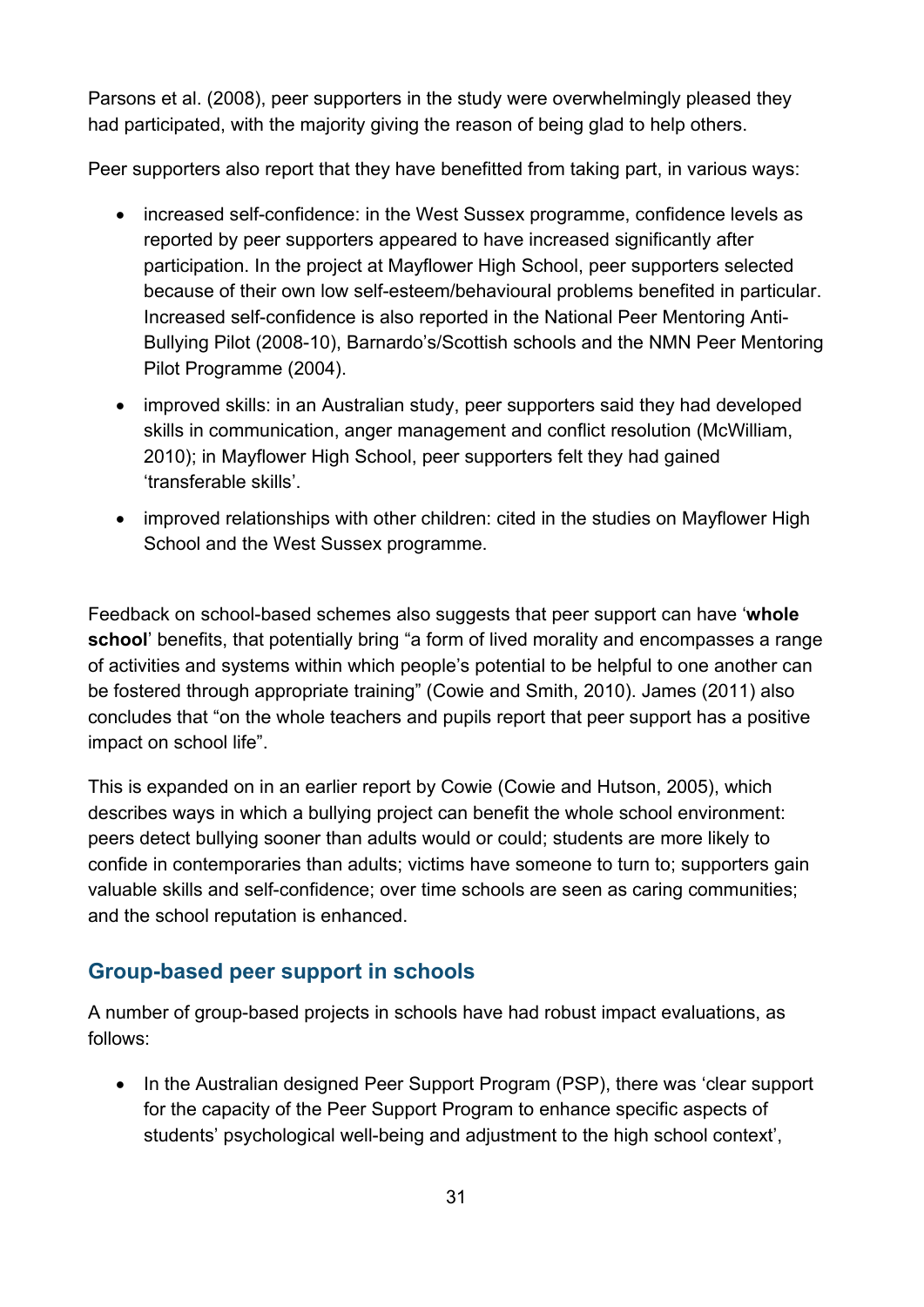some significant immediate impact, largely retained over the following 3 months, and some significant increases in various outcome measures between the end of the program and follow-up (Ellis et al., 2009).

• However, two projects from Canada on eating disorders found no significant impact. In the study by McVey et al. (2003), although an earlier running of the scheme indicated some positive outcomes, there were no significant effects on outcome measures including global self-esteem, body esteem or dieting. Despite the lack of an intervention effect, the participants still provided positive feedback in their evaluations of the group experience. In the study by Thompson et al. (2012), there was no significant difference in outcomes for body satisfaction, social confidence, pressure to conform, attitudes to appearance, eating attitudes.

#### <span id="page-31-0"></span>**On-line programmes**

A review of on-line projects looked at six studies (screened from over 3000 from the initial search results) that evaluated the effectiveness of peer-to-peer interaction either as a standalone intervention or as a component in an intervention, for young people aged 12- 25. The included studies were from England, Ireland, Australia and the US. Only two RCTs found statistically significant improvements in the intervention groups. One targeted depressive symptoms with an on-line moderated support forum, and one targeted tobacco use with a virtual work chat room. None of the other four studies found any statistically significant change (Cyberhus et al., 2012).

The report by Horgan et al. (2013) looks at older age groups. Focusing on college students, Shaw and Gant (2002) examined the effect of chat room discussions among 46 psychology students on depression, loneliness, self-esteem and social support. Findings revealed that the use of the chat room significantly reduced depressive symptoms and loneliness and increased self-esteem and social support. Similarly, Morgan and Cotton (2003) examined the relationship between internet activities and depressive symptoms in 287 first year university students and found that the use of chat rooms was associated with reduced depressive symptoms. These studies highlight the potential benefits of interacting with peers on the internet and how informal support via chat rooms can reduce depressive symptoms; however they offer little information on peer support processes.

Less robust, self-reported benefits of on-line projects are as follows:

• Positive feedback of the experience: in the Cybermentors (Thompson et al, 2011) project, mentees mostly found it easy to contact and talk to a Cybermentor, finding the advice helpful or very helpful and would use the scheme again and would also recommend a friend to do so. In the school-based email project studied by Hutson and Cowie (2007), the scheme was well liked by pupils and widely used.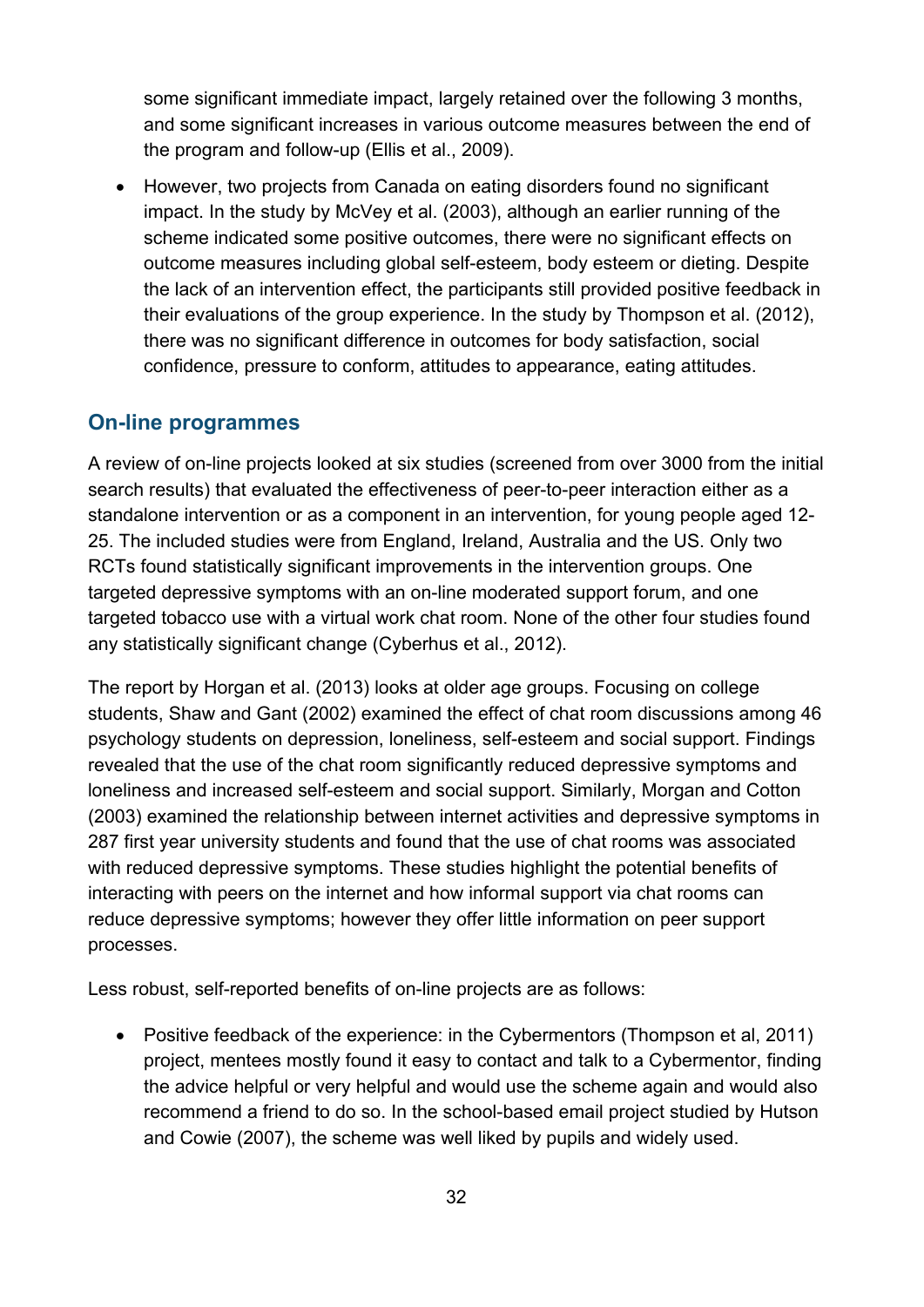• More open discussion of problems or reduction in stigma: In the school-based email project (Hutson and Cowie, 2007), the report noted an increased openness about problems, it was felt that the use of email technology helped to lower sensitivity around the issues.

The Cybermentors study also reported benefits for mentors. They thought their training prepared them well; that they felt very safe on the website and well supported by Beatbullying staff (Thompson et al, 2011).

#### <span id="page-32-0"></span>**Community-based programmes**

There is limited evidence on community-based programmes, and findings are based on self-report benefits and/or anecdotal evidence:

- In the report on The Project (EDVSA, 2014), participants said that their confidence had increased and/or that they had developed socially. Anecdotally, parent and referrers' feedback was positive.
- The ON FIRE project is a peer support program offered by the Schizophrenia Fellowship of NSW (Australia), for children 8-17 years in families affected by mental illness. Participants reported benefits such as forming bonds/reduced isolation; developing self confidence and strategies; and self esteem from helping others (Foster et al., 2014).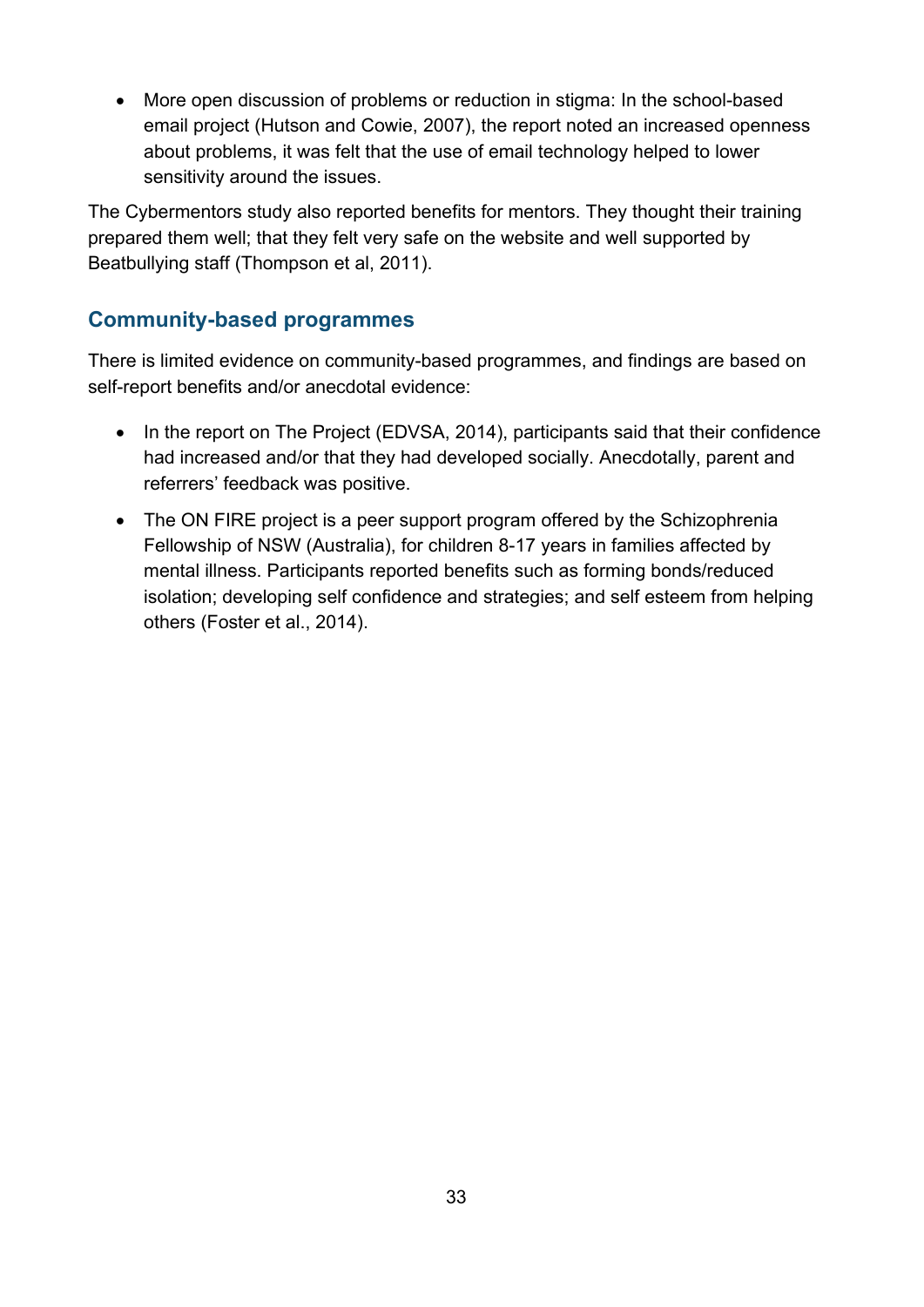## <span id="page-33-0"></span>**Reasons for success**

In this section, we examine the reasons that have been put forward for the success of projects. It is important to note that all of this evidence is based on self-reported success, i.e. it is based on participants' views on whether the project was successful and what reasons they had for these views. As a result, this does not constitute robust evidence for success, but does help to show the types of issues that are considered important when implementing a programme.

The reasons for success (and lack of success, covered in the next section) cut across different types of model. Therefore the issues are presented for all types of programmes, except where specified.

#### <span id="page-33-1"></span>**Programme management**

Several studies note the importance of the programme being **well run**. The evaluation of the National Peer Mentoring Anti-Bullying Pilot (2008-10) noted that more successful projects had a clear purpose, specifically with clarity about the objective of the scheme and what the school expects to see as benefits; making sure the focus of the project is clear and the project's aims are achievable and beneficial (MBF, 2011a).

Several studies stress the importance of having **support from senior management** in the school. For example, Houlston and Smith (2009), reporting on a peer support scheme in a London secondary school, note that senior management took an active role in supporting it. In the project run at Mayflower School, it was reported that there was 'buy in' from all levels; for example heads of year and prefects who identify vulnerable students and may refer them to peer supporters (Mayflower High School, n.d.). The report by Public Health England and Children and Young People's Mental Health Coalition (2015) also emphasises that "support from the senior leadership team is essential to ensure that efforts to promote emotional health and wellbeing are accepted and embedded".

Another element that is stressed in various studies is the **role of the school coordinator**, who needs to be committed, trained and able to take a strong lead (MBF, 2011b). In the review of evidence by James (2011), the role of the scheme coordinator(s) was described as crucial; "not only must they manage the system, they must support the peer supporters". In the programme at Mayflower High School, the key qualities for the school coordinator included "the ability to work with pupils, persuade and influence other staff, initiative and commitment", as well as being given "a clear brief, time and adequate remuneration". Further details on co-ordinator training are given in the section below on 'Skills and training'.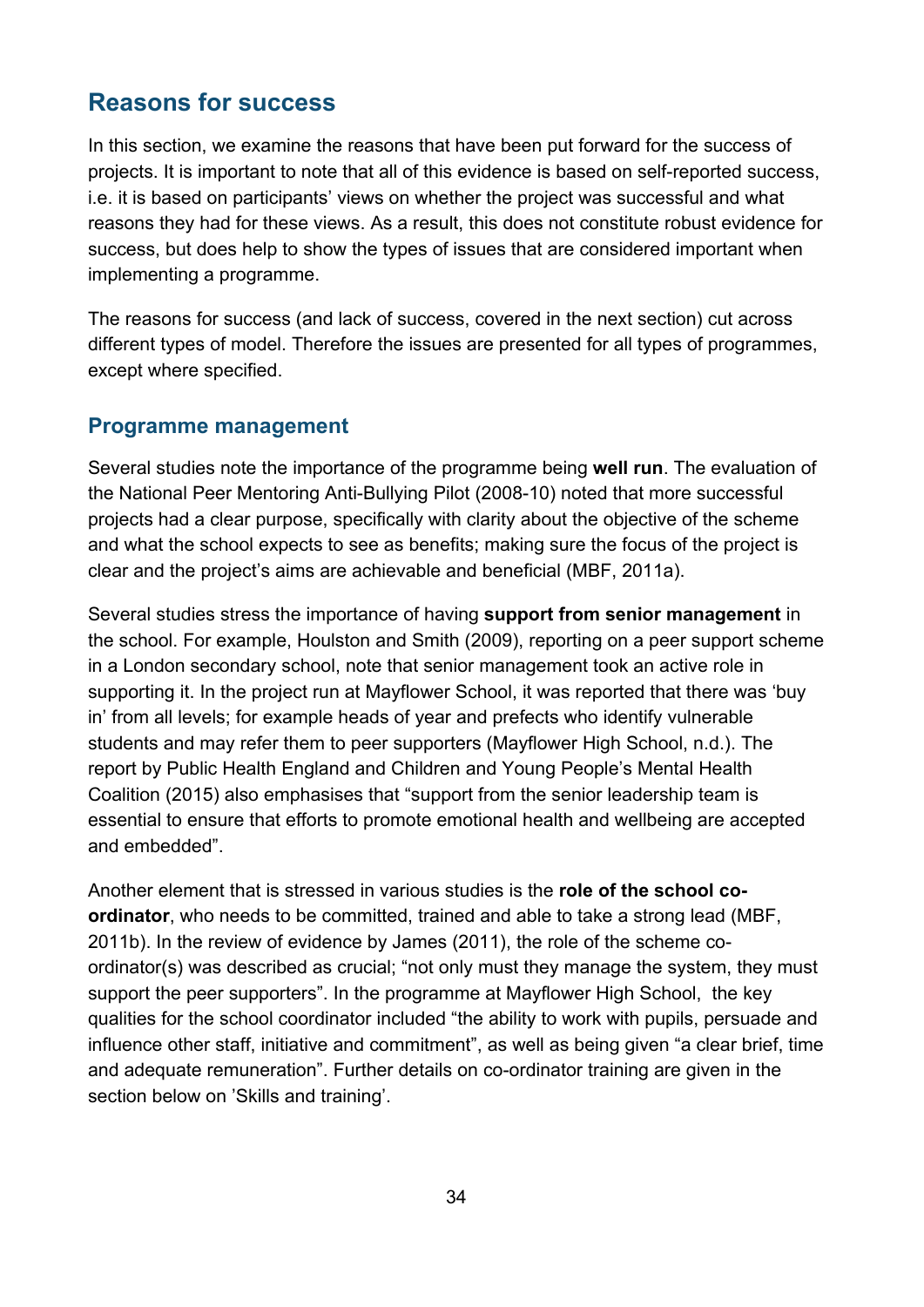Some projects link their peer support project with **other school activities**, and where this happens it is seen as important. Weare (2015) states that "research over many decades has shown that multi-component approaches, provided they are coherent, are more effective in promoting social and emotional well-being than those which focus on only one or two parts of school life".

The view is also expressed that it is important to **publicise** peer support projects across the school. According to MBF, peer support thrives on 'good publicity' and ensuring that all staff and pupils are fully aware of how the scheme works. "Presentations in assemblies, prominent information displays, newsletters, peer mentor badges are some of the ways to promote the programme" (MBF, 2011b). Effective marketing was also seen as a way of overcoming possible stigma attaching to use of a peer support scheme.

#### <span id="page-34-0"></span>**Formalised schemes**

The MBF review of evidence (MBF, 2011b) states that "peer mentoring programmes that are **more formalised** and include training, support and management of the mentors are more beneficial in terms of impact"). Specific elements of formalised projects include:

- A structured process of monitoring and evaluation to assess the impact of the scheme and identify areas for attention and improvement (MBF, 2011b).
- Having a dedicated space for peer support. MBF (2011b) concluded that having a designated place was one of the characteristics of a successful programme, as it gave it a focus and provided a safe area for pupils to go). This also helped when scheduling peer support sessions, to ensure they took place at the agreed times. A separate study found that having dedicated time slots in the school day was an important success factor, as young people appreciated having a set time to see their peer supporter (Vincent et al., 2007).
- As noted earlier in the report, several in-school programmes include formal or external training, and this training is often seen as a key element of success. In the West Sussex programme, training was well received and was seen as improving peer supporters' confidence. The value of good quality training was also stressed by MBF (2011b), both in preparing co-ordinators to run a programme and in equipping peer supporters for their roles. Training is discussed in more detail in the section on key lessons.

Linked to this, a review by Thompson et al. (2012) notes that, although some literature shows effects from short interventions, meta-analytic reviews have tended towards greater effects for **longer (or 'multi-session' programmes) programmes**.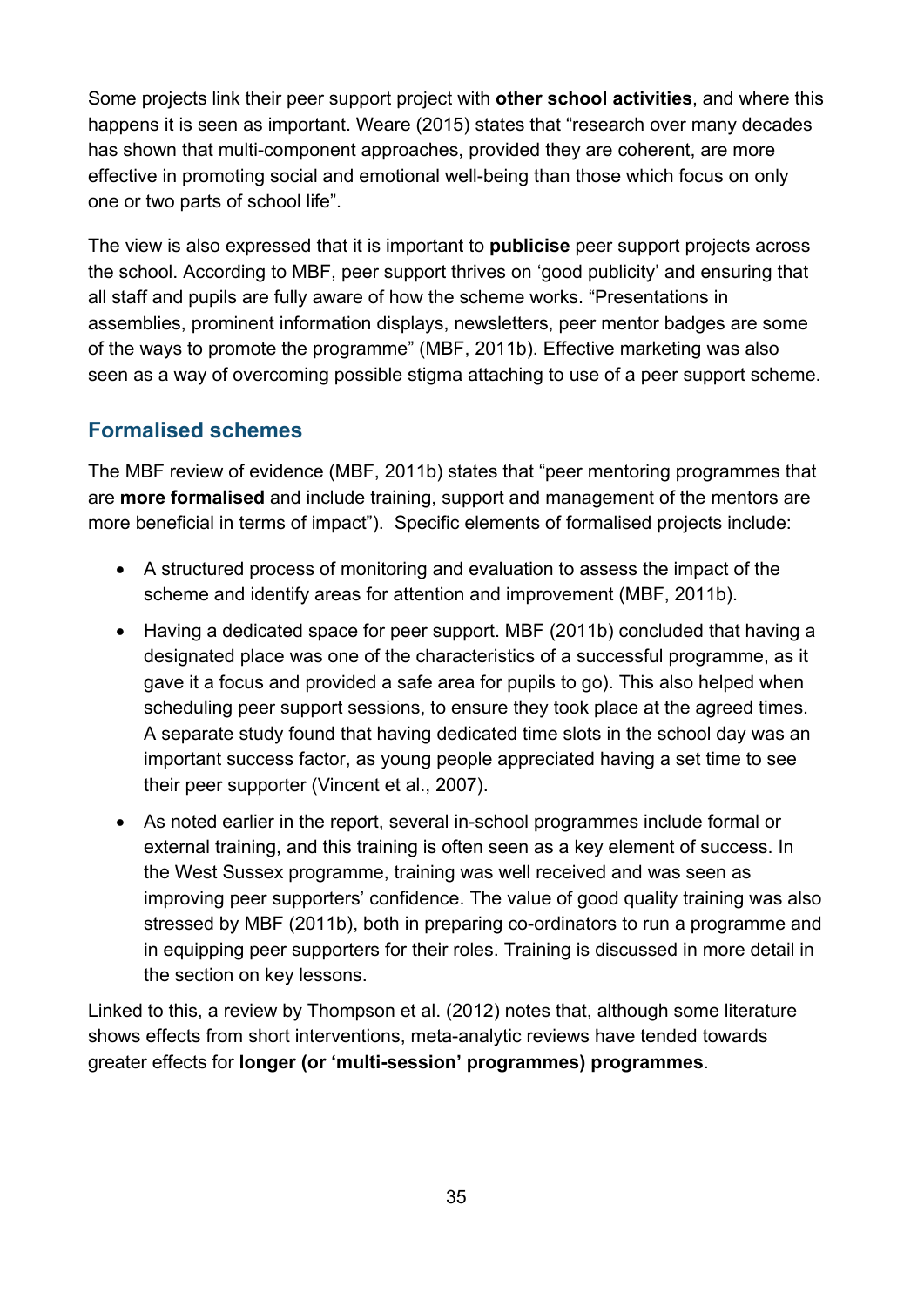#### <span id="page-35-0"></span>**The role of peer supporters**

Several studies say the success of their project depends on the **quality of the peer supporters**. Specifically, studies refer to "trained pupils who have a high profile and command respect" (Mayflower School, n.d.), enthusiasm, commitment and reliability (as reported by school co-ordinators, MBF 2011b, "enthusiasm and their willingness to commit to the mentoring scheme" (Parsons et al, 2008), and "communication and interpersonal skills … [including] active listening, but also need to be able to demonstrate a problem-solving stance (Cowie and Smith, 2010).

MBF (2011b) also discusses the importance of a robust process for **selecting mentors**. In the project evaluated by Houlston and Smith (2009), members of the school council were involved in selecting counsellors, while other programmes used detailed selection criteria, for example focusing on an assessment of interpersonal skills and approachability (Houlston and Smith, 2009).

Other studies refer to the profile of peer supporters. In the West Sussex programme, success of some of the projects is linked to the use of peer supporters who are **older than those they support**, with younger children for the most part appreciating the attention and support of an older child in the school. In a review of evidence, James (2011) notes that "for the common types of peer support older pupils usually support younger ones", and references a case study of two schools conducted by Boulton (2005) which found that around half of pupils would prefer to see a peer counsellor who was older than them, while 10% would prefer one of the same age, 2% preferred a younger one and 35% did not mind.

MBF (2011b) discuss the importance of recruiting **male peer supporters**, given the tendency (in this and other studies) for the profile of peer supporters to be femaledominated (this is discussed further below in relation to who benefits most from peer support).

Some studies (particularly those examining 'drop in' systems of peer support) note that peer supporters were **clearly identifiable** (e.g. by wearing badges), and that this was viewed positively (Mayflower High School, n.d.). This builds on previous evidence, as reported by James (2011), that the identity of peer supporters can be shown by "markers like badges, differently coloured ties or hats" (e.g. Baginsky, 2004; Smith and Watson, 2004).

Finally in schemes where people are assigned to or matched with targeted individuals, the process of **matching** can be crucial. Parsons et al. (2008) found that "matching seemed to be most successful when students were matched according to similar interests/hobbies and /or similar personality characteristics. Matching of boy to girl (mentee-mentor) was deemed to be less successful by the mentees and/or mentors".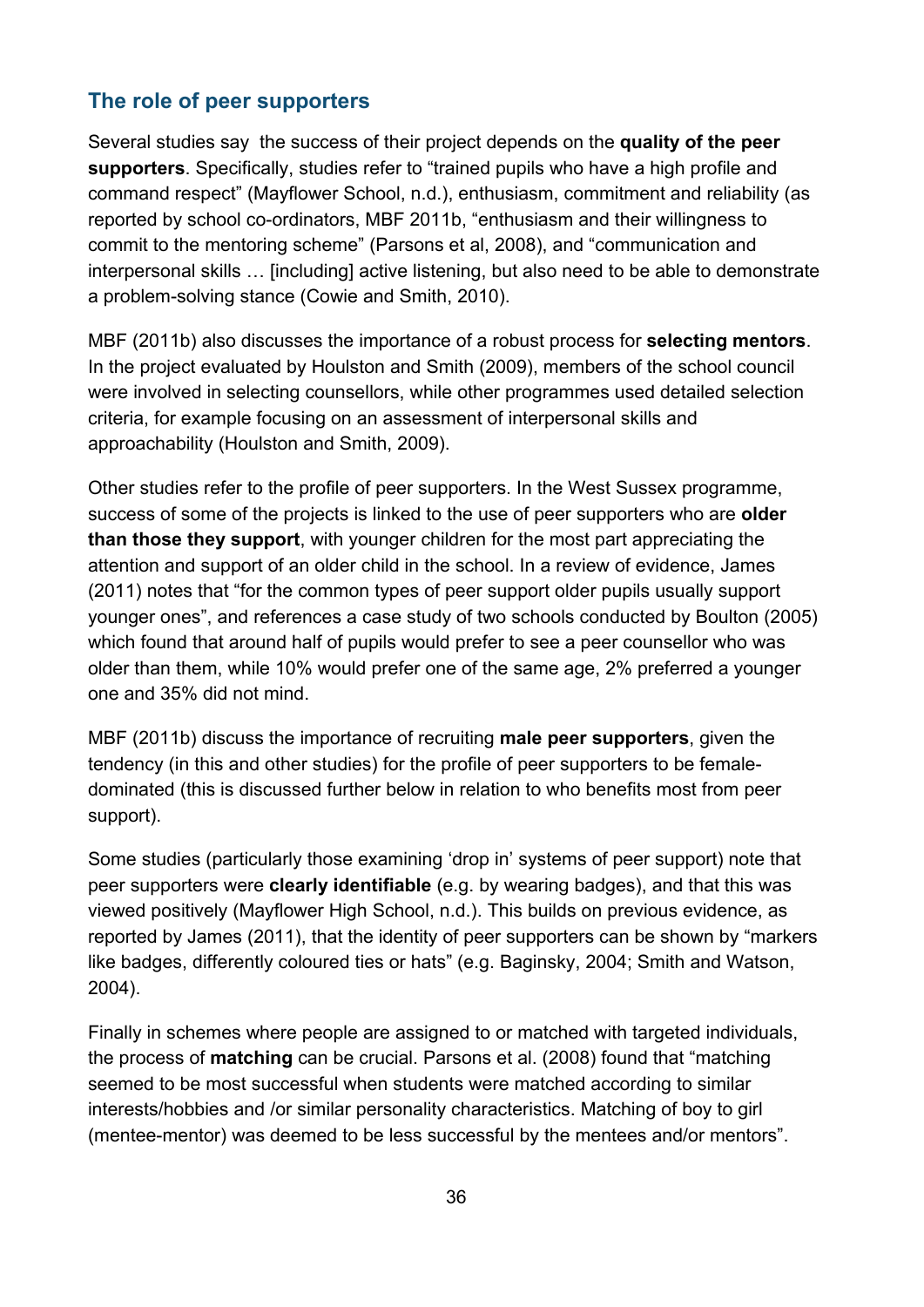#### <span id="page-36-0"></span>**Specific benefits of on-line programmes**

Some success factors are specific to the type of model. A key benefit of **on-line programmes** is that they offer anonymity. This is reported by Hutson and Cowie (2007) in their evaluation of an email scheme in a school. In particular, an email helpdesk was seen as providing anonymity, so avoiding the fear of 'grassing'. It also provides an open space to meet without preconceptions, personalities or boundaries. This study suggests that on-line communication can be more suited to boys with emotional issues than face to face methods. The same point is made by Horgan et al. (2013) in relation to a web support scheme for university students. There were more male than female participants in this study, and the report suggests that this type of support is especially helpful to males who typically are less likely than females to seek professional help.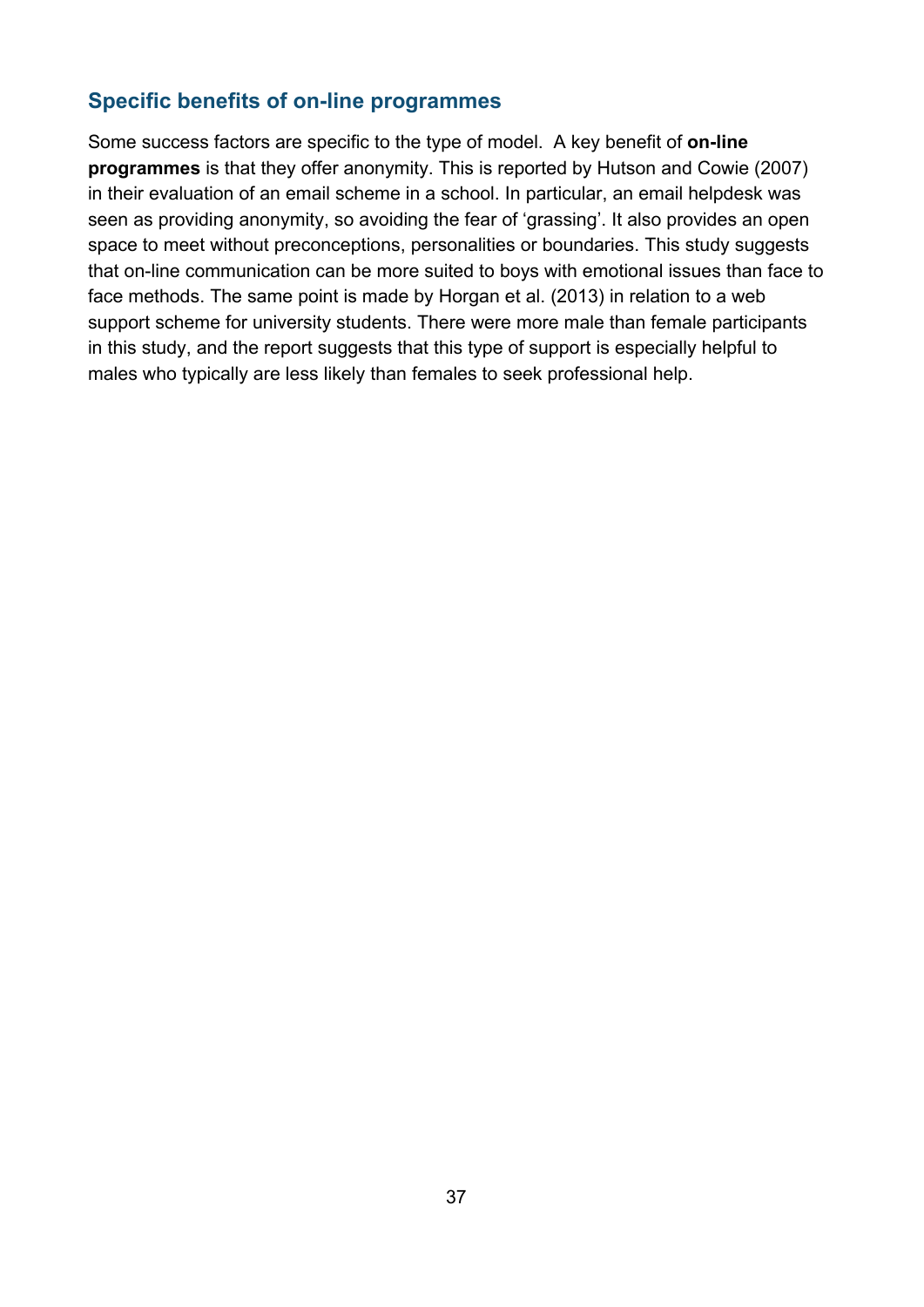## <span id="page-37-0"></span>**Reasons for lack of success**

The studies included in the review provide more details on the reasons for success of programmes than on lack of success. However, some key points emerge from the various studies.

A common problem identified by school-based programmes are issues relating to **staff workloads or time constraints**. In the West Sussex programme, schools that experienced problems in running a project cited conflicting priorities in the school and lack of time (Slater-Simmons, 2014). In the evaluation of the Formalised Peer Mentoring Pilot project (Parsons et al., 2008), workload problems were most frequently cited as the main factor impacting upon the successful management of the peer mentoring project.

The West Sussex programme also notes the potential problem of **staff turnover**, given that a small number of staff members are often heavily involved in running projects.

Hutson and Cowie (2007) note that some peer support schemes fail because they are **under-utilised** within the school, causing the peer supporters to become disengaged. As noted in the previous section, effective publicity and marketing within the school can be important in encouraging take–up. It is also important for take-up that peer supporters are respected in the school (Baginsky, 2004).

Some of the problems encountered by programmes relate to specific models. In **groupbased** programmes, there may be negative effects because of the composition of the group. In a Canadian project among girls with eating disorders, the evaluation report noted that "group activities among a peer group that already has a high level of dieting preoccupation might maintain rather than decrease their preoccupation" (McVey et al., 2003). A similar evaluation (Thompson et al., 2012) found that the group composition may have been too broad, i.e. group members need to have something clearly identifiable in common.

In **on-line** programmes, the project among university students experienced a high dropout rate. This was linked to the lack of a moderator for the on-line forum and the fact that the forum was new. This study also noted a potential problem of slow response times to on-line postings; the same issue was reported by Hutson and Cowie (2007), who found that pupils in crisis would have to wait for a response. Hutson and Cowie also raise the issue of possible hoax enquiries in on-line programmes, which can be difficult and timeconsuming to filter out.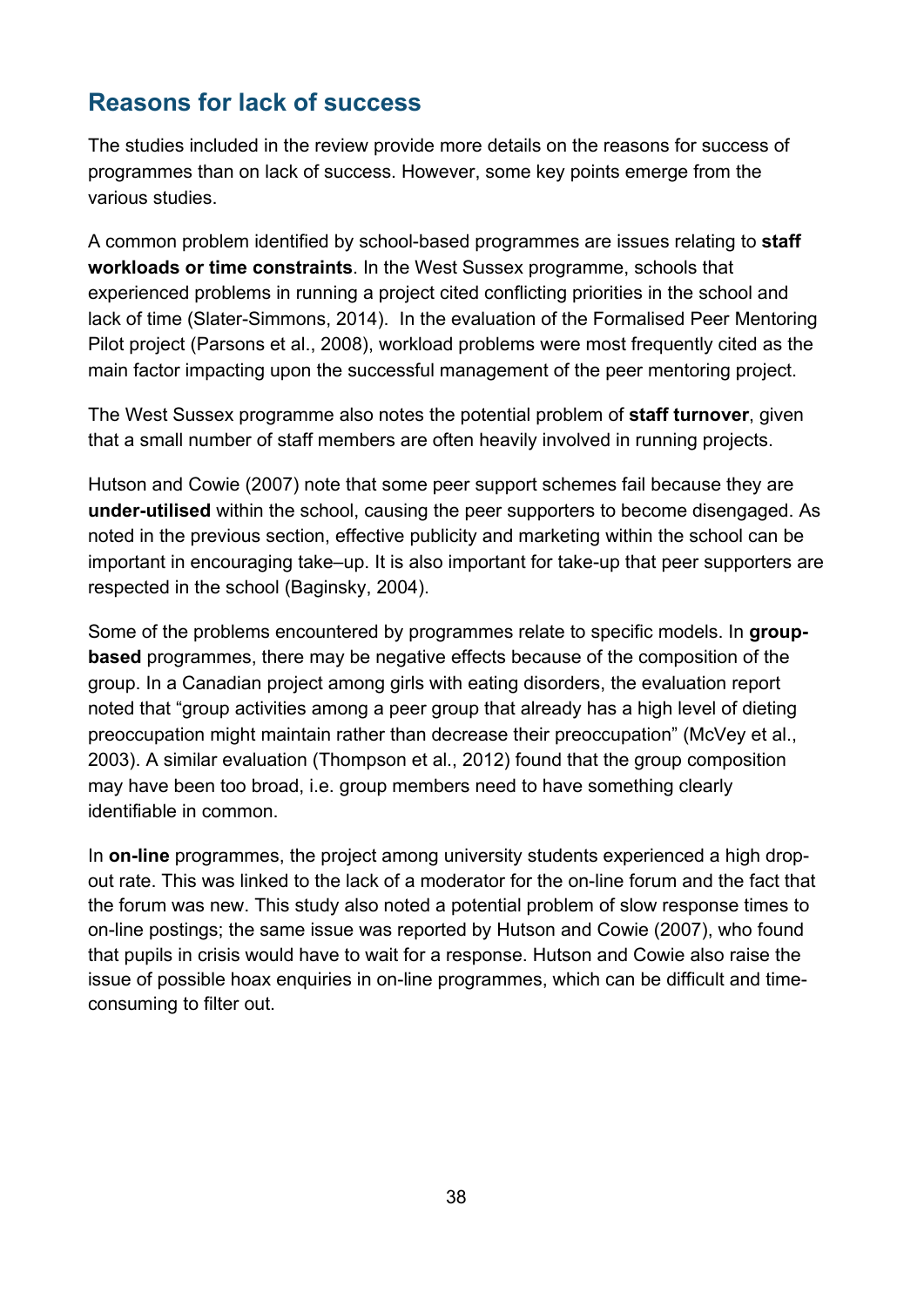## <span id="page-38-0"></span>**Who benefits most?**

The studies covered in this review generally give limited information on which young people benefit most (or least) from peer support programmes. This is partly linked to the design of many evaluations, which feature either small sample sizes (allowing for little if any analysis of sub-groups) or which are based on qualitative or anecdotal evidence. However, some studies do identify the young people that benefit more or less from projects.

As noted previously, some programmes have been found to be more popular among **girls than boys**. For example in the programme evaluated by Houlston et al (2009), secondary schools were more likely to report a greater number of girls than boys being peer supporters. As early as 1998, Sharp and Cowie cite research suggesting that boys are often discouraged from either joining or using peer-support schemes by hostile peer pressure and by the fact that few male teachers were usually involved; consequently girls "typically outnumbered boys at every stage from recruitment to implementation". In one school, this was addressed by the co-ordinator emphasising the importance of both sexes being equally represented; this resulted in an equal number of applications from girls and boys.

Gender differences are also highlighted in on-line programmes. In the evaluation of the Cybermentors programme, the "vast majority" of respondents to the study were female (Thompson et al., 2011). The report notes that "this gender imbalance is evident in most peer support schemes", and "could put boys off accessing the scheme". However, a different message is reported by two other studies (Horgan et al., 2013 and Hutson and Cowie, 2007). As described above, these studies found a relatively high take up from male participants, and suggested that on-line projects may be particularly suitable for boys.

In relation to the **age of participants**, the evaluation of TaMHS found that primary school children showed slightly more positive ratings about peer support than secondary school pupils. However, Cowie and Wallace (2000) indicate that not all types of peer support are suitable for all ages of children, with mediation, peer tutoring and education, peer counselling and peer mentoring highlighted as unsuitable for primary school aged children (7-9 years).

The evaluation of TaMHS examined the findings for those at **high risk or with more serious mental health problems**, comparing those below and above the clinical cut-off for a) behavioural problems and b) emotional problems. In both cases, those with significant mental health problems rated the help provided by peer supporters less positively than those who did not have problems; this pattern applies to both primary and secondary school pupils (Department for Education, 2011). Participation rates in the Big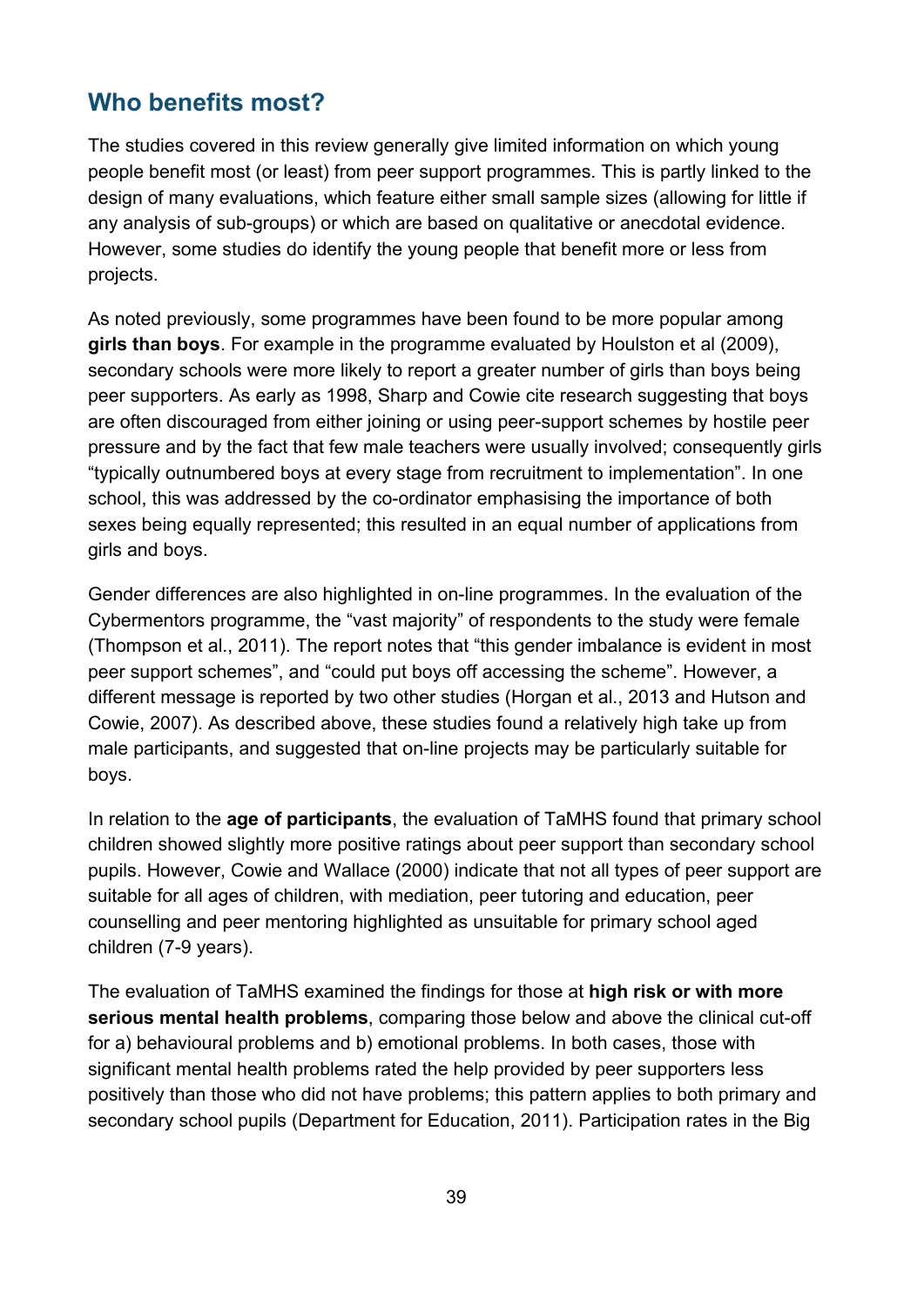Brother Big Sister programme in the US found that drop-out rates were higher among 'needier' young people (Herrera, 2008).

By contrast, in their evaluation of an email peer support scheme in a school, Hutson and Cowie (2007) found that the project was effective at reaching the most vulnerable pupils. This confirms other studies which suggest that on-line projects can "equalise the playing field as socially marginalised groups are able to communicate, and find the social support on-line that is often lacking in their traditional relationships" (Ybarra and Mitchell, 2004).

Overall, the findings in this section confirm the importance of programmes having clarity in their focus and aims, including a clear understanding of the target audience and the extent to which the programme is able to address more specific or severe needs.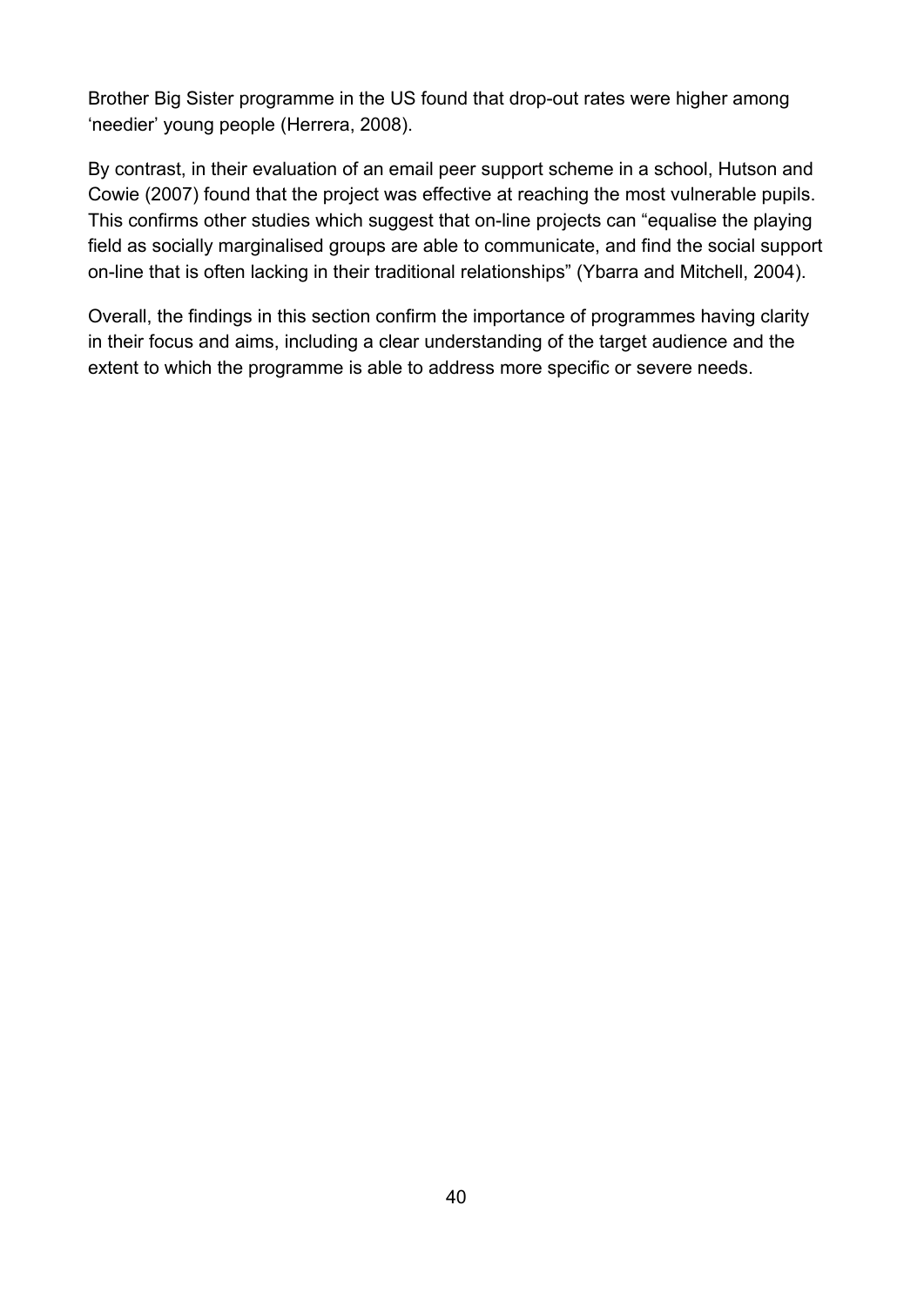# <span id="page-40-0"></span>**Key lessons learned**

This chapter brings together pointers on good practice from the studies on peer support covered in this review. Many of these lessons cut across the different types of support model described, although some are specific to particular approaches. Although findings in this chapter are pooled from a range of sources, based on a variety of research methods, most draw on predominating qualitative evidence and anecdotal feedback.

## <span id="page-40-1"></span>**Leadership, design and organisation**

Leadership, design and organisation are critical factors in the success of school based peer support schemes, and important aspects of these are highlighted in a number of school-based studies.

Several studies note the importance of commitment from **senior school management**  (see previous section), although it can be difficult to sustain. Few schools in the Formalised Peer Mentoring Pilot project (Parsons et al., 2008) reported close involvement of staff other than the scheme co-ordinator. The percentage of co-ordinators who said that other staff involvement "was adequate" decreased between the first and second waves of the survey, from 87 per cent to 59 per cent. Introducing the scheme as part of a coordinated approach to mental health and wellbeing may encourage ongoing support (e.g. Mayflower High School), or by having a "champion who will promote emotional health and wellbeing across the organisation" (Public Health England and Children and Young People's Mental Health Coalition, 2015). This report suggests that within schools "a governor with knowledge and understanding of emotional health and wellbeing issues is highly desirable in championing organisation-wide practices".

A number of studies comment on the importance of **funding**, for aspects such as peer training, publicity and other elements such as decoration and furnishings to make dedicated peer support areas in schools comfortable and friendly (see for example Cowie and Wallace (2000) cited in the evidence review by James (2011)). This review notes that funding is particularly important if an outside organisation is required to provide staff and pupil training, and support scheme development. Scheme evaluation is another important area that may require funding.

A crucial role in school-based programmes is played by the **scheme co-ordinator**. Risks associated with over-reliance on a single co-ordinator are highlighted by some studies (e.g. Cowie and Wallace, 2000); for example if they have a lot of other commitments or leave the school (Smith and Watson, 2004). This underlines the importance of having a broader staff base. In the evaluation of the Formalised Peer Mentoring Pilot project, Parsons et al. (2008) note that "the most frequently cited factor for enabling scheme coordinators to overcome barriers, was that of bringing additional staff on board".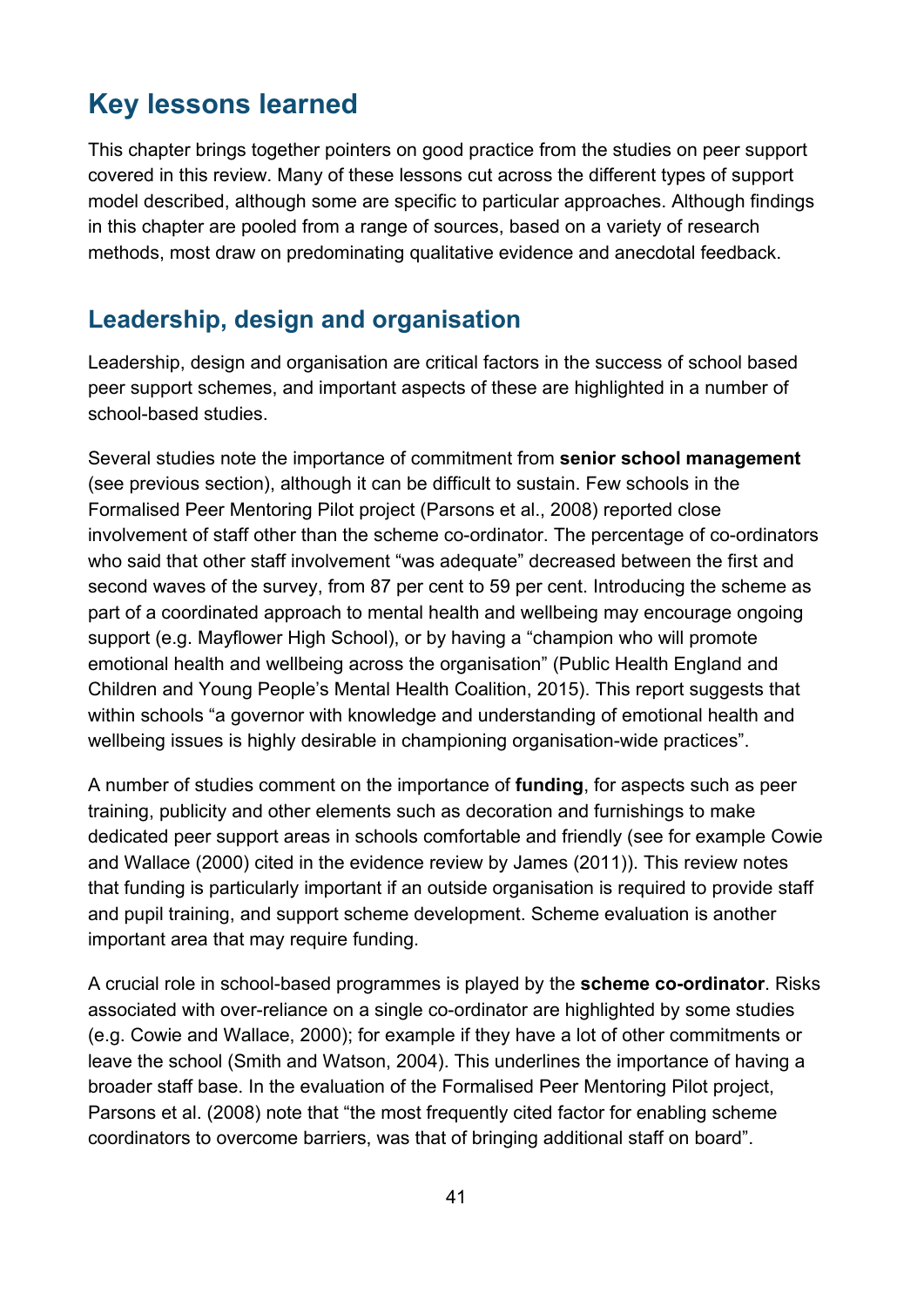A number of studies stress the value of **co-production** of schemes by children or young people in the school. For example, in the study by Houlston and Smith (2009), peer supporters themselves were given the opportunity to shape the development of the project. The report by Cyberhus et al. (2012), looking at on-line peer support for young people who self-harm, lists engaging young people in the development of any scheme as the first principle for on-line peer support. Recent work from the Mental health Foundation involves peer production of materials used in support sessions, while peer messages that are core to the RSPH's Youth Health Champions programme are also peer produced.

Some studies mention the need to **monitor or evaluate** projects, schemes and programmes, although as already noted this aspect is often not well handled. Identifying whether a scheme has had an impact and understanding why (or why not) is key. Within schools it is necessary to the continuing improvement of a programme and its effective management (MBF 2011b, Parsons et al. 2008, Hynes 2006). Monitoring and evaluation is also seen as important in ensuring programme longevity (see below).

## <span id="page-41-0"></span>**Supervision and support**

Adult support and/or supervision of peer supporters is often seen as vital to school peer support programmes (e.g. Cowie and Hutson, 2005); for example to ensure that supporters are not left to operate alone beyond their limitations, such as dealing with highly sensitive issues. Peer supporters also need to know when to seek help and who to seek it from (James, 2011). "Central to the effectiveness of this work is the collaboration between young people and adults, and pupils need careful preparation and to be well taught and carefully mentored, not least to know their own limitations and when to seek help" (Weare, 2015).

Despite the importance of support and supervision, this aspect of a programme may not always be strong. In the evaluation of the National Peer Mentoring Anti-Bullying Pilot (2008-10), the main gaps in school programmes were support and supervision, as well as evaluation (MBF, 2011a).

## <span id="page-41-1"></span>**Skills and training**

Many school-based programmes involve structured training of peer supporters, and the importance of this is emphasised in a number of studies (e.g. Cowie and Hutson, 2005). The evaluation of Big Brothers Big Sisters in the US found that programmes which offered quality training to their mentors had more successful matches between mentor and mentee (Herrera et al., 2008).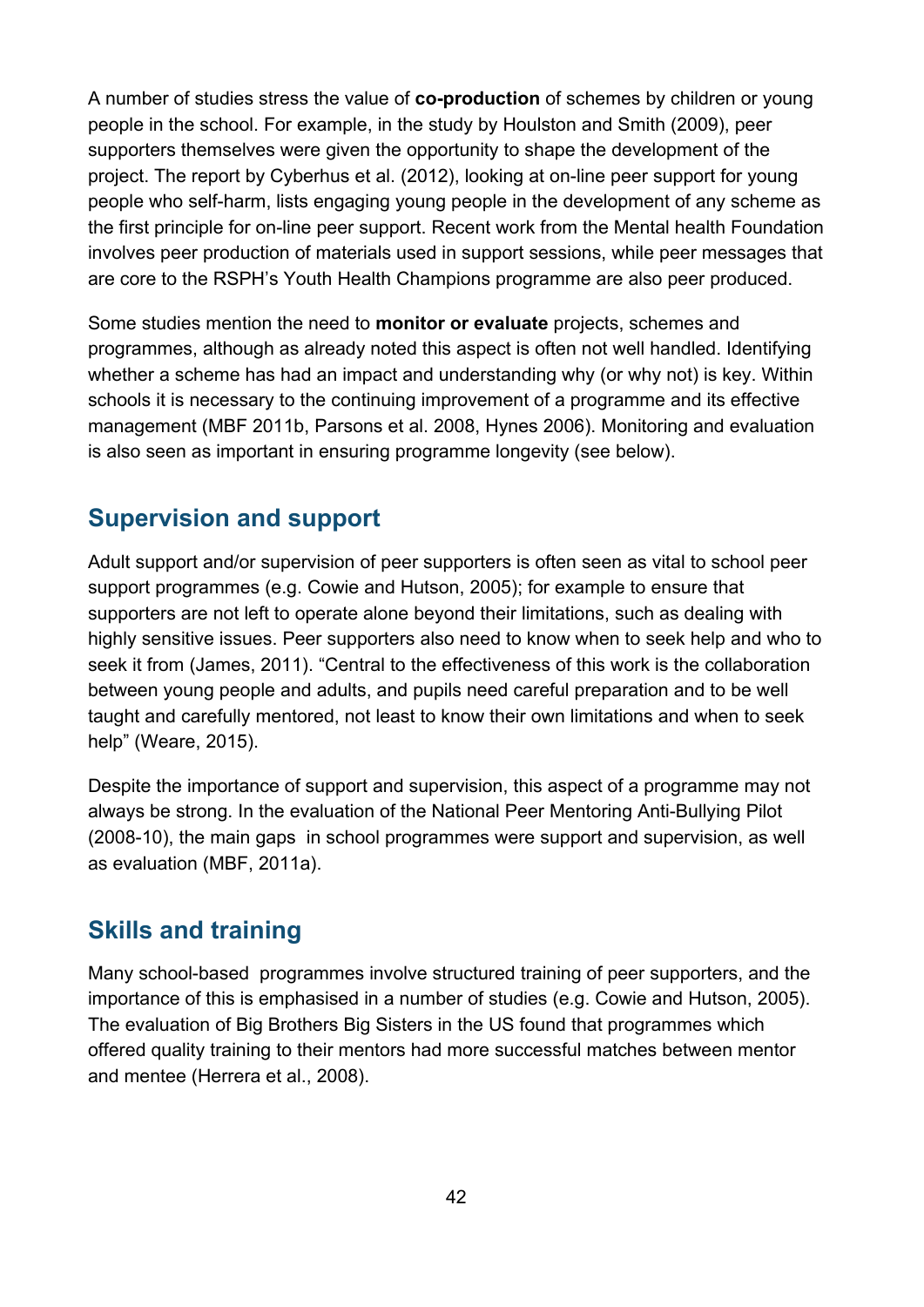Some studies (e.g. the programme in West Sussex, and the school studied by Houlston and Smith, 2009) specify the elements of mentor training that should be included, such as:

- Communication and active listening;
- Ensuring a non-judgmental attitude;
- Knowing limits of expertise and when to refer;
- Confidentiality and ethical issues:
- Child protection issues.

Studies also underline the importance of effective training for school co-ordinators, both in management and co-ordination skills (Parsons et al, 2008) as well as understanding issues relating to peer support.

The evaluation of the programme in West Sussex (Slater-Simmons, 2014) included a strong focus on the external training received by co-ordinators, and highlighted some of the areas that were well received, such as:

- Looking at example models of different types of peer support; case studies;
- Having the opportunity to discuss plans with other members of staff;
- Folder and paperwork so they could follow-up afterwards.

Early induction of peer supporters is recommended by some authors, to provide clarity for example about what to expect from the process and to discuss what they want to gain (e.g. Parsons et al., 2008).

## <span id="page-42-0"></span>**Quality assurance**

Reports and studies we examined as part of this research had little to say about formal or other systems of quality assurance in the delivery of peer support projects. It is not clear whether this reflects any lack of quality assurance or whether this was just not one of the topics covered by the publications.

## <span id="page-42-1"></span>**Project longevity**

Some projects (e.g. pilot schemes) are only intended to last for a limited time, but others can potentially continue indefinitely. Herrera et al. (2008) stress that programme longevity is of central importance to success, as key impacts on pupils will only be realised over the longer term. Programmes have had varying levels of success at continuing on a longterm basis. Some programmes have succeeded in continuing over several years (e.g. the programme at Mayflower High School, and the email support scheme studied by Hutson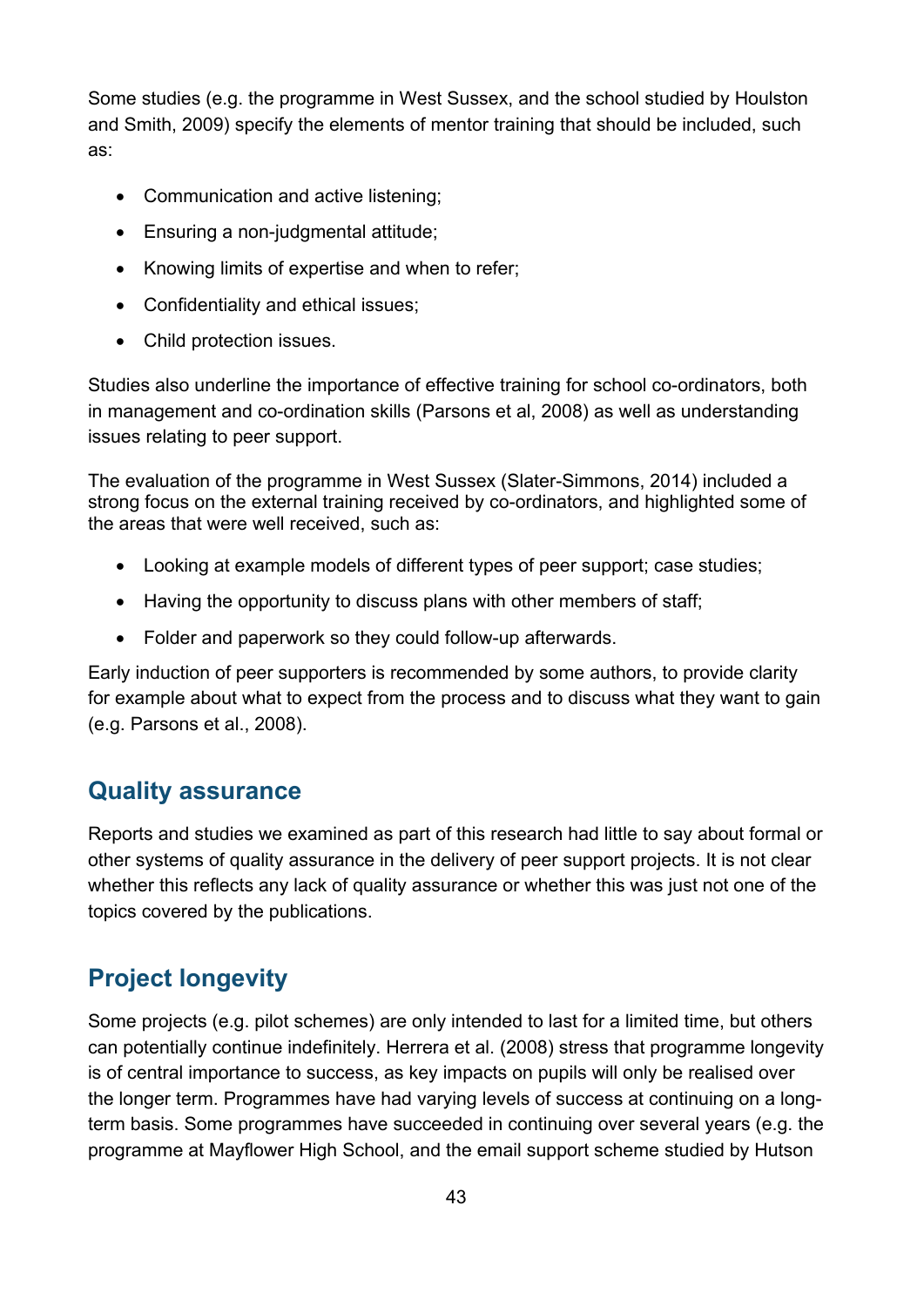and Cowie, 2007), or have provided a model that has successfully been adopted elsewhere (Peer Support Program in Australia, Ellis et al., 2009). In the West Sussex programme, some schools' projects had continued over time, whereas others had ended or in some cases had never properly got off the ground, usually because of constraints on time or resources. This study stresses that it can take time to identify peer supporters and get activities in place, and that this should not be under-estimated (Slater-Simmons, 2014).

Houlston et al. (2009) note that sustainability is often linked to a flexible approach: "potentially, enabling the service to grow, expand or change direction is important in ensuring its continuation". It has also been linked to careful selection of committed peer supporters. Smith and Watson (2004) suggest "making use of pupils who have been trained in peer support at primary school when they transition to secondary school, and making use of previous peer supporters to help train future pupil helpers" (Smith and Watson, 2004). The evaluation of schools in West Sussex suggested that, for primary schools, training peer supporters in year 5 is most suitable, as they can continue mentoring the following year, before moving to secondary school (Slater-Simmons, 2014).

## <span id="page-43-0"></span>**Confidentiality**

A number of programmes mention procedures in place for ensuring confidentiality. As part of the email project in a secondary school, confidentiality assurances were provided and anonymity guaranteed by mediating teachers (Hutson and Cowie, 2008). The community based programme 'The Project' obtained support and input from EDVSA, CAMHS and DYS to put in place appropriate policies, procedures and protocols around confidentiality, safeguarding and good practice, which have been reviewed regularly (EDVSA, 2014).

However, some programmes have reported issues with confidentiality. For example, the study by Houlston and Smith (2009) refers to a problem whereby other pupils were able to access and read some of the requests for counselling; this was addressed later in the year by starting an email system which was more secure.

Baginsky (2004) also notes that, despite receiving training, peer supporters can be unsettled by hearing confidential information, and this can result in unnecessary pressure on children. This again underlines the importance of effective support and supervision (as discussed above under 'Supervision and Support').

The review by James (2011) points out that communicating the issue of confidentiality can be difficult; while mentor training can cover the necessary issues, it can be difficult to communicate issues of confidentiality to the school as a whole.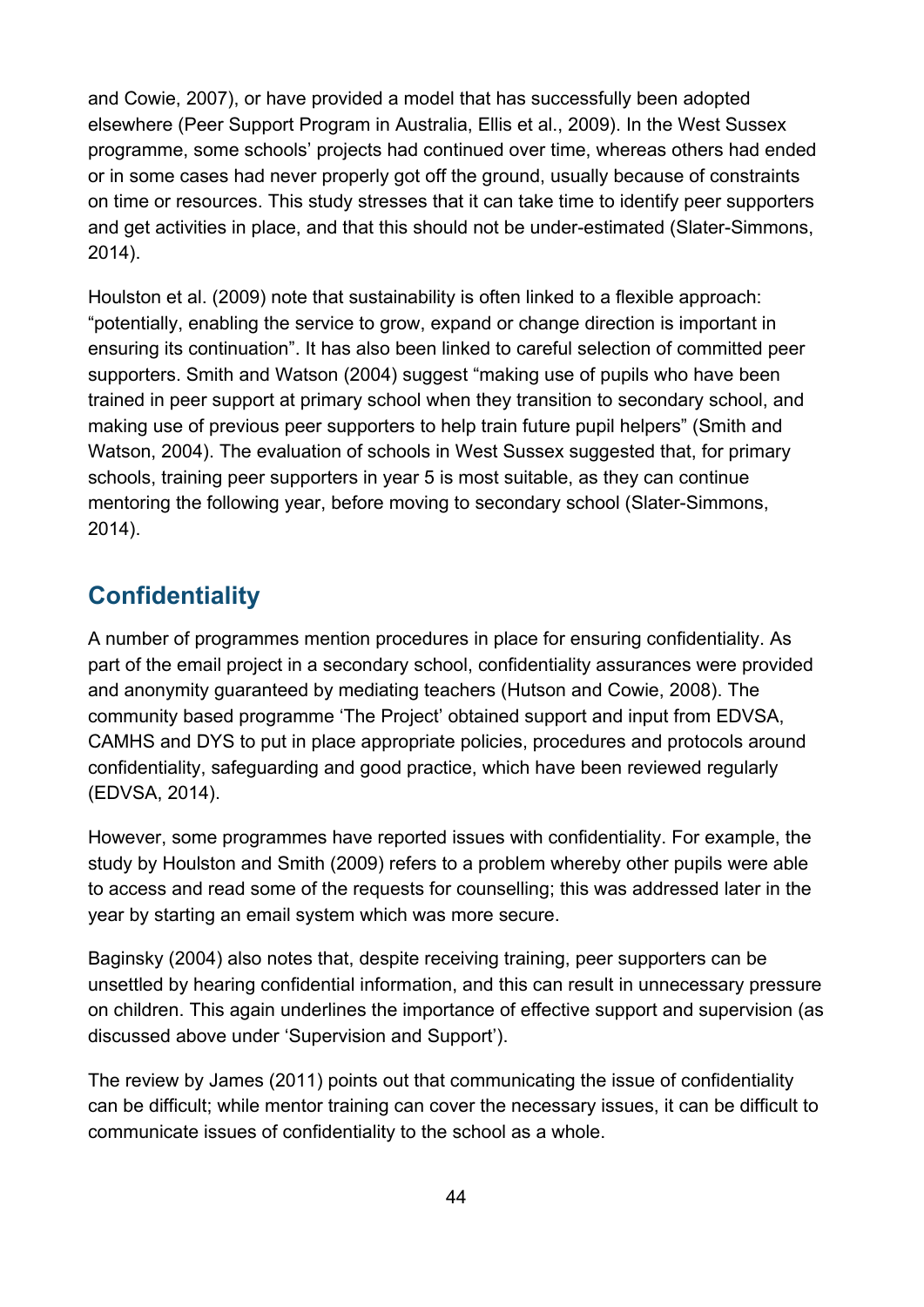## <span id="page-44-0"></span>**Risks and how to address them**

This chapter has identified a number of potential risks for peer support programmes. The most serious risks identified by the review are as follows:

- Project fails/ is not sustained, for example because of conflicting priorities in the school, lack of time, or an over-reliance on a single co-ordinator (who may leave the school or be unable to devote sufficient time to the project). These issues can be addressed by making sure there is support from senior management and other staff, and in setting up the scheme with a clear and realistic plan of timing and resources.
- Low take-up of the scheme by pupils. This can be caused by a lack of trust in peer supporters among the pupil population, leading to the programme being viewed negatively (Baginsky, 2004). Low take-up can also lead to peer supporters becoming disengaged (Hutson and Cowie, 2008). To address this, it is important to have a clear and robust process for selecting peer supporters, and a sound mechanism for support and supervision. Prominent marketing and publicity in school can also help to encourage take-up.
- Negative impacts on participants: the review has highlighted that some programmes may have a negative impact on young people (e.g. bullying projects where exposure to others with experience of bullying may re-inforce their attitudes and behaviours). There are also risks of exposing children to unsettling or overwhelming information about mental illness (Tower Hamlets CCG, 2013), particularly in programmes that address more serious mental health issues such as self-harm (Cyberhus et al., 2012). In some cases this may impact on the mental health of peer supporters or (in the case of group settings) other members of the group (e.g. as found in 'The Project'). This can best be addressed by ensuring staff provide support to mentors; e.g. in the Project, a high volume of volunteers was able to offer support to young people on a one-to-one basis when necessary (EDVSA, 2014).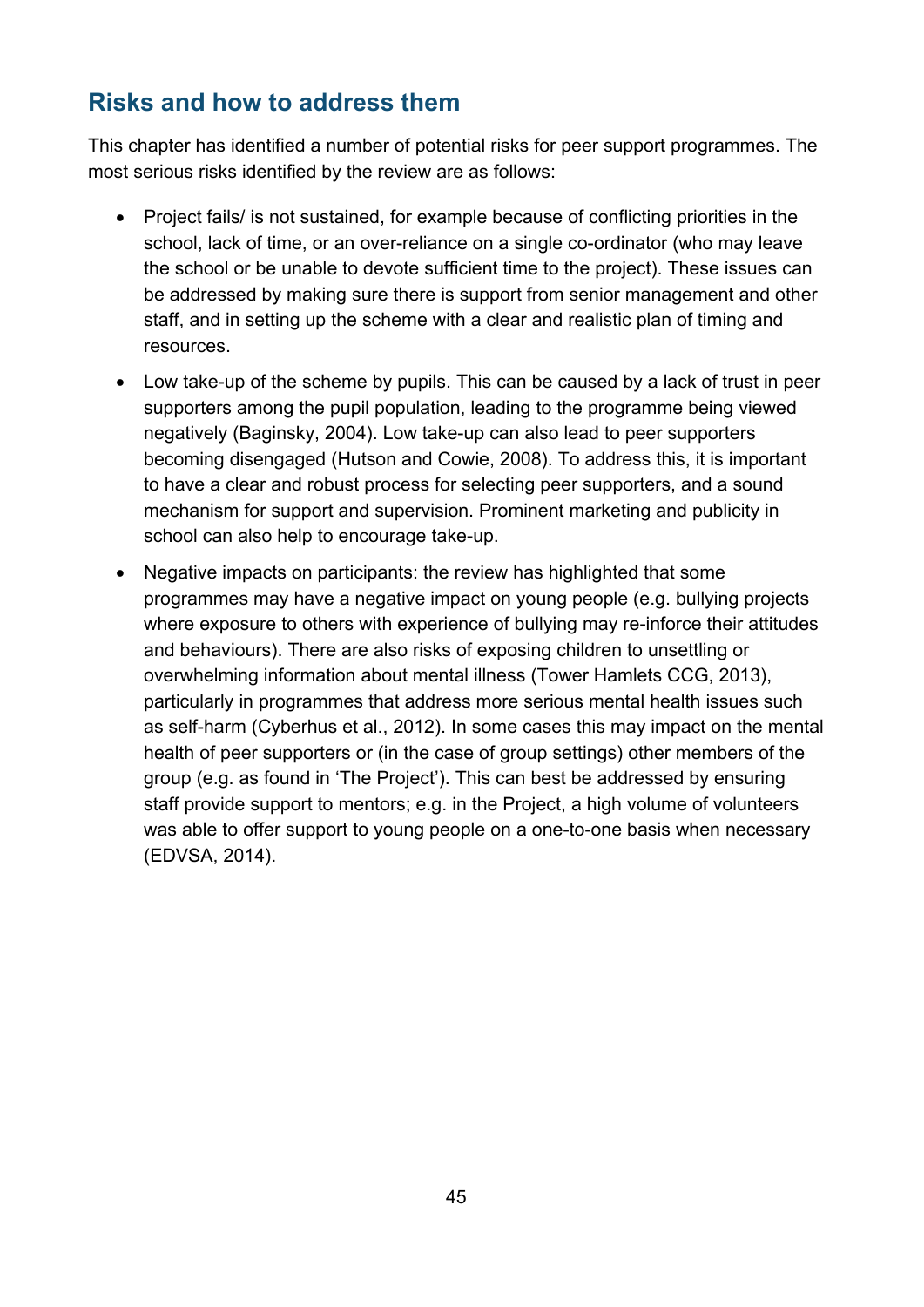# <span id="page-45-0"></span>**Annex A: Search strategy**

#### **Overall aim**

Identify available models of peer support that aim to support and improve children and young people's mental health.

#### **Type of search**

Proportionate, focused, intelligence led.

#### **Search for**

- Peer support initiatives for school-aged children (4 to 18)
	- Mental health
	- Related topics: bullying, transitions, wider well-being, friendship
- In schools (including special schools), but also in other settings (e.g. leisure groups such as guides and scouts, and online)
- English language publications only
- Include reports/publications based on individual programmes; also reviews, and reviews of reviews

#### **Time period**

• 2006 to 2016 inclusive (10 years)

#### **Geography**

- UK
- International (mental health only)

#### **Type of document/publication**

- Peer reviewed journal articles
- Publications in professional journals and newsletters
- Reports, papers published by organisations commissioning, delivering or evaluating initiatives
- Reports/projects published by young people, schools, leisure organisations (e.g. guides)
- Blogs and other online publications from participants, organisers, deliverers, funders, evaluators etc.

#### **Methods for initial search stage**

- Searching journal and evidence databases
- Recommended documents from DfE and others
- Internet/google search on key terms
- Organisation website/other website searches
- Search of bibliographies

#### **Key words/terms for use in initial and expanded searches for titles**

• School, Schools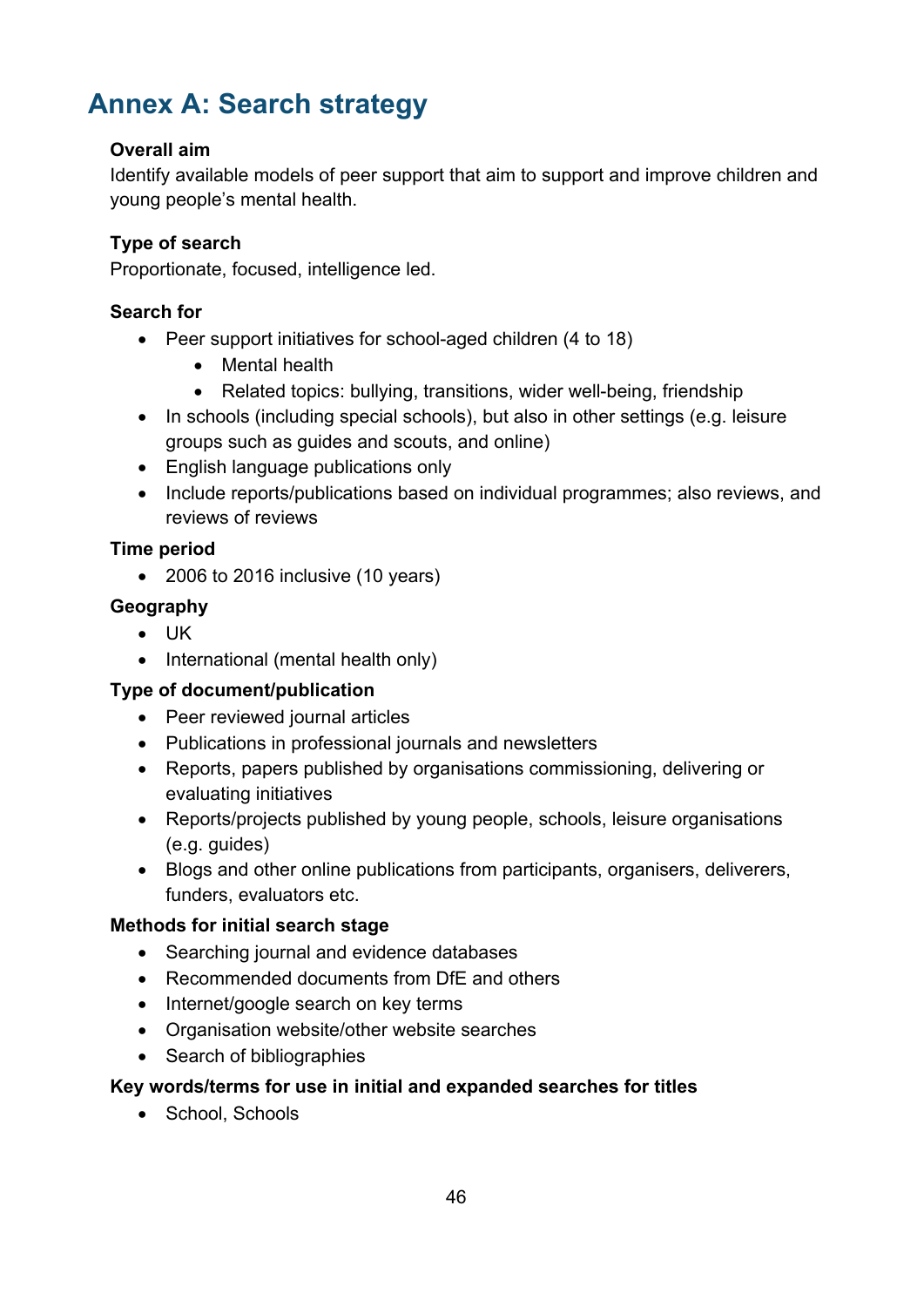- Peer support, Peer listening, Peer education, Peer tutoring, Peer mentoring, Peer mediation, befriending
- Programme, Initiative, Scheme
- Evaluation, Evaluated, Audit, Audited
- UK
- International
- Mental health, Mental ill health, Mental disorder, Mental issues,
- Depression, Anxiety, Phobia, Affective disorder, Obsessive Compulsive Disorder, Substance use disorder, Behavioural disorder, Emotional disorder
- Emotional well-being, Psychological well-being, Social and emotional wellbeing, Stress, Wellbeing, Happiness, Self-esteem, Self-confidence
- Other terms covering behaviour linked to mental health
	- ADHD, Speech/language disorders
	- Eating disorder, anorexia, bulimia
	- Self-harm, self-harming
	- Anger, Anger management
	- Bullying
	- Transitions
	- Drug abuse, Alcohol abuse
	- Conduct disorder
- Prevention, identification, diagnosis
- Other terms covering different settings for peer support schemes:
	- Guides, Scouts, Woodcraft Folk, After school clubs, University, Higher education, Youth work
	- Online forums, websites, blogs, Facebook groups, Twitter groups, Virtual, **Telephone**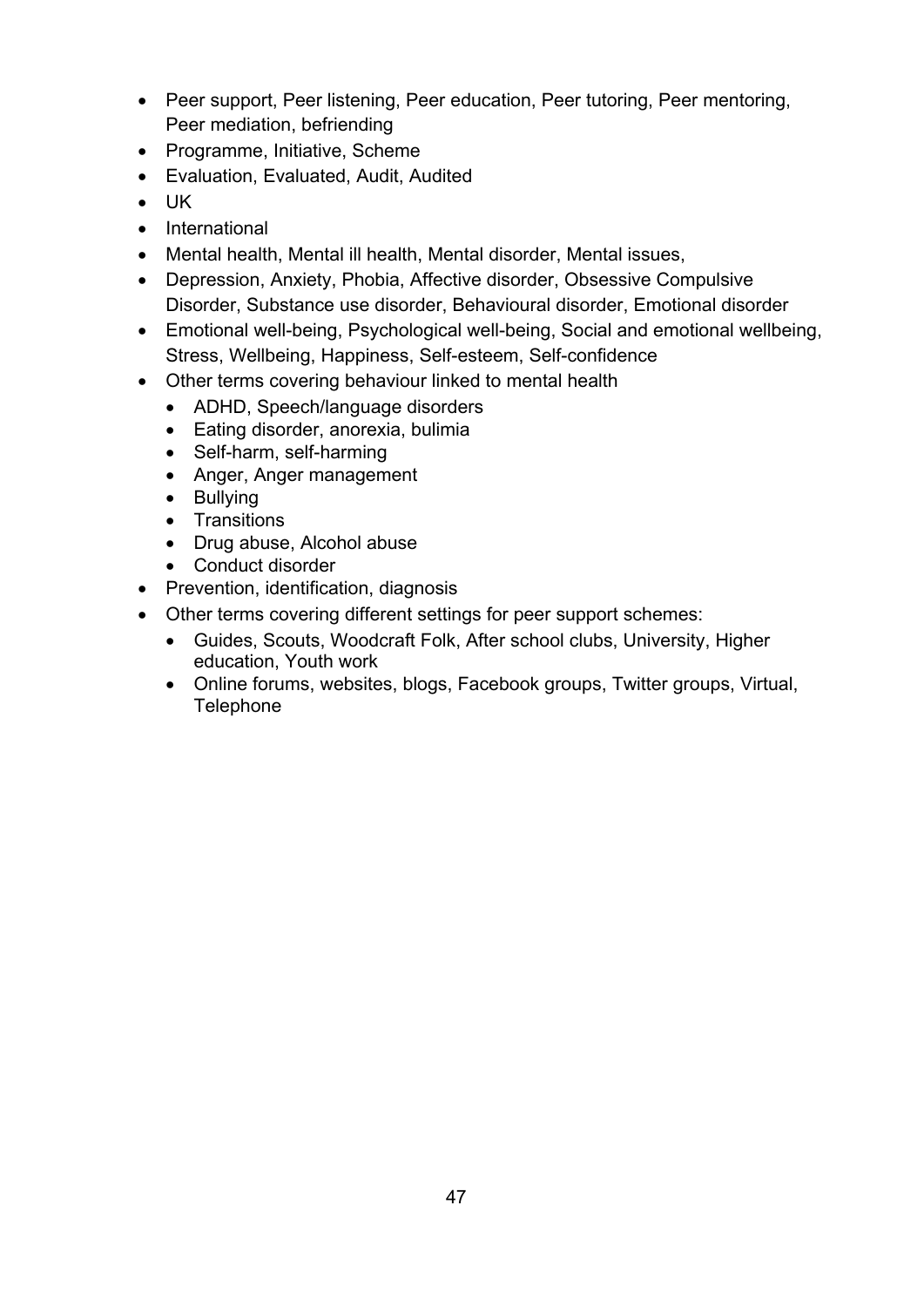# <span id="page-47-0"></span>**Bibliography**

Ali, K., Farrer, L., Gulliver, A. and Griffiths, K. (2013) *Online Peer-to-Peer Support for Young People with Mental Health Problems: A Systematic Review*, JMIR Mental Health 2015; 2(2):e19)

Ansell, D. and Insley, S. (2013) *Youth Peer-to-Peer Support: A review of the literature*, Youth Move National, funded by US Department of Health and Human Services, Center for Mental Health Services

Baginsky, M. (2004) *Peer Support: Expectations and Realities*, Pastoral Care, March 2004 pp3-9

[Birleson, P.](http://www.ncbi.nlm.nih.gov/pubmed/?term=Birleson%20P%5BAuthor%5D&cauthor=true&cauthor_uid=18202930) and [Vance, A.](http://www.ncbi.nlm.nih.gov/pubmed/?term=Vance%20A%5BAuthor%5D&cauthor=true&cauthor_uid=18202930) (2008) *Developing the 'youth model' in mental health services*, [Australas Psychiatry.](http://www.ncbi.nlm.nih.gov/pubmed/18202930) 2008 Feb;16(1):22-6.

Boulton, M. J. (2005). *School peer counselling for bullying services as a source of social support: a study with secondary school pupils*. British Journal of Guidance & Counselling, 33 (4), 485-494.

Children and Young People's Mental Health Coalition (n.d.)*: Hitchin Girls School* [online]. Available at: [http://www.cypmhc.org.uk/resources/hitchin\\_girls\\_school/](http://www.cypmhc.org.uk/resources/hitchin_girls_school/) [Accessed 27 Apr. 2015].

Cowie, H. and Hutson, N. (2005) *Peer support: a strategy to help bystanders challenge school bullying*. Pastoral Care in Education, 23, 40-44.

Cowie, H. and Smith, P. (2010) *Peer support as a means of improving school safety and reducing bullying and violence*. In B. Doll, W. Pfohl, & J. Yoon (Eds.), Handbook of Youth Prevention Science (pp 177-193). New York: Routledge.

Cowie, H. and Wallace, P. (2000) *Peer Support in Action.* London: Sage.

Cyberhus, Associazione Photofficine Onlus, Institutem for Research and Development "Utrip", YouthNet, 42nd Street and Depaul UK (2012) *The role of online and online peer support for young people who self-harm*, [online]. Available at [http://cdn.basw.co.uk/upload/basw\\_43359-3.pdf](http://cdn.basw.co.uk/upload/basw_43359-3.pdf) [Accessed 27 Apr. 2015].

Department for Educaiton (2011) *Me and My School: Findings from the National Evaluation of Targeted Mental Health in Schools 2008-2011*, DfE Research Report RR177

Department of Health (2015) *Future in mind*, Department of Health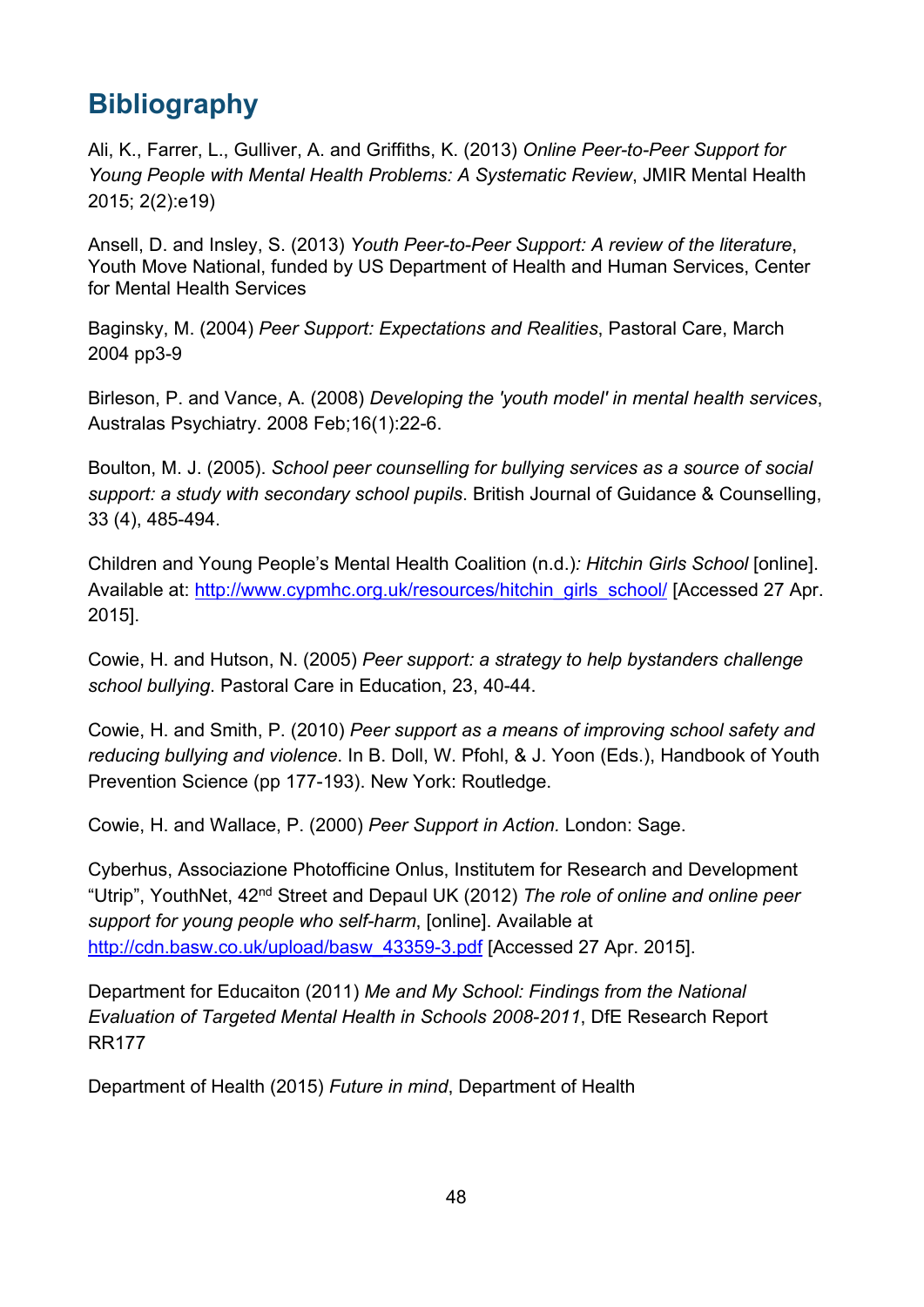EDVSA (2014) *The Project: Evaluation Report, September – December 2013* [online]. Available at: [http://theprojectyp.org.uk/wp-content/uploads/2014/02/Evaluation-Report-](http://theprojectyp.org.uk/wp-content/uploads/2014/02/Evaluation-Report-Jan14-FINAL.pdf)[Jan14-FINAL.pdf](http://theprojectyp.org.uk/wp-content/uploads/2014/02/Evaluation-Report-Jan14-FINAL.pdf) [Accessed 27 Apr. 2015].

Ellis, L., Marsh, H. and Craven, R. (2009) *Addressing the challenges faced by early adolescents: a mixed method evaluation of the benefits of peer support*. Am J Community Psychol 2009;44(1-2):54-75.

Fink, E., Patalay, P. and Sharp, H. (2015) *Mental health difficulties in early adolescence: A comparison of two cross-sectional studies in England from 2009 to 2014*. Journal of Adolescent Health, 56, 502-507

Foster, K., Lewis, P. and McCloughen, A. (2014) *Experiences of peer support for children and adolescents whose parents and siblings have mental illness*. J Child Adolesc Psychiatr Nurs 2014;27(2):61-67

Girlguiding (n.d.) *What is peer education?* [online]. Available at: [http://new.girlguiding.org.uk/making-guiding-happen/planning-your-programme/peer](http://new.girlguiding.org.uk/making-guiding-happen/planning-your-programme/peer-education)[education](http://new.girlguiding.org.uk/making-guiding-happen/planning-your-programme/peer-education) [Accessed 27 Apr. 2015].

Green, H., McGinnity, A., Meltzer, H., Ford, T. and Goodman, R. (2004) *Mental health of children and young people in Great Britain*, National Statistics

Groark, C. and McCall, R. (2008) *Community-based interventions and services*. Rutters Child and Adolescent Psychiatry,5th Edition (pp. 971Ð988). London, UK: Blackwell.

Herrera, C., Kauh, T., Cooney, M., Baldwin Grossman, J. and McMaken, J. (2008) *High School Students as Mentors Findings from the big brothers big sisters school-based mentoring impact study*, Public/Private Ventures USA

Horgan, A., McCarthy, C. and Sweeney, J. (2013) *An evaluation of an online peer support forum for university students with depressive symptoms*, Archives of Psychiatric Nursing 27 (2013) 84-89

Houlston, C. and Smith, P. (2009) *The impact of a peer counselling scheme in an all girl secondary school*. British Journal of Educational Psychology, 79, 69-86.

Hutson, N. and Cowie, H. (2007) *Setting up an email peer support scheme*, Pastoral Care, December 2007, 12-16

Hynes, K. (2006). 20 Years on… *Evaluation of the Peer Support Programme in New Zealand Schools*. [online]. Available at: http://www.peersupport.org.nz/ABOUT+US/History+of+Peer+Support.html [Accessed 27 Apr. 2015].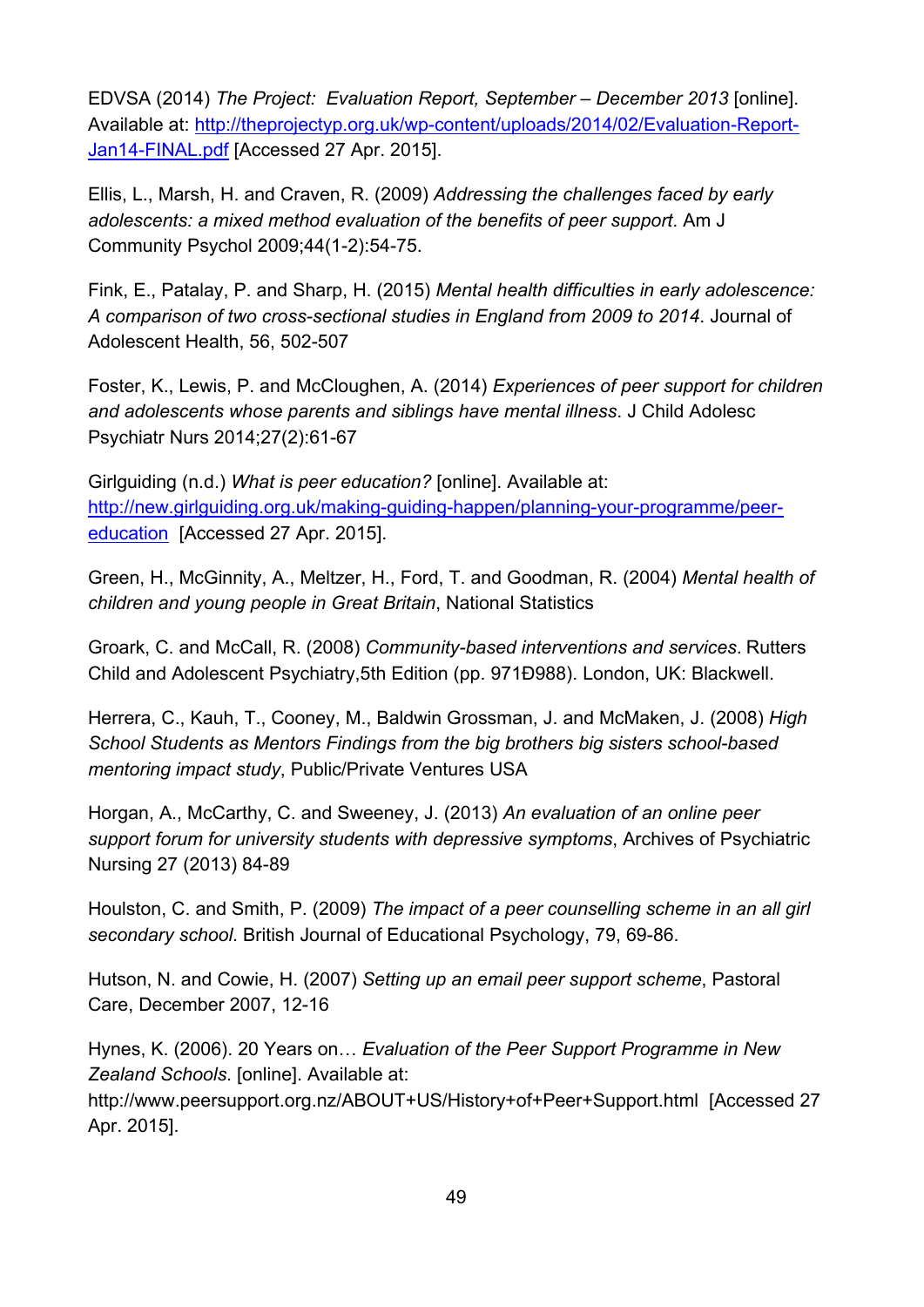James, A. (2011) *The use and impact of peer support schemes in schools in the UK, and a comparison with use in Japan and South Korea*, Goldsmiths, University of London

McVey, G., Lieberman, M., Voorberg, N., Wardrope, D. and Blackmore, E. (2003) *School-based peer support groups: a new approach to the prevention of disordered eating*. Eat Disord 2003;11(3):169-185.

McWilliam, N. (2010). *A school peer mediation program as a context for exploring therapeutic jurisprudence (TJ): can a peer mediation program inform the law?* International Journal of Law and Psychiatry, 33, 293-305.

Mayflower High School (n.d.) *Peer Supprt Programme* [online]. Available at: http://www.mayflowerhigh.essex.sch.uk/page/?pid=708 [Accessed 27 Apr. 2015].

MBF (2011a) *National Peer Mentoring Anti-Bullying Pilot 2008-10: a report setting out the main findings from the national peer mentoring anti-bullying pilot 2008-10*. Mentoring and Befriending Foundation, Manchester

MBF (2011b) *Peer Mentoring in Schools: A review of the evidence base of the benefits of peer mentoring in schools including findings from the MBF Outcomes Measurement Programme, 2010*, Mentoring and Befriending Foundation, Manchester

Mental Health Foundation (n.d.) *Teenage Mental Health: Peer Support in Schools* [online]. Available at: [https://www.mentalhealth.org.uk/projects/teenage-mental-health](https://www.mentalhealth.org.uk/projects/teenage-mental-health-peer-support-schools)[peer-support-schools](https://www.mentalhealth.org.uk/projects/teenage-mental-health-peer-support-schools) [Accessed 27 Apr. 2015].

Morgan, C. and Cotton, S. (2003). *The Relationship between Internet Activities and Depressive Symptoms in a Sample of College Freshmen*. Cyber Psychology & Behaviour.16 (1): 13-29.

Nesta and National Voices (2013) *Peer Support: what is it and does it work?* [online]. Available at: [https://www.nesta.org.uk/sites/default/files/peer\\_support\\_](https://www.nesta.org.uk/sites/default/files/peer_support_-_what_is_it_and_does_it_work.pdf) what is it and does it work.pdf [Accessed 27 Apr. 2015].

NMN (2004) *Peer Mentoring Pilot Programme 2001-4 Evaluation Report March 2004* [online]. Available at:

[http://scottishmentoringnetwork.co.uk/downloads/resources/NMNpeermentoringEvalRep](http://scottishmentoringnetwork.co.uk/downloads/resources/NMNpeermentoringEvalReportMarch2004.pdf) [ortMarch2004.pdf](http://scottishmentoringnetwork.co.uk/downloads/resources/NMNpeermentoringEvalReportMarch2004.pdf) [Accessed 27 Apr. 2015].

ONS (2015) *Insights into children's mental health and well-being* [online]. Available at: http://webarchive.nationalarchives.gov.uk/20160105160709/http://www.ons.gov.uk/ons/d cp171766\_420239.pdf [Accessed 27 Apr. 2015].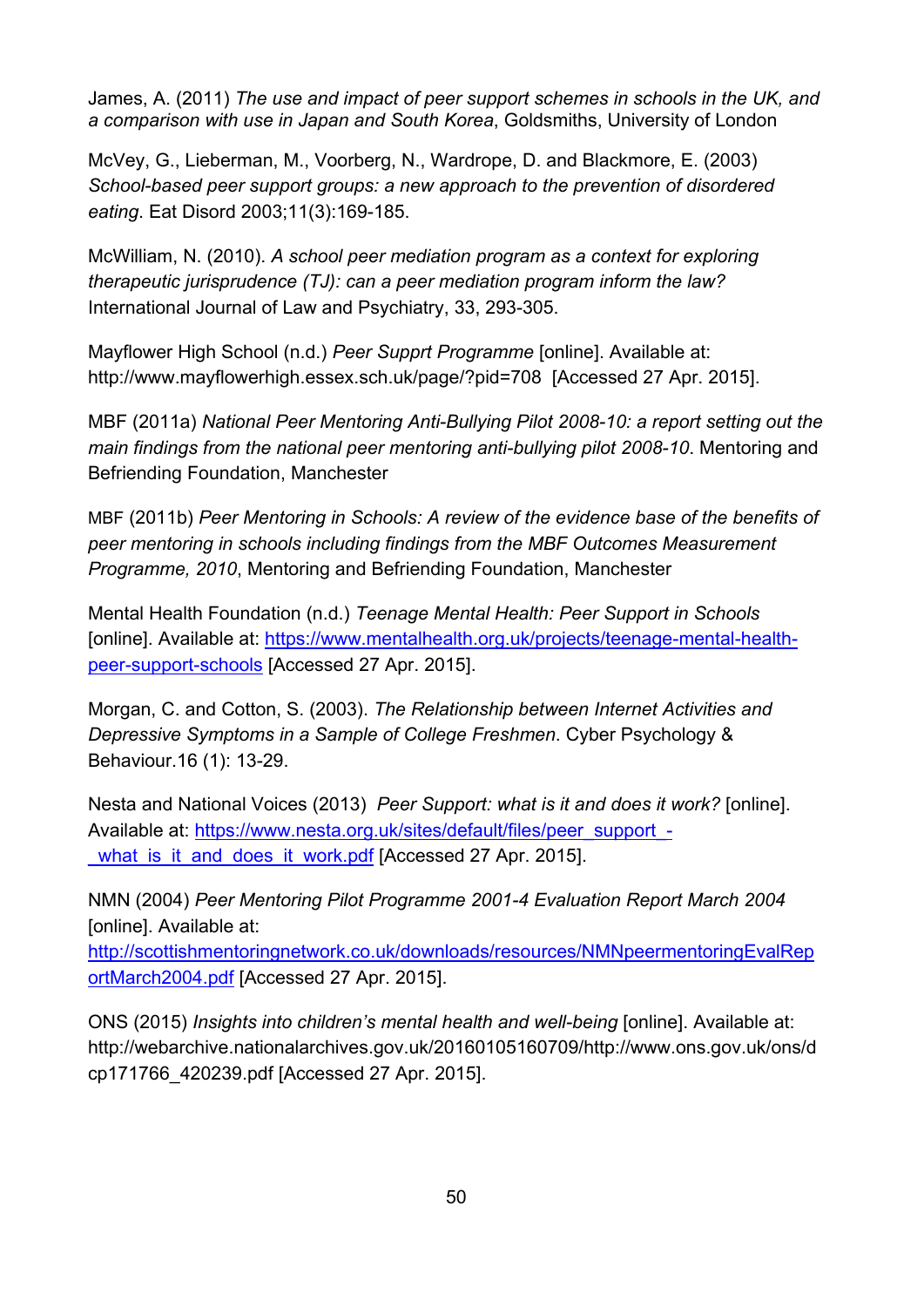Parsons, C., Maras, P., Knowles, C., Bradshaw, V., Hollingworth, K. and Monteiro, H. (2008) *Formalised Peer Mentoring Pilot Evaluation*, DCSF Research Report No DCSF-RR033

Pringle, B., Anderson, L., Rubenstein, M. and Russo, A. (1993) *Peer Tutoring and Mentoring Services for Disadvantaged Secondary School Students: An Evaluation of the Secondary Schools Basic Skills Demonstration Assistance Program*.

Project Lets (n.d.) *Let's erase the stigma* [online]. Available at: <http://www.letserasethestigma.com/>[Accessed 27 Apr. 2015].

Public Health England and Children and Young People's Mental Health Coalition (2015) *Promoting children and young people's emotional health and wellbeing: A whole school and college approach,* Public Health England

Raviv, T. and Wadsworth, M. (2010), *The efficacy of a pilot prevention programme for children and caregivers coping with economic strain*, in Cognitive Therapy and Research, Vol 34, 3

RSPH (n.d.) *Youth Health Champions* [online]. Available at: <https://www.rsph.org.uk/en/resources/videos/youth-health-champions.cfm>[Accessed 27 Apr. 2015].

Sharp, S. and Cowie, H. (1998) *Counselling and Supporting Children In Distress*. London: Sage

Shaw, L. and Gant, L. (2002) *In defense of the Internet: The relationship between internet communication and depression, loneliness, self-esteem and perceived social support*. CyberPsychology & Behavior, *5*, 157-171.

Simons, M. and Lockyer, C. (2011) *Peer Support and Peer Mentoring* [online]. Available at:

[http://www.northamptonshire.gov.uk/en/c](http://www.northamptonshire.gov.uk/en/)ouncilservices/EducationandLearning/EP/shoeb ox/Documents/PDF%20Documents/Peer%20Support%20and%20Peer%20Mentoring.pdf [Accessed 27 Apr. 2015].

Slater-Simmons, E. (2014) *West Sussex Schools Peer Support programme: Peer Support in primary and secondary schools in West Sussex*, [online]. Available at [http://www.mandbf.org/wp-content/uploads/2014/07/West-Sussex-Peer-Support](http://www.mandbf.org/wp-content/uploads/2014/07/West-Sussex-Peer-Support-programme_Annual-Report-2013-14.pdf)[programme\\_Annual-Report-2013-14.pdf](http://www.mandbf.org/wp-content/uploads/2014/07/West-Sussex-Peer-Support-programme_Annual-Report-2013-14.pdf) [Accessed 27 Apr. 2015].

Smith, P. and Watson, D. (2004). *Evaluation of the CHIPS (ChildLine in Partnership with Schools) programme*. DfES Research report RR570.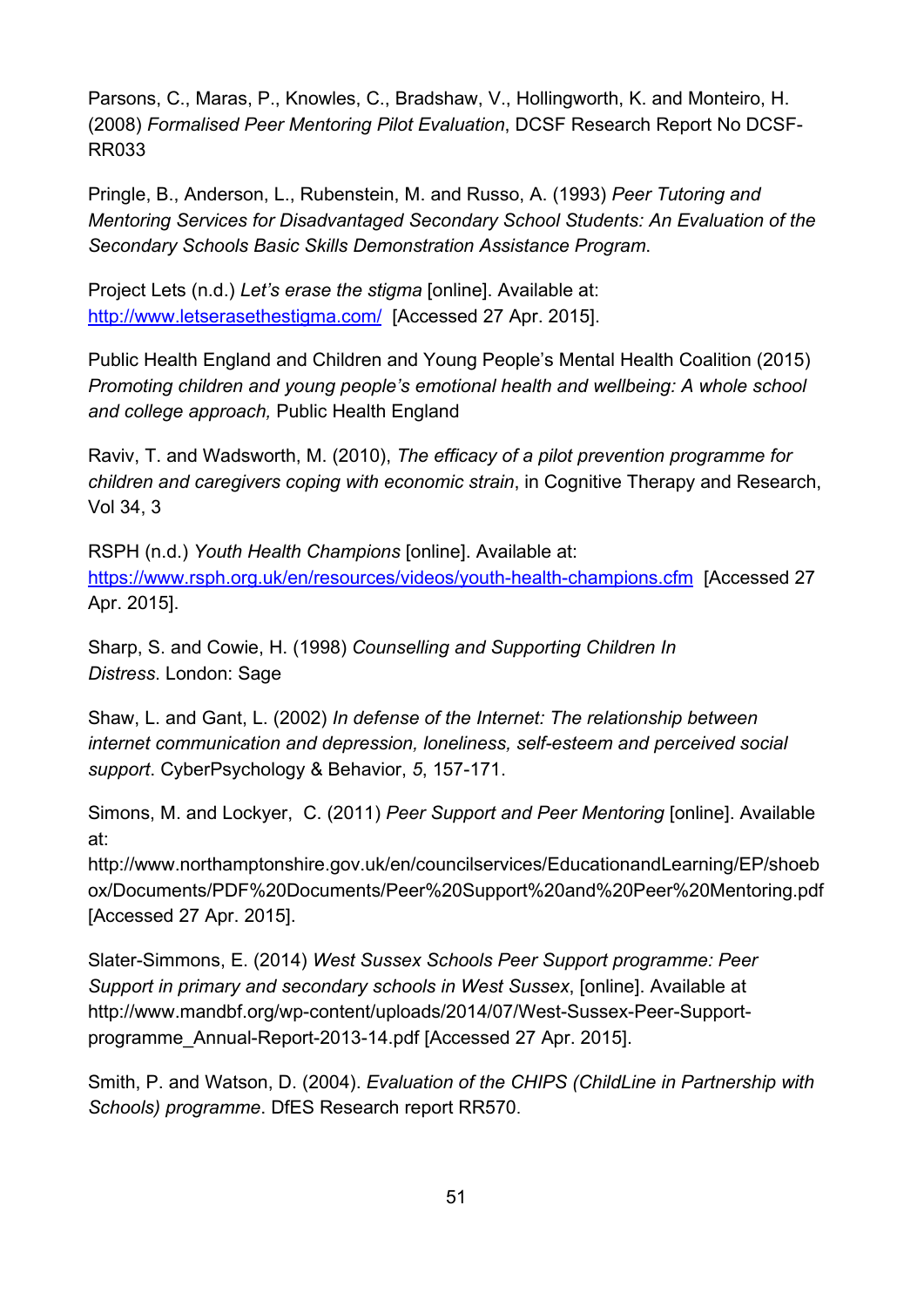Street, C. and Herts, B. (2005) *Putting Participation Into Practice*, Young Minds, [online]. Available at Youngminds.org.uk/assets/0000/1315/PPP\_Participation.pdf [Accessed 27 Apr. 2015].

Thompson, F., Robinson, S. and Smith, P. (2011) *Cyberbullying in the UK: an evaluation of some intervention procedures*

Thompson, C., Russell-Mayhew, S. and Saraceni, R. (2012) *Evaluating the effects of a peer-support model: reducing negative body esteem and disordered eating attitudes and behaviours in grade eight girls*. Eat Disord 2012;20(2):113-126.

Tower Hamlets CCG (2013) *Tower Hamlets Mental health Strategy Supporting Document – Evidence reviews, August 2013*, Tower Hamlets Health and Wellbeing Board [online]. Available at

[http://www.towerhamletsccg.nhs.uk/Get\\_Involved/Evidence%20Reviews%20to%20supp](http://www.towerhamletsccg.nhs.uk/Get_Involved/Evidence%20Reviews%20to%20support%20Tower%20Hamlets%20Mental%20Health%20Strategy.pdf) [ort%20Tower%20Hamlets%20Mental%20Health%20Strategy.pdf](http://www.towerhamletsccg.nhs.uk/Get_Involved/Evidence%20Reviews%20to%20support%20Tower%20Hamlets%20Mental%20Health%20Strategy.pdf) [Accessed 27 Apr. 2015].

Vincent, S., Warden, S. and Duffy, M. (2007) *Raising Awareness and Promoting Positive Mental Health and Well-being Among Young People: The Role of Peer Support*, Barnardo's

Weare, K. (2015) *What works in promoting social and emotional wellbeing and responding to mental health problems in schools? Advice for schools and framework document*. London: National Children's Bureau.

Weare, K. and Nind, M. (2011) *Mental health promotion and problem prevention in schools: what does the evidence say?* Health Promotion International 26 (1): pp29–69

Ybarra, M. and Mitchell, K. (2004) *[Youth engaging in online harassment: Associations](https://scholar.google.com/citations?view_op=view_citation&hl=en&user=80JFCkwAAAAJ&citation_for_view=80JFCkwAAAAJ:u-x6o8ySG0sC)  [with caregiver–child relationships, Internet use, and personal characteristics,](https://scholar.google.com/citations?view_op=view_citation&hl=en&user=80JFCkwAAAAJ&citation_for_view=80JFCkwAAAAJ:u-x6o8ySG0sC)* Journal of adolescence 27 (3), 319-336